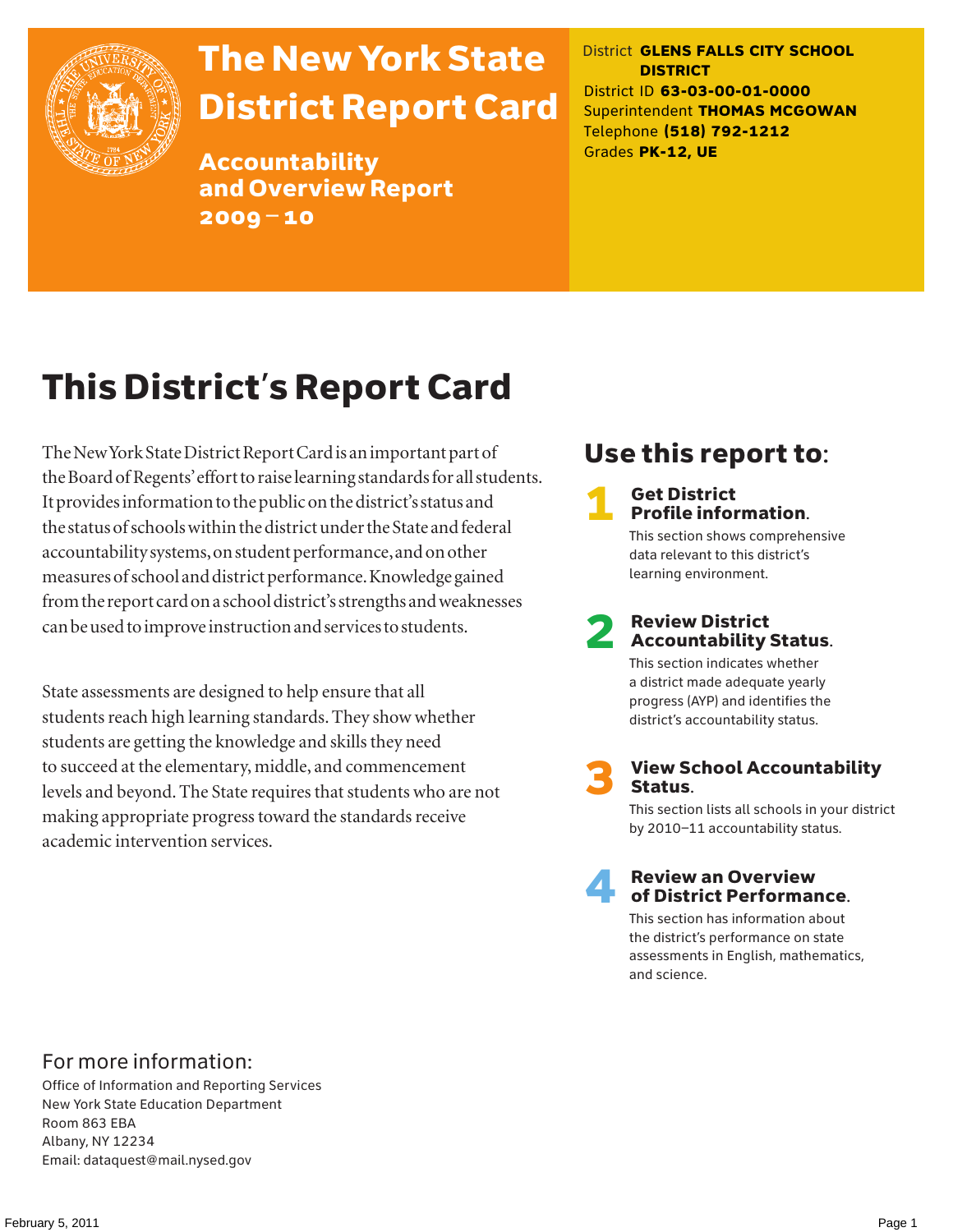# District Profile

This section shows comprehensive data relevant to this school district's learning environment, including information about enrollment, average class size, and teacher qualifications.

# Enrollment

|                            | $2007 - 08$ | $2008 - 09$ | $2009 - 10$ |
|----------------------------|-------------|-------------|-------------|
| Pre-K                      | 0           | 48          | 48          |
| Kindergarten               | 159         | 159         | 174         |
| Grade 1                    | 145         | 153         | 150         |
| Grade 2                    | 114         | 147         | 167         |
| Grade 3                    | 146         | 106         | 144         |
| Grade 4                    | 132         | 135         | 113         |
| Grade 5                    | 133         | 118         | 125         |
| Grade 6                    | 187         | 142         | 140         |
| <b>Ungraded Elementary</b> | 0           | 16          | 27          |
| Grade 7                    | 179         | 193         | 171         |
| Grade 8                    | 232         | 179         | 200         |
| Grade 9                    | 229         | 253         | 213         |
| Grade 10                   | 241         | 194         | 231         |
| Grade 11                   | 196         | 200         | 181         |
| Grade 12                   | 198         | 178         | 196         |
| <b>Ungraded Secondary</b>  | $\mathbf 0$ | 0           | 0           |
| Total K-12                 | 2291        | 2173        | 2232        |

# Enrollment Information

*Enrollment* counts are as of Basic Educational Data System (BEDS) day, which is typically the first Wednesday of October of the school year. Students who attend BOCES programs on a part-time basis are included in a district's enrollment. Students who attend BOCES on a full-time basis or who are placed full time by the district in an out-of-district placement are not included in a district's enrollment. Students classified by districts as "pre-first" are included in first grade counts.

## Average Class Size

|                      | $2007 - 08$ | $2008 - 09$ | $2009 - 10$ |
|----------------------|-------------|-------------|-------------|
| <b>Common Branch</b> | 17          | 16          | 17          |
| Grade 8              |             |             |             |
| English              | 13          | 10          | 15          |
| <b>Mathematics</b>   | 21          | 18          | 18          |
| Science              | 23          | 19          | 18          |
| Social Studies       | 22          | 17          | 19          |
| Grade 10             |             |             |             |
| English              | 21          | 20          | 20          |
| <b>Mathematics</b>   | 19          | 19          | 22          |
| Science              | 20          | 18          | 20          |
| Social Studies       | 19          | 19          | 19          |

# Average Class Size Information

*Average Class Size* is the total registration in specified classes divided by the number of those classes with registration. *Common Branch* refers to self-contained classes in Grades 1–6.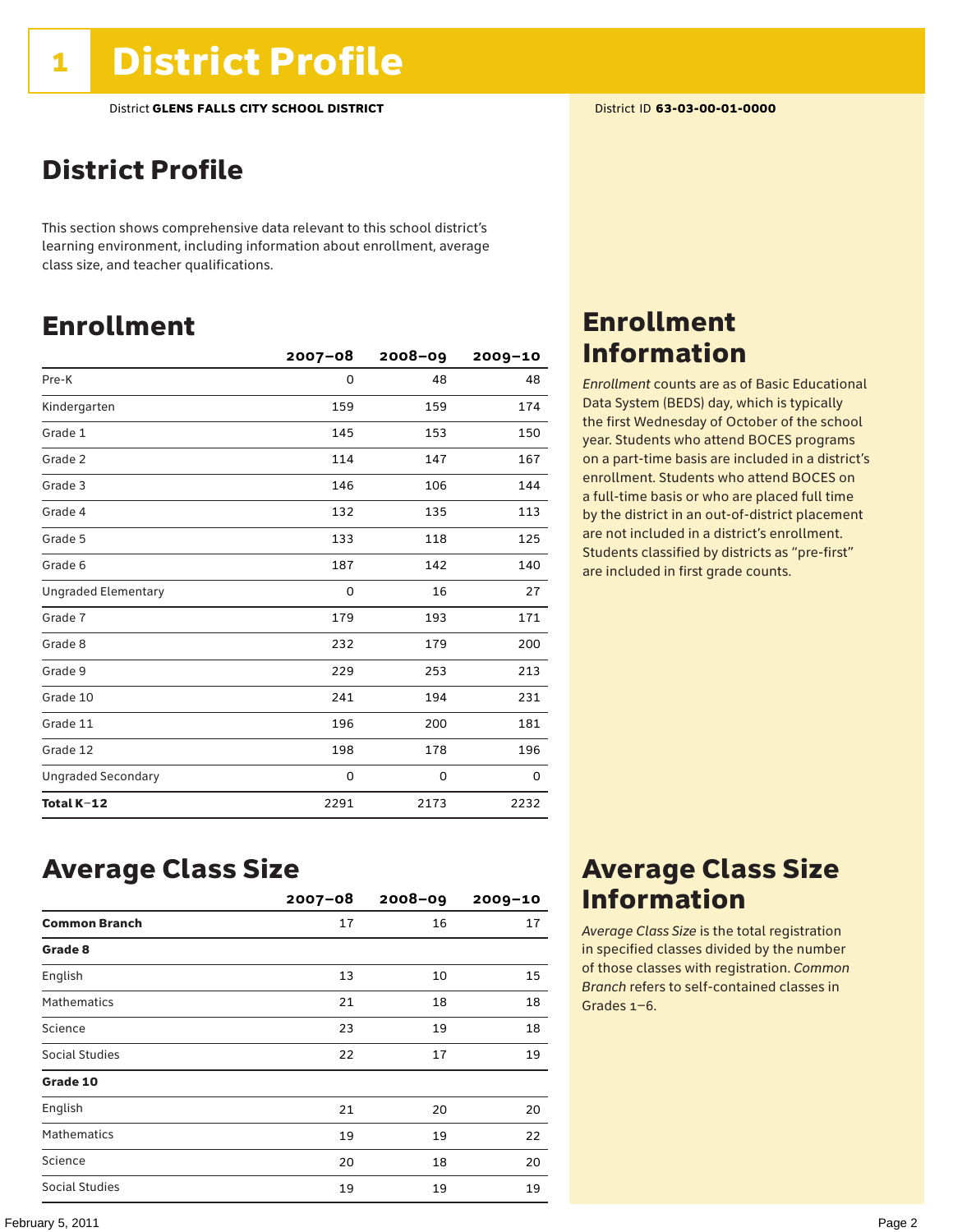# Demographic Factors

|                                  | $2007 - 08$ |     | $2008 - 09$  |      | $2009 - 10$ |      |
|----------------------------------|-------------|-----|--------------|------|-------------|------|
|                                  | #           | %   | #            | $\%$ | #           | $\%$ |
| Eligible for Free Lunch          | 609         | 27% | 494          | 23%  | 599         | 27%  |
| Reduced-Price Lunch              | 186         | 8%  | 191          | 9%   | 168         | 8%   |
| Student Stability*               |             | N/A |              | N/A  |             | N/A  |
| Limited English Proficient       | 3           | 0%  | 2            | 0%   | 2           | 0%   |
| <b>Racial/Ethnic Origin</b>      |             |     |              |      |             |      |
| American Indian or Alaska Native | 1           | 0%  | $\mathbf{1}$ | 0%   | 2           | 0%   |
| <b>Black or African American</b> | 104         | 5%  | 98           | 5%   | 101         | 5%   |
| Hispanic or Latino               | 40          | 2%  | 36           | 2%   | 40          | 2%   |
| Asian or Native                  | 28          | 1%  | 30           | 1%   | 29          | 1%   |
| Hawaiian/Other Pacific Islander  |             |     |              |      |             |      |
| White                            | 2115        | 92% | 1996         | 92%  | 2027        | 91%  |
| Multiracial                      | 3           | 0%  | 12           | 1%   | 33          | 1%   |

 \* Available only at the school level.

## Attendance and Suspensions

|                            |     | $2006 - 07$   |     | $2007 - 08$ | $2008 - 09$ |               |
|----------------------------|-----|---------------|-----|-------------|-------------|---------------|
|                            | #   | $\frac{0}{0}$ |     | $\%$        | #           | $\frac{0}{0}$ |
| Annual Attendance Rate     |     | 95%           |     | 95%         |             | 95%           |
| <b>Student Suspensions</b> | 252 | 11%           | 268 | 12%         | 188         | 9%            |

# Demographic Factors Information

*Eligible for Free Lunch* and *Reduced*-*Price Lunch* percentages are determined by dividing the number of approved lunch applicants by the Basic Educational Data System (BEDS) enrollment in full-day Kindergarten through Grade 12. *Eligible for Free Lunch* and *Limited English Proficient* counts are used to determine *Similar Schools* groupings within a *Need*/*Resource Capacity* category.

## Attendance and Suspensions Information

*Annual Attendance Rate* is determined by dividing the school district's total actual attendance by the total possible attendance for a school year. A district's actual attendance is the sum of the number of students in attendance on each day the district's schools were open during the school year. Possible attendance is the sum of the number of enrolled students who should have been in attendance on each day schools were open during the school year. *Student Suspension* rate is determined by dividing the number of students who were suspended from school (not including in-school suspensions) for one full day or longer anytime during the school year by the Basic Educational Data System (BEDS) day enrollments for that school year. A student is counted only once, regardless of whether the student was suspended one or more times during the school year.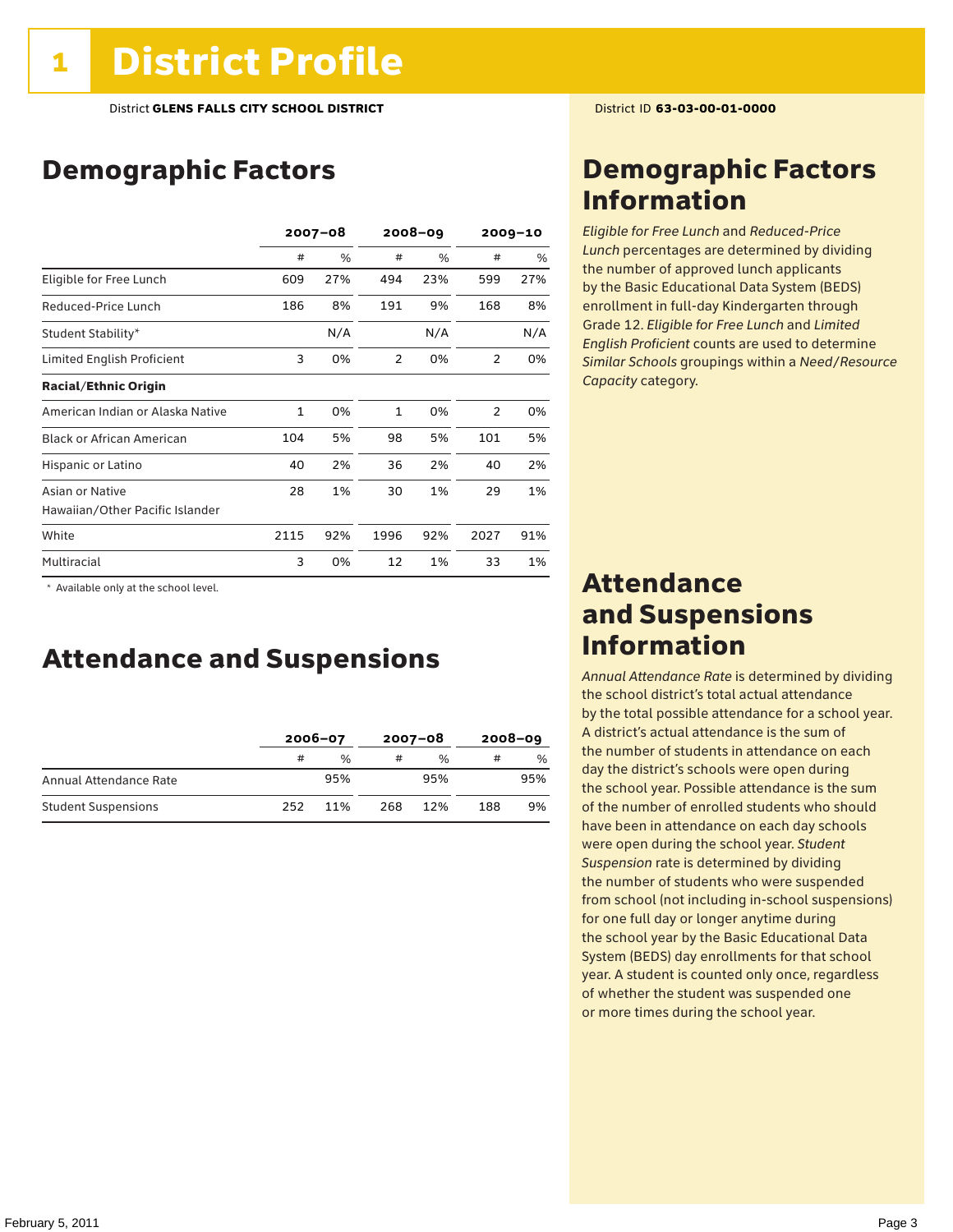# Teacher Qualifications

|                                                                             | $2007 - 08$ | $2008 - 09$ | $2009 - 10$ |
|-----------------------------------------------------------------------------|-------------|-------------|-------------|
| <b>Total Number of Teachers</b>                                             | 203         | 201         | 198         |
| Percent with No Valid<br><b>Teaching Certificate</b>                        | 1%          | 0%          | 1%          |
| Percent Teaching Out<br>of Certification                                    | 2%          | 0%          | 1%          |
| Percent with Fewer Than<br>Three Years of Experience                        | 3%          | 3%          | 2%          |
| Percentage with Master's Degree<br>Plus 30 Hours or Doctorate               | 7%          | 8%          | 7%          |
| <b>Total Number of Core Classes</b>                                         | 644         | 613         | 587         |
| Percent Not Taught by Highly Qualified<br><b>Teachers in This District</b>  | 1%          | 0%          | 1%          |
| Percent Not Taught by Highly Qualified<br>in High-Poverty Schools Statewide | 10%         | 8%          | 6%          |
| Percent Not Taught by Highly Qualified<br>in Low-Poverty Schools Statewide  | 1%          | 1%          | 1%          |
| <b>Total Number of Classes</b>                                              | 804         | 774         | 778         |
| Percent Taught by Teachers Without<br>Appropriate Certification             | 3%          | 1%          | 1%          |

# Teacher Turnover Rate

|                                                                       | $2006 - 07$ | 2007-08 | $2008 - 09$ |
|-----------------------------------------------------------------------|-------------|---------|-------------|
| Turnover Rate of Teachers with Fewer<br>than Five Years of Experience | 18%         | 29%     | 28%         |
| Turnover Rate of All Teachers                                         | 10%         | 14%     | 13%         |

## Staff Counts

|                                       | $2007 - 08$ | $2008 - 09$ | $2009 - 10$ |
|---------------------------------------|-------------|-------------|-------------|
| <b>Total Other Professional Staff</b> | 20          | 17          | 18          |
| Total Paraprofessionals*              | 100         | 93          | 102         |
| <b>Assistant Principals</b>           | 3           |             |             |
| Principals                            | 6           | 6           |             |

\* Not available at the school level.

# Teacher Qualifications Information

The *Percent Teaching Out of Certification* is the percent doing so more than on an incidental basis; that is, the percent teaching for more than five periods per week outside certification.

*Core Classes* are primarily K-6 common branch, English, mathematics, science, social studies, art, music, and foreign languages. To be *Highly Qualified*, a teacher must have at least a Bachelor's degree, be certified to teach in the subject area, and show subject matter competency. A teacher who taught one class outside of the certification area(s) is counted as Highly Qualified provided that 1) the teacher had been determined by the school or district through the HOUSSE process or other state-accepted methods to have demonstrated acceptable subject knowledge and teaching skills and 2) the class in question was not the sole assignment reported. Credit for incidental teaching does not extend beyond a single assignment. Independent of Highly Qualified Teacher status, any assignment for which a teacher did not hold a valid certificate still registers as teaching out of certification. High-poverty and low-poverty schools are those schools in the upper and lower quartiles, respectively, for percentage of students eligible for a free or reduced-price lunch.

## Teacher Turnover Rate Information

*Teacher Turnover Rate* for a specified school year is the number of teachers in that school year who were not teaching in the following school year divided by the number of teachers in the specified school year, expressed as a percentage.

# Staff Counts Information

*Other Professionals* includes administrators, guidance counselors, school nurses, psychologists, and other professionals who devote more than half of their time to non-teaching duties. Teachers who are shared between buildings within a district are reported on the district report only.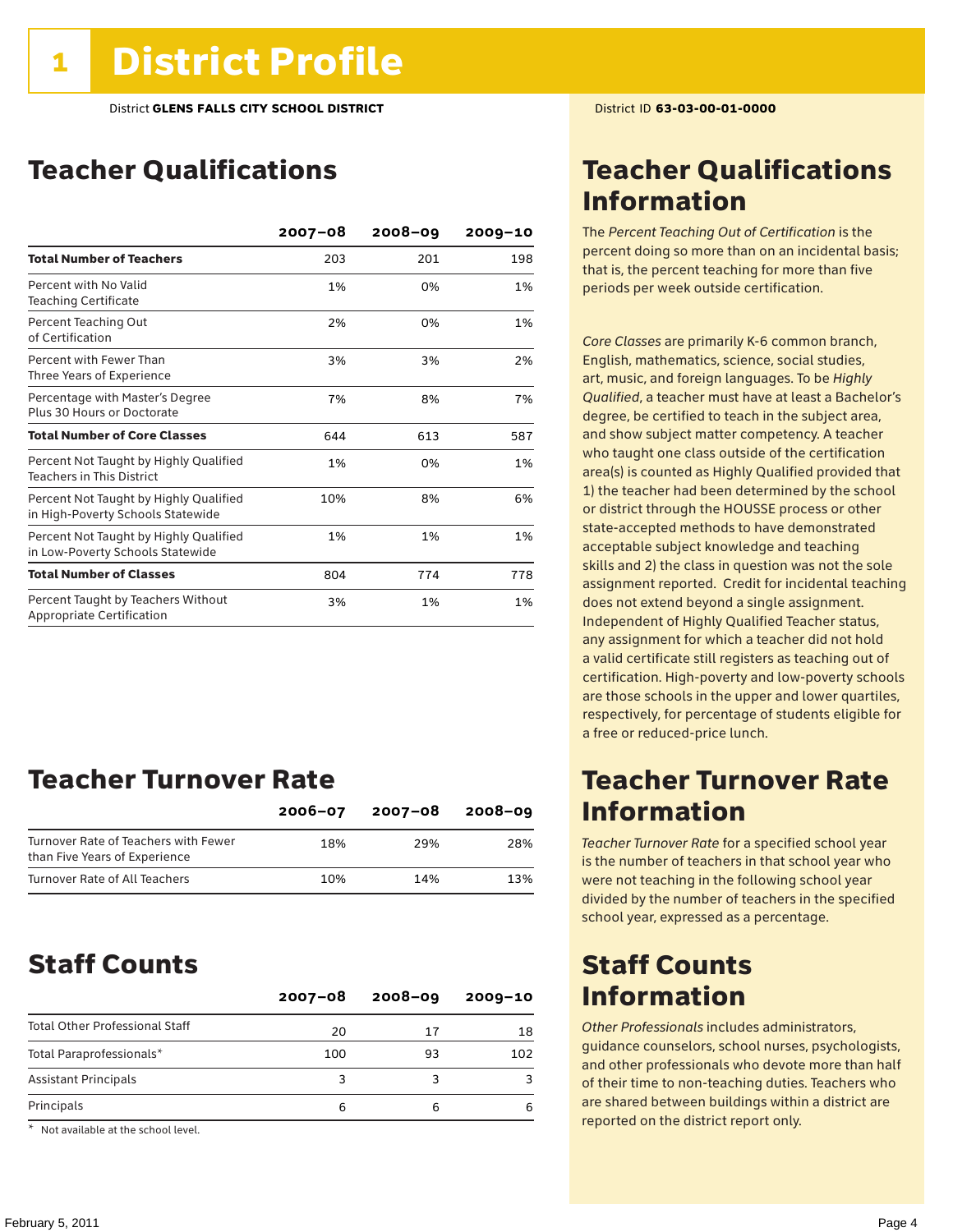# Understanding How Accountability Works in New York State

The federal No Child Left Behind (NCLB) Act requires that states develop and report on measures of student proficiency in 1) English language arts (ELA), in 2) mathematics, and on 3) a third indicator. In New York State in 2009–10, the third indicator is science at the elementary/middle level and graduation rate at the secondary level. Schools or districts that meet predefined goals on these measures are making Adequate Yearly Progress (AYP).



For more information about accountability in New York State, visit: http://www.p12.nysed.gov/irts/accountability/.

## 1 English Language Arts (ELA)

To make AYP in ELA, every accountability group must make AYP. For a group to make AYP, it must meet the participation *and* the performance criteria.

## A Participation Criterion

At the elementary/middle level, 95 percent of Grades 3–8 students enrolled during the test administration period in each group with 40 or more students must be tested on the New York State Testing Program (NYSTP) in ELA or, if appropriate, the New York State English as a Second Language Achievement Test (NYSESLAT), or the New York State Alternate Assessment (NYSAA) in ELA. At the secondary level, 95 percent of seniors in 2009–10 in each accountability group with 40 or more students must have taken an English examination that meets the students' graduation requirement.

## B Performance Criterion

At the elementary/middle level, the Performance Index (PI) of each group with 30 or more continuously enrolled tested students must equal or exceed its Effective Annual Measurable Objective (AMO) or the group must make Safe Harbor. (NYSESLAT is used only for participation.) At the secondary level, the PI of each group in the 2006 cohort with 30 or more members must equal or exceed its Effective AMO or the group must make Safe Harbor. To make Safe Harbor, the PI of the group must equal or exceed its Safe Harbor Target and the group must qualify for Safe Harbor using the third indicator, science or graduation rate.

## 2 Mathematics

The same criteria for making AYP in ELA apply to mathematics. At the elementary/middle level, the measures used to determine AYP are the NYSTP and the NYSAA in mathematics. At the secondary level, the measures are mathematics examinations that meet the students' graduation requirement.

## 3 Third Indicator

In addition to English language arts and mathematics, the school must also make AYP in a third area of achievement. This means meeting the criteria in science at the elementary/middle level and the criteria in graduation rate at the secondary level.

Elementary/Middle-Level Science: To make AYP, the All Students group must meet the participation criterion *and* the performance criterion.

## A Participation Criterion

Eighty percent of students in Grades 4 and/or 8 enrolled during the test administration period in the All Students group, if it has 40 or more students, must be tested on an accountability measure. In Grade 4, the measures are the Grade 4 elementary-level science test and the Grade 4 NYSAA in science. In Grade 8 science, the measures are the Grade 8 middle-level science test, Regents science examinations, and the Grade 8 NYSAA in science.

## B Performance Criterion

The PI of the All Students group, if it has 30 or more students, must equal or exceed the State Science Standard (100) or the Science Progress Target.

Qualifying for Safe Harbor in Elementary/Middle-Level ELA and Math: To qualify, the group must meet both the participation criterion and the performance criterion in science.

Secondary-Level Graduation Rate: For a school to make AYP in graduation rate, the percent of students in the 2005 graduation-rate total cohort in the All Students group earning a local or Regents diploma by August 31, 2009 must equal or exceed the Graduation-Rate Standard (80%) or the Graduation-Rate Progress Target.

Qualifying for Safe Harbor in Secondary-Level ELA and Math: To qualify, the percent of the 2005 graduation-rate total cohort earning a local or Regents diploma by August 31, 2009 must equal or exceed the Graduation-Rate Standard (80%) or the Graduation-Rate Progress Target for that group.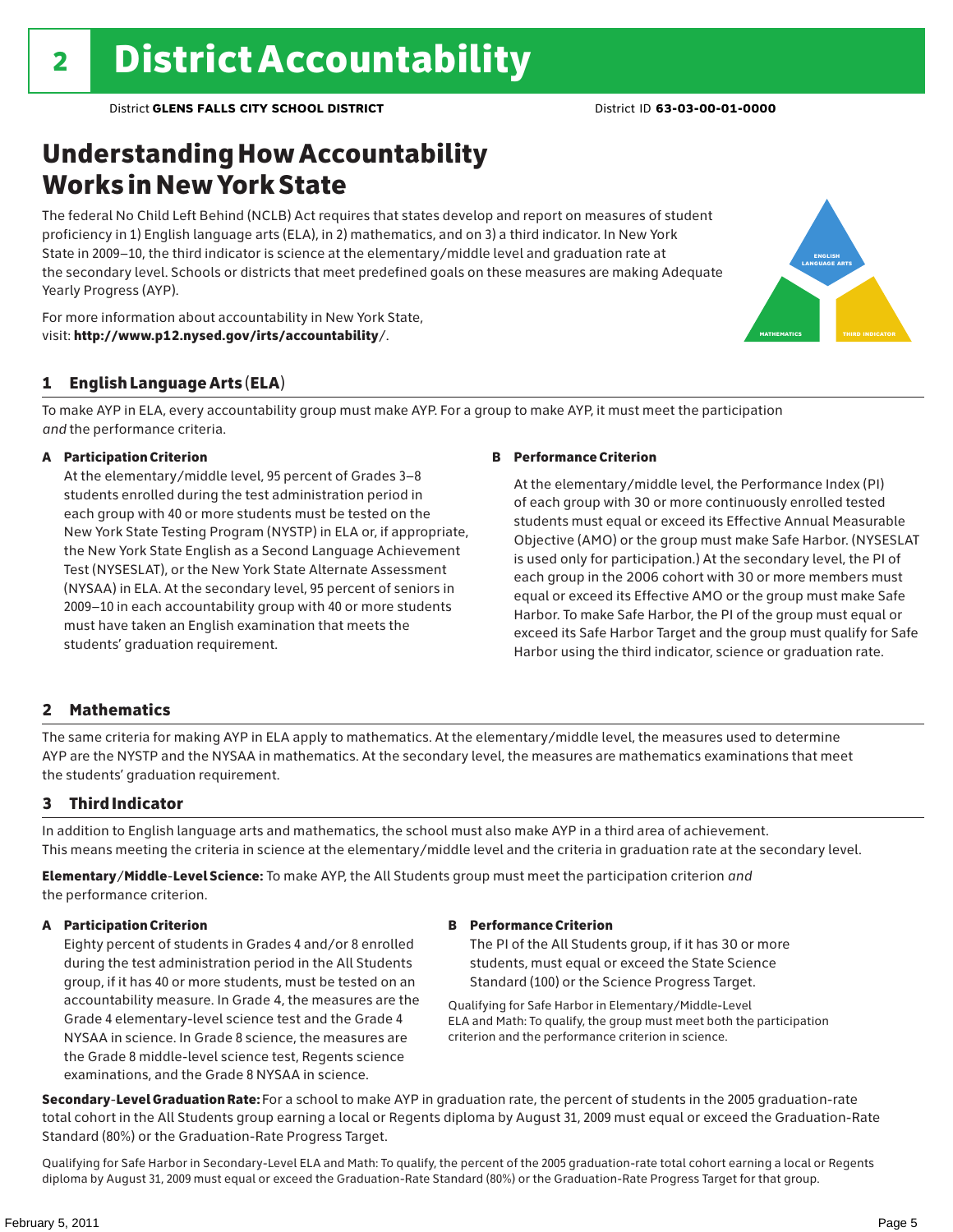# Useful Terms for Understanding Accountability

## 12th Graders

The count of 12th graders enrolled during the 2009–10 school year used to determine the Percentage Tested for the Participation part of the AYP determination for secondarylevel ELA and mathematics. These are the first numbers in the parentheses after the subgroup label on the secondary-level ELA and mathematics pages.

## 2006 Cohort

The count of students in the 2006 accountability cohort used to determine the Performance Index for the Test Performance part of the AYP determination for secondary-level ELA and mathematics. These are the second numbers in the parentheses after the subgroup label on the secondary-level ELA and mathematics pages.

## Accountability Cohort for English and Mathematics

The accountability cohort is used to determine if a school or district met the performance criterion in secondary-level ELA and mathematics. The 2006 school accountability cohort consists of all students who first entered Grade 9 anywhere in the 2006–07 school year, and all ungraded students with disabilities who reached their seventeenth birthday in the 2006–07 school year, who were enrolled on October 7, 2009 and did not transfer to a diploma granting program. Students who earned a high school equivalency diploma or were enrolled in an approved high school equivalency preparation program on June 30, 2010, are not included in the 2006 school accountability cohort. The 2006 district accountability cohort consists of all students in each school accountability cohort plus students who transferred within the district after BEDS day plus students who were placed outside the district by the Committee on Special Education or district administrators and who met the other requirements for cohort membership. Cohort is defined in Section 100.2 (p) (16) of the Commissioner's Regulations.

## Adequate Yearly Progress (AYP)

Adequate Yearly Progress (AYP) indicates satisfactory progress by a district or a school toward the goal of proficiency for all students.

## Annual Measurable Objective (AMO)

The Annual Measurable Objective (AMO) is the Performance Index value that signifies that an accountability group is making satisfactory progress toward the goal that 100 percent of students will be proficient in the State's learning standards for English language arts and mathematics by 2013–14. The AMOs for each grade level will be increased as specified in CR100.2(p) (14) and will reach 200 in 2013–14. (See Effective AMO for further information.)

## Continuous Enrollment

The count of continuously enrolled tested students used to determine the Performance Index for the Test Performance part of the AYP determination for elementary/middle-level ELA, mathematics, and science. These are the second numbers in the parentheses after the subgroup label on the elementary/ middle-level ELA, mathematics, and science pages.

## Continuously Enrolled Students

At the elementary/middle level, continuously enrolled students are those enrolled in the school or district on BEDS day (usually the first Wednesday in October) of the school year until the test administration period. At the secondary level, all students who meet the criteria for inclusion in the accountability cohort are considered to be continuously enrolled.

## Effective Annual Measurable Objective (Effective AMO)

The Effective Annual Measurable Objective is the Performance Index (PI) value that each accountability group within a school or district is expected to achieve to make AYP. The Effective AMO is the lowest PI that an accountability group of a given size can achieve in a subject for the group's PI not to be considered significantly different from the AMO for that subject. If an accountability group's PI equals or exceeds the Effective AMO, it is considered to have made AYP. A more complete definition of Effective AMO and a table showing the PI values that each group size must equal or exceed to make AYP are available at www.p12.nysed.gov/irts.

## Graduation Rate

The Graduation Rate on the Graduation Rate page is the percentage of the 2005 cohort that earned a local or Regents diploma by August 31, 2009.

## Graduation-Rate Total Cohort

The Graduation-Rate Total Cohort, shown on the Graduation Rate page, is used to determine if a school or district made AYP in graduation rate. For the 2009–10 school year, this cohort is the 2005 graduation-rate total cohort. The 2005 total cohort consists of all students who first entered Grade 9 anywhere in the 2005–06 school year, and all ungraded students with disabilities who reached their seventeenth birthday in the 2005–06 school year, and who were enrolled in the school/ district for five months or longer or who were enrolled in the school/district for less than five months but were previously enrolled in the same school/district for five months or longer between the date they first entered Grade 9 and the date they last ended enrollment. A more detailed definition of graduation-rate cohort can be found in the *SIRS Manual* at http://www.p12/nysed.gov/irts/sirs.

For districts and schools with fewer than 30 graduation-rate total cohort members in the All Students group in 2009–10, data for 2008–09 and 2009–10 for accountability groups were combined to determine counts and graduation rates. Groups with fewer than 30 students in the graduation-rate total cohort are not required to meet the graduation-rate criterion.

## Limited English Proficient

For all accountability measures, if the count of LEP students is equal to or greater than 30, former LEP students are also included in the performance calculations.

## Non-Accountability Groups

Female, Male, and Migrant groups are not part of the AYP determination for any measure.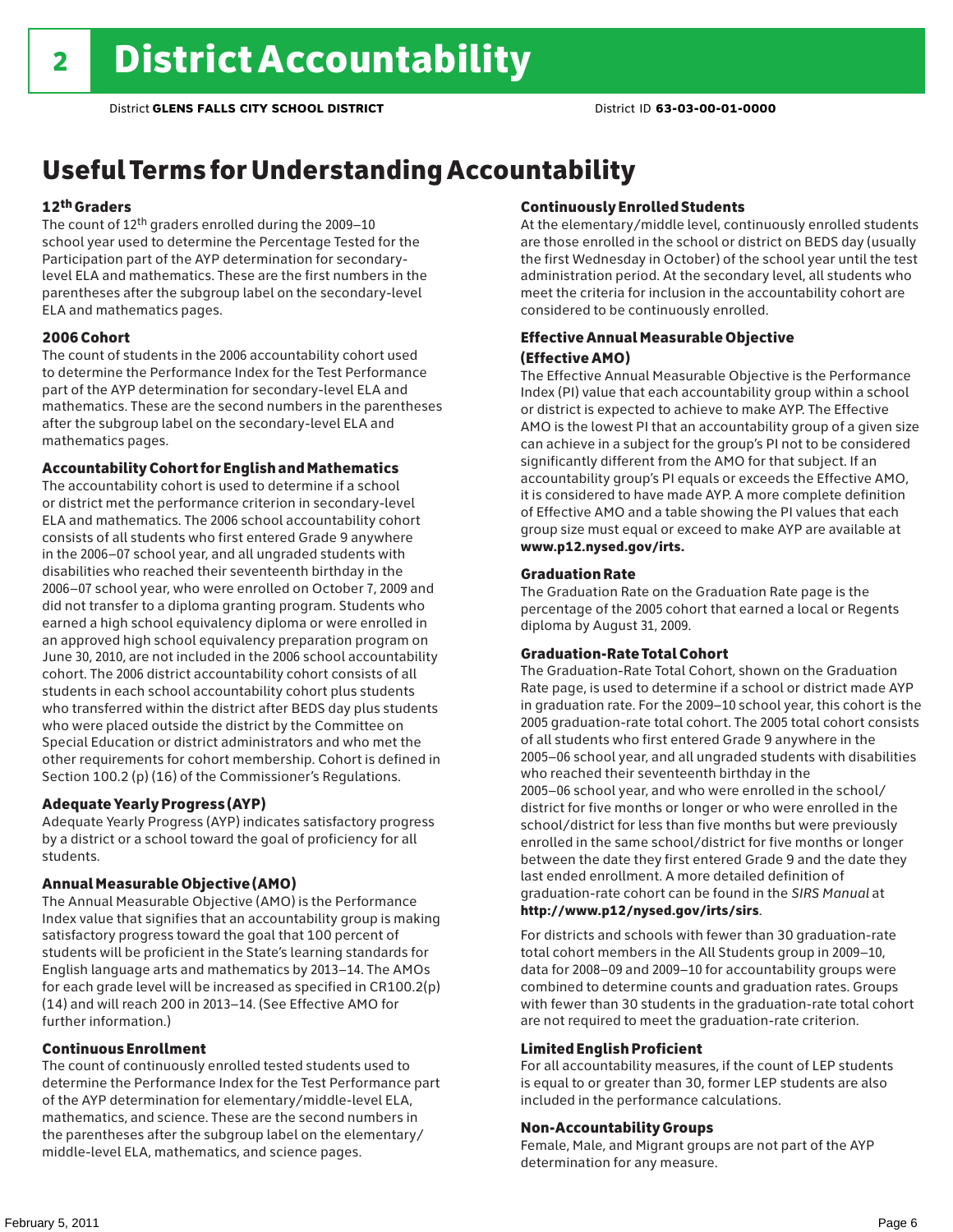# Useful Terms for Understanding Accountability (continued)

## Participation

Accountability groups with fewer than 40 students enrolled during the test administration period (for elementary/middlelevel ELA, math, and science) or fewer than 40 12th graders (for secondary-level ELA and mathematics) are not required to meet the participation criterion. If the Percentage Tested for an accountability group fell below 95 percent for ELA and math or 80 percent for science in 2009–10, the participation enrollment ("Total" or "12th Graders") shown in the tables is the sum of 2008–09 and 2009–10 participation enrollments and the "Percentage Tested" shown is the weighted average of the participation rates over those two years.

## Performance Index (PI)

A Performance Index is a value from 0 to 200 that is assigned to an accountability group, indicating how that group performed on a required State test (or approved alternative) in English language arts, mathematics, or science. Student scores on the tests are converted to four performance levels, from Level 1 to Level 4. (See performance level definitions on the Overview summary page.) At the elementary/middle level, the PI is calculated using the following equation:

100 × [(Count of Continuously Enrolled Tested Students Performing at Levels 2, 3, and 4 + the Count at Levels 3 and 4) Count of All Continuously Enrolled Tested Students]

At the secondary level, the PI is calculated using the following equation:

100 × [(Count of Cohort Members Performing at Levels 2, 3, and 4 + the Count at Levels 3 and 4) Count of All Cohort Members]

A list of tests used to measure student performance for accountability is available at www.p12.nysed.gov/irts.

## Progress Targets

For accountability groups below the State Standard in science or graduation rate, the Progress Target is an alternate method for making AYP or qualifying for Safe Harbor in English language arts and mathematics based on improvement over the previous year's performance.

*Science:* The current year's Science Progress Target is calculated by adding one point to the previous year's Performance Index (PI). Example: The 2009–10 Science Progress Target is calculated by adding one point to the 2008–09 PI.

*Graduation Rate:* The Graduation-rate Progress Target is calculated by determining a 20% gap reduction between the rate of the previous year's graduation-rate cohort and the state standard. Example: The 2009–10 Graduation-Rate Progress Target = [(80 – percentage of the 2004 cohort earning a local or Regents diploma by August 31, 2008)  $\times$  0.20] + percentage of the 2004 cohort earning a local or Regents diploma by August 31, 2008.

Progress Targets are provided for groups whose PI (for science) or graduation rate (for graduation rate) is below the State Standard.

## Safe Harbor Targets

Safe Harbor provides an alternate means to demonstrate AYP for accountability groups that do not achieve their EAMOs in English or mathematics. The 2009–10 safe harbor targets are calculated using the following equation: 2008–09 PI + (200 – the 2008–09 PI) × 0.10

Safe Harbor Targets are provided for groups whose PI is less than the EAMO.

## Safe Harbor Qualification (‡)

On the science page, if the group met both the participation and the performance criteria for science, the Safe Harbor Qualification column will show "Qualified." If the group did not meet one or more criteria, the column will show "Did not qualify." A "‡" symbol after the 2009–10 Safe Harbor Target on the elementary/middle- or secondary-level ELA or mathematics page indicates that the student group did not make AYP in science (elementary/middle level) or graduation rate (secondary level) and; therefore, the group did not qualify for Safe Harbor in ELA or mathematics.

## State Standard

The criterion value that represents minimally satisfactory performance (for science) or a minimally satisfactory percentage of cohort members earning a local or Regents diploma (for graduation rate). In 2009–10, the State Science Standard is a Performance Index of 100; the State Graduation-Rate Standard is 80%. The Commissioner may raise the State Standard at his discretion in future years.

## Students with Disabilities

For all measures, if the count of students with disabilities is equal to or greater than 30, former students with disabilities are also included in the performance calculations.

## Test Performance

For districts and schools with fewer than 30 continuously enrolled tested students (for elementary/middle-level ELA, math, and science) or fewer than 30 students in the 2006 cohort (for secondary-level ELA and mathematics) in the All Students group in 2009–10, data for 2008–09 and 2009–10 for accountability groups were combined to determine counts and Performance Indices. For districts and schools with 30 or more continuously enrolled students/2006 cohort members in the All Students group in 2009–10, student groups with fewer than 30 members are not required to meet the performance criterion. This is indicated by a "—" in the Test Performance column in the table.

## Total

The count of students enrolled during the test administration period used to determine the Percentage Tested for the Participation part of the AYP determination for elementary/ middle-level ELA, mathematics, and science. These are the first numbers in the parentheses after the subgroup label on the elementary/middle-level ELA, mathematics, and science pages. For accountability calculations, students who were excused from testing for medical reasons in accordance with federal NCLB guidance are not included in the count.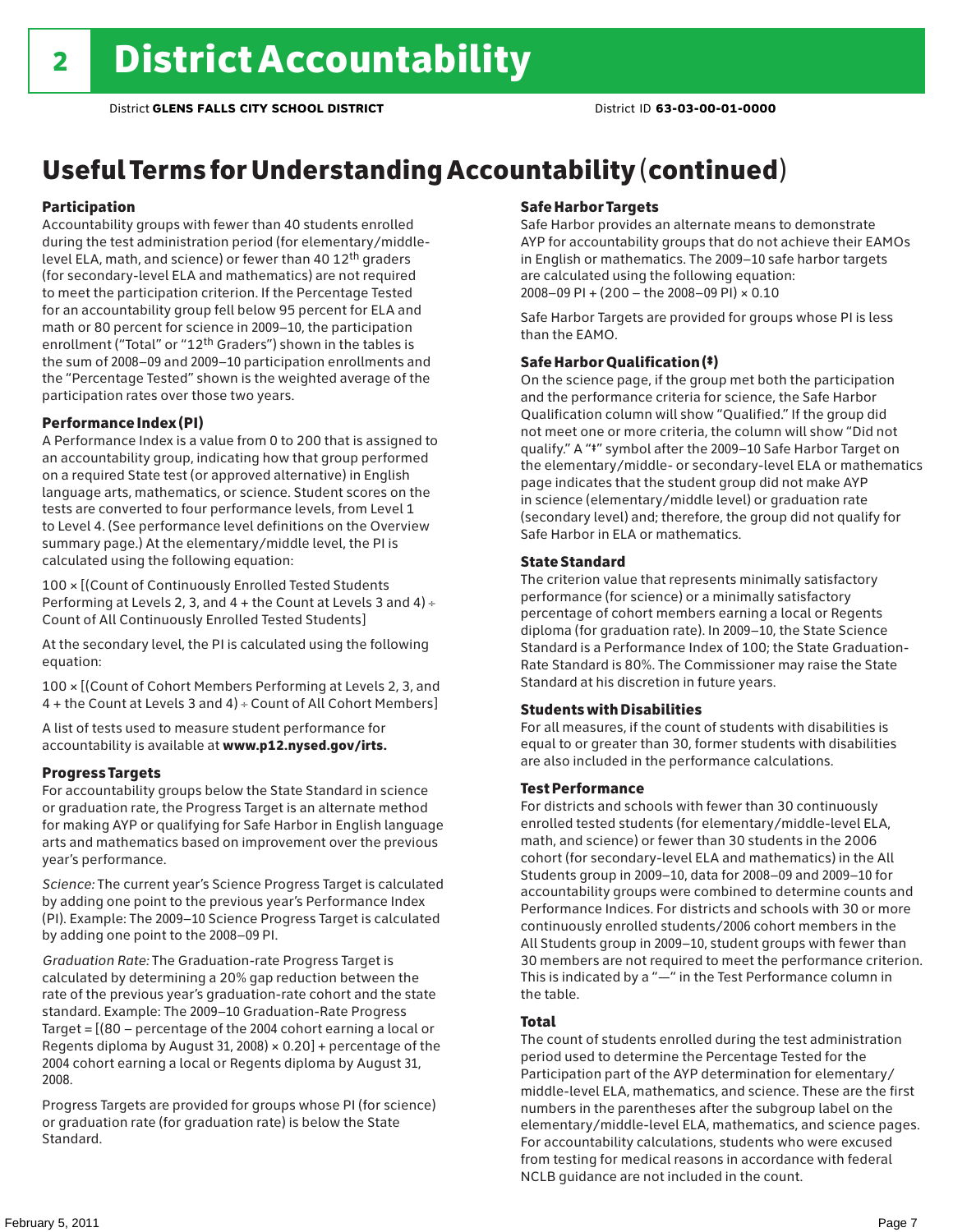# Understanding Your District Accountability Status

The list below defines the district status categories applied to each accountability measure under New York State's district accountability system, which is divided into a Federal Title I component and a State component. Accountability measures for districts are English language arts (ELA), mathematics, elementary/middle-level science, and graduation rate. A district may be assigned a different status for different accountability measures. The overall status of a district is the status assigned to the district for the accountability measure with the most advanced designation in the hierarchy. If the district receives Title I funds, it is the most advanced designation in the Title I hierarchy, unless the district is in good standing under Title I but identified as DRAP under the State hierarchy. A district that does not receive Title I funding in a school year does not have a federal status in that year; however, all districts receive a state status even if they do not receive Title I funding. Consequences for districts not in good standing can be found at: http://www.p12.nysed.gov/irts/accountability/.

|   | <b>Federal Title I Status</b><br>(Applies to all New York State districts receiving Title I funds)                                                                                                                                                                                                                                             | <b>New York State Status</b><br>(Applies to New York State districts)                                                                                                                                                                                                                                          |
|---|------------------------------------------------------------------------------------------------------------------------------------------------------------------------------------------------------------------------------------------------------------------------------------------------------------------------------------------------|----------------------------------------------------------------------------------------------------------------------------------------------------------------------------------------------------------------------------------------------------------------------------------------------------------------|
|   | <b>◆</b> District in Good Standing<br>A district is considered to be in good standing if it has not been identified as a District in Need of Improvement<br>or a District Requiring Academic Progress.                                                                                                                                         |                                                                                                                                                                                                                                                                                                                |
| ∧ | District in Need of Improvement (Year 1)<br>A district that has not made AYP for two consecutive years<br>on the same accountability measure is considered a District<br>in Need of Improvement (Year 1) for the following year, if it<br>continues to receive Title I funds.                                                                  | <b>District Requiring Academic Progress (Year 1)</b><br>A district that has not made AYP on the same accountability<br>measure for two consecutive years is considered a District Requiring<br>Academic Progress (Year 1) for the following year.                                                              |
|   | District in Need of Improvement (Year 2)<br>A District in Need of Improvement (Year 1) that does not<br>make AYP on the accountability measure for which it was<br>identified is considered a District in Need of Improvement<br>(Year 2) for the following year, if it continues to receive<br>Title I funds.                                 | <b>District Requiring Academic Progress (Year 2)</b><br>A District Requiring Academic Progress (Year 1) that does not<br>make AYP on the accountability measure for which it was identified<br>is considered a District Requiring Academic Progress (Year 2) for<br>the following year.                        |
|   | District in Need of Improvement (Year 3)<br>A District in Need of Improvement (Year 2) that does not<br>make AYP on the accountability measure for which it was<br>identified is considered a District in Need of Improvement<br>(Year 3) for the following year, if it continues to receive<br>Title I funds.                                 | <b>District Requiring Academic Progress (Year 3)</b><br>A District Requiring Academic Progress (Year 2) that does not<br>make AYP on the accountability measure for which it was identified<br>is considered a District Requiring Academic Progress (Year 3) for<br>the following year.                        |
|   | District in Need of Improvement (Year 4)<br>A District in Need of Improvement (Year 3) that does not<br>make AYP on the accountability measure for which it was<br>identified is considered a District in Need of Improvement<br>(Year 4) for the following year, if it continues to receive<br>Title I funds.                                 | <b>District Requiring Academic Progress (Year 4)</b><br>A District Requiring Academic Progress (Year 3) that does not<br>make AYP on the accountability measure for which it was identified<br>is considered a District Requiring Academic Progress (Year 4) for<br>the following year.                        |
|   | ◆ District in Need of Improvement (Year 5 and above)<br>A District in Need of Improvement (Year 4 and above)<br>that does not make AYP on the accountability measure<br>for which it was identified is considered a District in Need<br>of Improvement (Year 5 and above) for the following year,<br>if it continues to receive Title I funds. | District Requiring Academic Progress (Year 5 and above)<br>A District Requiring Academic Progress (Year 4 and above) that<br>does not make AYP on the accountability measure for which it was<br>identified is considered a District Requiring Academic Progress<br>(Year 5 and above) for the following year. |

Pending - A district's status is "Pending" if the district requires special evaluation procedures and they have not yet been completed.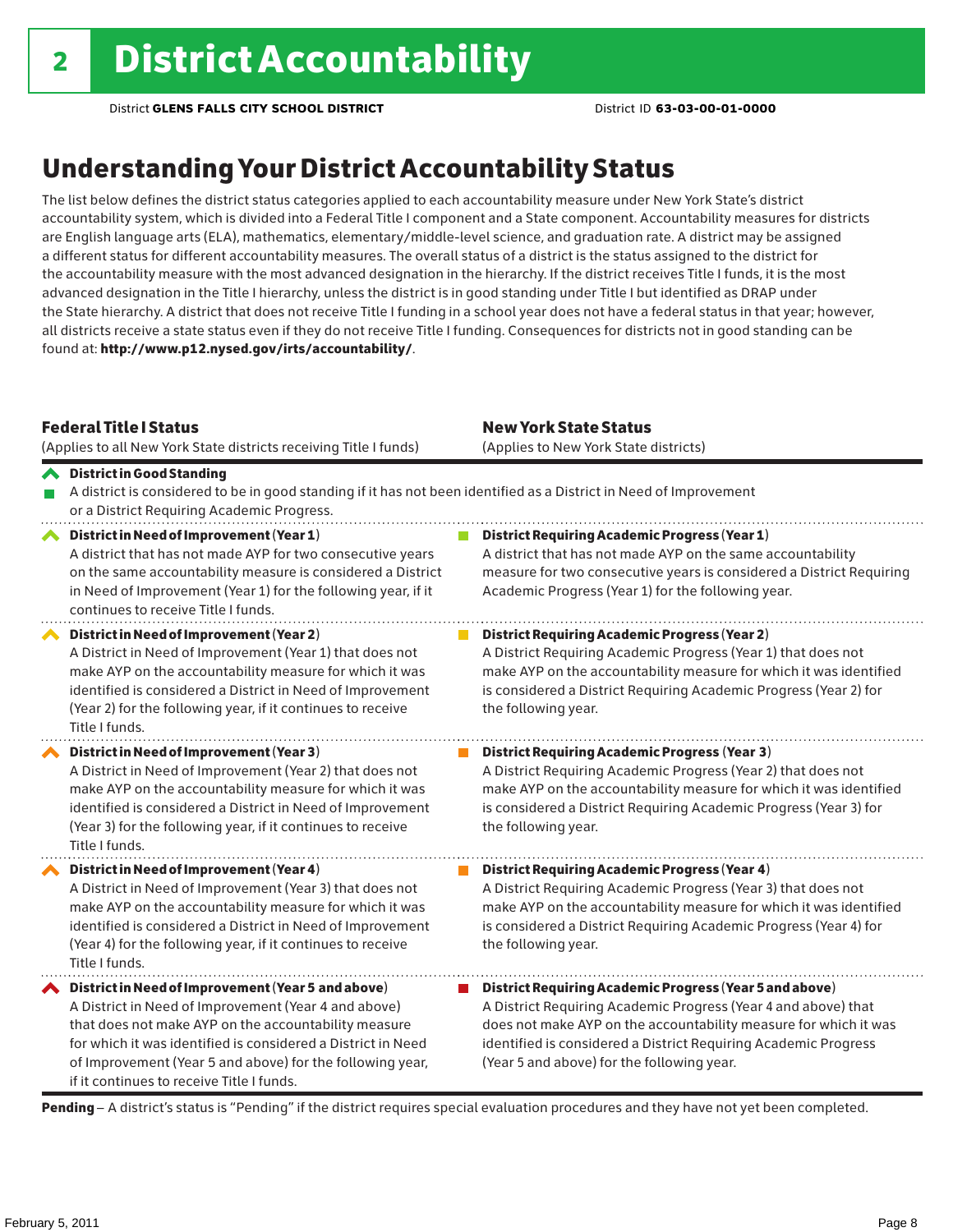# 2 District Accountability

District **GLENS FALLS CITY SCHOOL DISTRICT** District ID **63-03-00-01-0000**

## Summary

| <b>Overall Accountability</b> | <b>Good Standing</b>                                      |               |             |                                       |  |  |  |
|-------------------------------|-----------------------------------------------------------|---------------|-------------|---------------------------------------|--|--|--|
| Status $(2010 - 11)$          | ELA                                                       | Good Standing | Science     | Good Standing                         |  |  |  |
|                               | Math                                                      | Good Standing |             | Graduation Rate <a> Good Standing</a> |  |  |  |
| <b>Title I Part A Funding</b> | <b>Years the District Received Title I Part A Funding</b> |               |             |                                       |  |  |  |
|                               | $2008 - 09$                                               |               | $2009 - 10$ | $2010 - 11$                           |  |  |  |
|                               | YES                                                       |               | YES         | YES                                   |  |  |  |

## On which accountability measures did this district make Adequate Yearly Progress (AYP) and which groups made AYP on each measure?

|                                                     | <b>Elementary/Middle Level</b> |                              |               | <b>Secondary Level</b>   |               |                        |  |
|-----------------------------------------------------|--------------------------------|------------------------------|---------------|--------------------------|---------------|------------------------|--|
|                                                     | English                        |                              |               | English                  |               |                        |  |
| <b>Student Groups</b>                               | Language Arts                  | Mathematics                  | Science       | Language Arts            | Mathematics   | <b>Graduation Rate</b> |  |
| <b>All Students</b>                                 | V                              | V                            | V             | V                        | V             | V                      |  |
| <b>Ethnicity</b>                                    |                                |                              |               |                          |               |                        |  |
| American Indian or Alaska Native                    |                                |                              |               |                          |               |                        |  |
| <b>Black or African American</b>                    | ✔                              |                              |               |                          |               |                        |  |
| Hispanic or Latino                                  |                                | $\overline{\phantom{m}}$     |               |                          |               |                        |  |
| Asian or Native<br>Hawaiian/Other Pacific Islander  |                                |                              |               |                          |               |                        |  |
| White                                               | v                              | v                            |               | v                        |               |                        |  |
| Multiracial                                         |                                | -                            |               |                          |               |                        |  |
| <b>Other Groups</b>                                 |                                |                              |               |                          |               |                        |  |
| <b>Students with Disabilities</b>                   | X                              | V                            |               | $\mathbf{V}_{\text{SH}}$ | $V$ SH        |                        |  |
| Limited English Proficient                          |                                |                              |               |                          |               |                        |  |
| <b>Economically Disadvantaged</b>                   | V                              | V                            |               |                          |               |                        |  |
| <b>Student groups making</b><br>AYP in each subject | $\mathsf{X}$ 4 of 5            | $\blacktriangleright$ 5 of 5 | $\vee$ 1 of 1 | $\vee$ 3 of 3            | $\vee$ 3 of 3 | $\vee$ 1 of 1          |  |

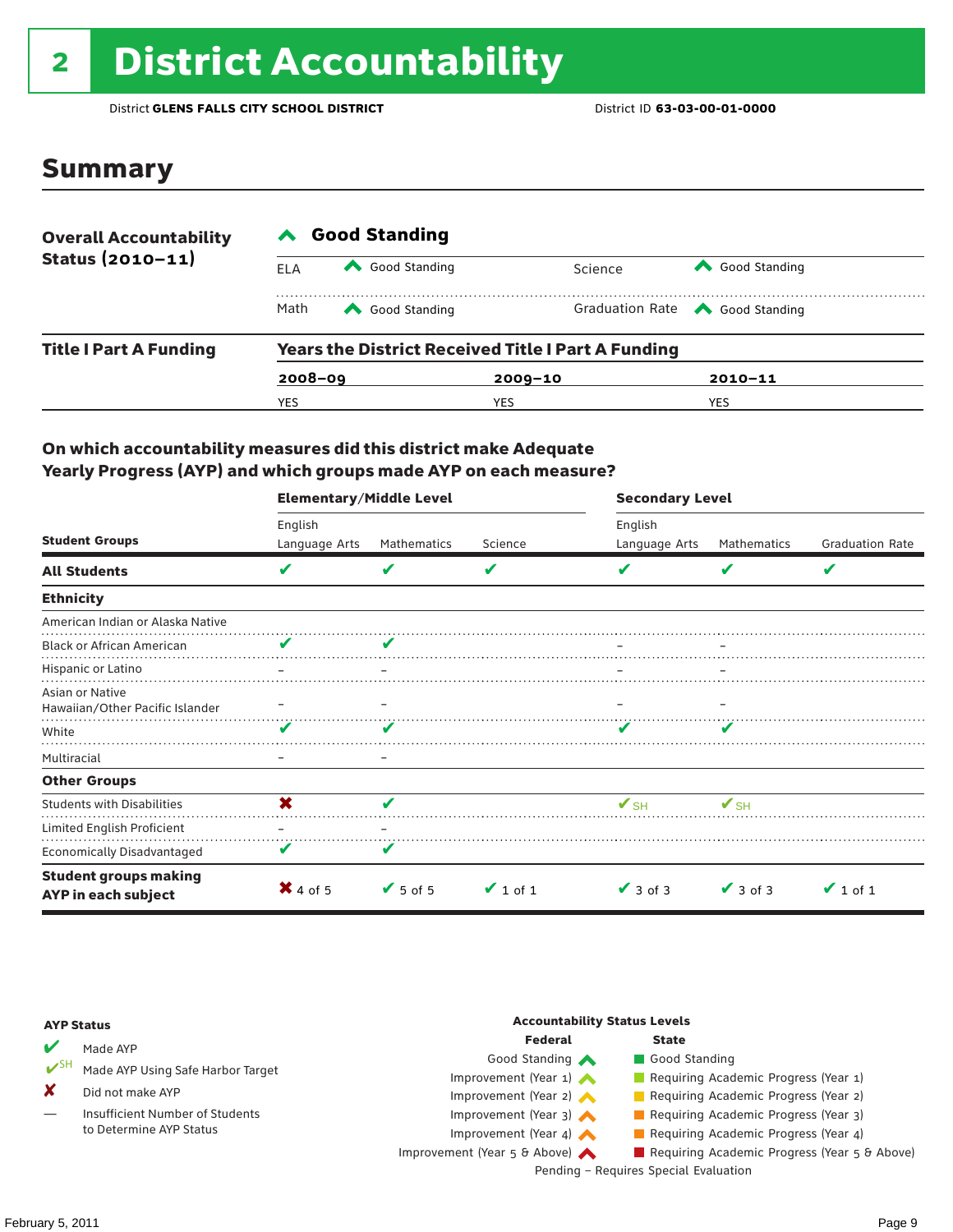# **Elementary/Middle-Level English Language Arts**

| <b>Accountability Status</b><br>for This Subject<br>$(2010 - 11)$ | $\overline{\phantom{a}}$ | Good Standing                                            |
|-------------------------------------------------------------------|--------------------------|----------------------------------------------------------|
| <b>Accountability Measures</b>                                    | 4 of 5                   | Student groups making AYP in English language arts       |
|                                                                   | X                        | Did not make AYP                                         |
| <b>Prospective Status</b>                                         |                          | This district will be in good standing in 2011-12. [201] |

## How did students in each accountability group perform on **elementary/middle-level English language arts accountability measures?**

|                                                          | <b>Participation</b><br><b>AYP</b> |           |               | <b>Test Performance</b>  |             | <b>Performance Objectives</b> |                    |         |
|----------------------------------------------------------|------------------------------------|-----------|---------------|--------------------------|-------------|-------------------------------|--------------------|---------|
| <b>Student Group</b>                                     |                                    | Met       | Percentage    | Met                      | Performance | Effective                     | Safe Harbor Target |         |
| (Total: Continuous Enrollment)                           | <b>Status</b>                      | Criterion | <b>Tested</b> | Criterion                | Index       | AMO                           | 2009-10            | 2010-11 |
| <b>Accountability Groups</b>                             |                                    |           |               |                          |             |                               |                    |         |
| All Students (936:878)                                   | V                                  | V         | 99%           | V                        | 179         | 151                           |                    |         |
| <b>Ethnicity</b>                                         |                                    |           |               |                          |             |                               |                    |         |
| American Indian or Alaska Native<br>(0:0)                |                                    |           |               |                          |             |                               |                    |         |
| <b>Black or African American</b><br>(47:45)              | ✔                                  | V         | 100%          | V                        | 176         | 141                           |                    |         |
| Hispanic or Latino (18:16)                               |                                    |           |               |                          |             |                               |                    |         |
| Asian or Native Hawaiian/Other Pacific<br>Islander (9:9) |                                    |           |               | $\qquad \qquad -$        |             |                               |                    |         |
| White (853:802)                                          | V                                  | V         | 99%           | V                        | 179         | 151                           |                    |         |
| Multiracial (9:6)                                        |                                    |           |               |                          |             |                               |                    |         |
| <b>Other Groups</b>                                      |                                    |           |               |                          |             |                               |                    |         |
| <b>Students with Disabilities</b><br>(196:186)           | X                                  | ✔         | 98%           | X                        | 138         | 147                           | 143                | 103     |
| <b>Limited English Proficient</b><br>(1:1)               |                                    |           |               | $\overline{\phantom{0}}$ |             |                               |                    |         |
| <b>Economically Disadvantaged</b><br>(363:344)           | V                                  | V         | 100%          | V                        | 167         | 149                           |                    |         |
| <b>Final AYP Determination</b>                           | $\mathsf{X}$ 4 of 5                |           |               |                          |             |                               |                    |         |
| <b>Non-Accountability Groups</b>                         |                                    |           |               |                          |             |                               |                    |         |
| Female (447:419)                                         |                                    |           | 100%          |                          | 183         | 150                           |                    |         |
| Male (489:459)                                           |                                    |           | 99%           |                          | 175         | 150                           |                    |         |
| Migrant (0:0)                                            |                                    |           |               |                          |             |                               |                    |         |
|                                                          |                                    |           |               |                          |             |                               |                    |         |

used on this page.

note: See *Useful Terms for Understanding Accountability*  for explanations and definitions of terms and table labels

#### Symbols

- Made AYP
- Made AYP Using Safe Harbor Target
- X Did not make AYP
- Fewer Than 40 Total/Fewer Than 30 Continuous Enrollment
- ‡ Did not qualify for Safe Harbor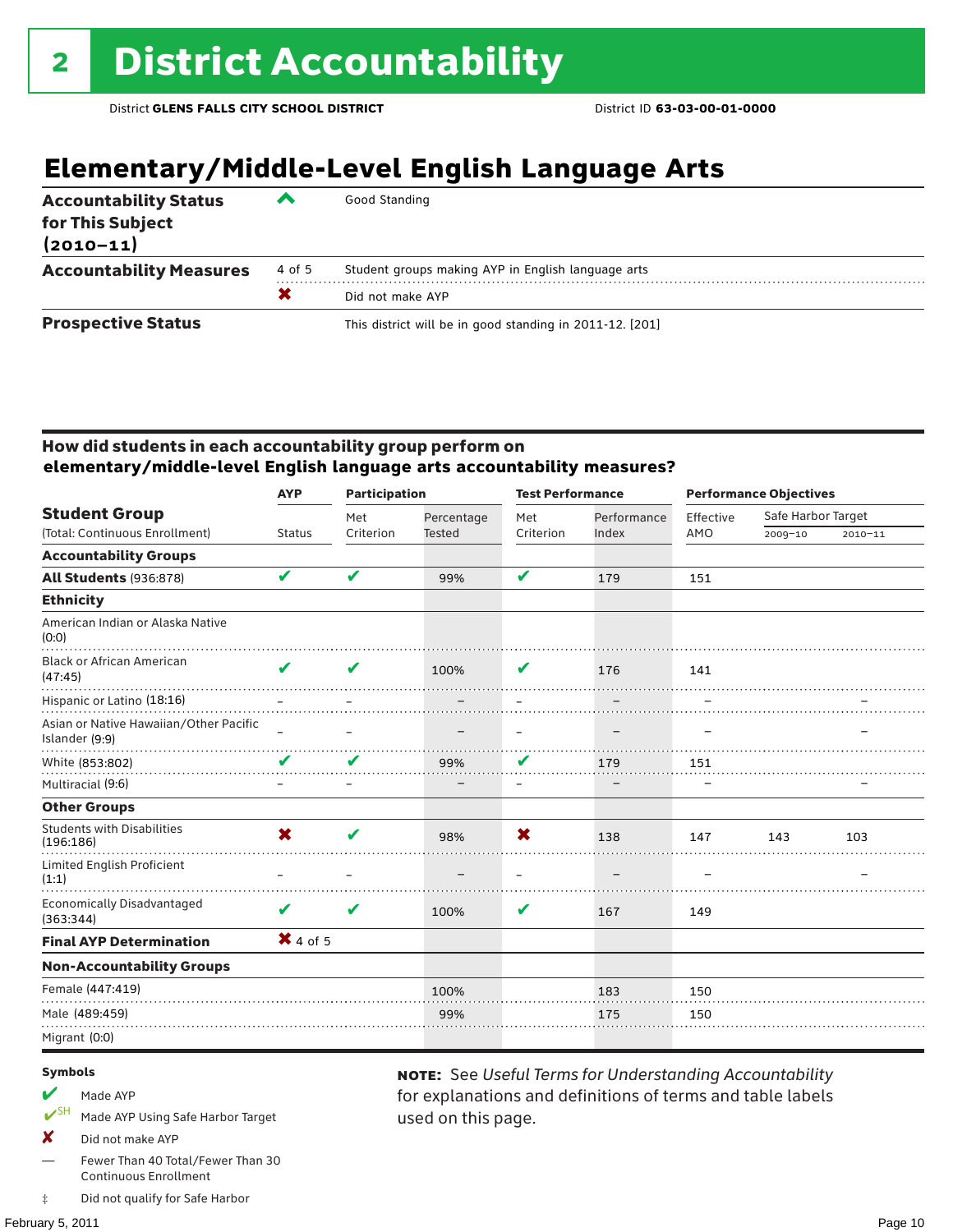# **Elementary/Middle-Level Mathematics**

| <b>Accountability Status</b><br>for This Subject<br>$(2010 - 11)$ | ▰      | Good Standing                                            |
|-------------------------------------------------------------------|--------|----------------------------------------------------------|
| <b>Accountability Measures</b>                                    | 5 of 5 | Student groups making AYP in mathematics                 |
|                                                                   | v      | Made AYP                                                 |
| <b>Prospective Status</b>                                         |        | This district will be in good standing in 2011-12. [201] |

## How did students in each accountability group perform on **elementary/middle-level mathematics accountability measures?**

|                                                          | <b>AYP</b>      | <b>Participation</b> |               | <b>Test Performance</b> |             | <b>Performance Objectives</b> |                    |         |
|----------------------------------------------------------|-----------------|----------------------|---------------|-------------------------|-------------|-------------------------------|--------------------|---------|
| <b>Student Group</b>                                     |                 | Met                  | Percentage    | Met                     | Performance | Effective                     | Safe Harbor Target |         |
| (Total: Continuous Enrollment)                           | <b>Status</b>   | Criterion            | <b>Tested</b> | Criterion               | Index       | AMO                           | 2009-10            | 2010-11 |
| <b>Accountability Groups</b>                             |                 |                      |               |                         |             |                               |                    |         |
| <b>All Students (936:874)</b>                            | V               | V                    | 99%           | V                       | 187         | 131                           |                    |         |
| <b>Ethnicity</b>                                         |                 |                      |               |                         |             |                               |                    |         |
| American Indian or Alaska Native<br>(0:0)                |                 |                      |               |                         |             |                               |                    |         |
| <b>Black or African American</b><br>(48:45)              | ✔               | V                    | 98%           | V                       | 184         | 121                           |                    |         |
| Hispanic or Latino (18:16)                               |                 |                      |               |                         |             |                               |                    |         |
| Asian or Native Hawaiian/Other Pacific<br>Islander (9:9) |                 |                      |               | $\qquad \qquad -$       |             |                               |                    |         |
| White (852:798)                                          | ✔               | V                    | 98%           | V                       | 188         | 131                           |                    |         |
| Multiracial (9:6)                                        |                 |                      |               |                         |             |                               |                    |         |
| <b>Other Groups</b>                                      |                 |                      |               |                         |             |                               |                    |         |
| <b>Students with Disabilities</b><br>(196:185)           | ✔               | V                    | 96%           | V                       | 149         | 127                           |                    |         |
| Limited English Proficient<br>(1:1)                      |                 |                      |               |                         |             |                               |                    |         |
| <b>Economically Disadvantaged</b><br>(362:340)           | V               | V                    | 99%           | V                       | 181         | 129                           |                    |         |
| <b>Final AYP Determination</b>                           | $\sqrt{5}$ of 5 |                      |               |                         |             |                               |                    |         |
| <b>Non-Accountability Groups</b>                         |                 |                      |               |                         |             |                               |                    |         |
| Female (447:418)                                         |                 |                      | 99%           |                         | 189         | 130                           |                    |         |
| Male (489:456)                                           |                 |                      | 98%           |                         | 186         | 130                           |                    |         |
| Migrant (0:0)                                            |                 |                      |               |                         |             |                               |                    |         |
|                                                          |                 |                      |               |                         |             |                               |                    |         |

used on this page.

note: See *Useful Terms for Understanding Accountability*  for explanations and definitions of terms and table labels

#### Symbols

- Made AYP
- Made AYP Using Safe Harbor Target
- X Did not make AYP
- Fewer Than 40 Total/Fewer Than 30 Continuous Enrollment
- ‡ Did not qualify for Safe Harbor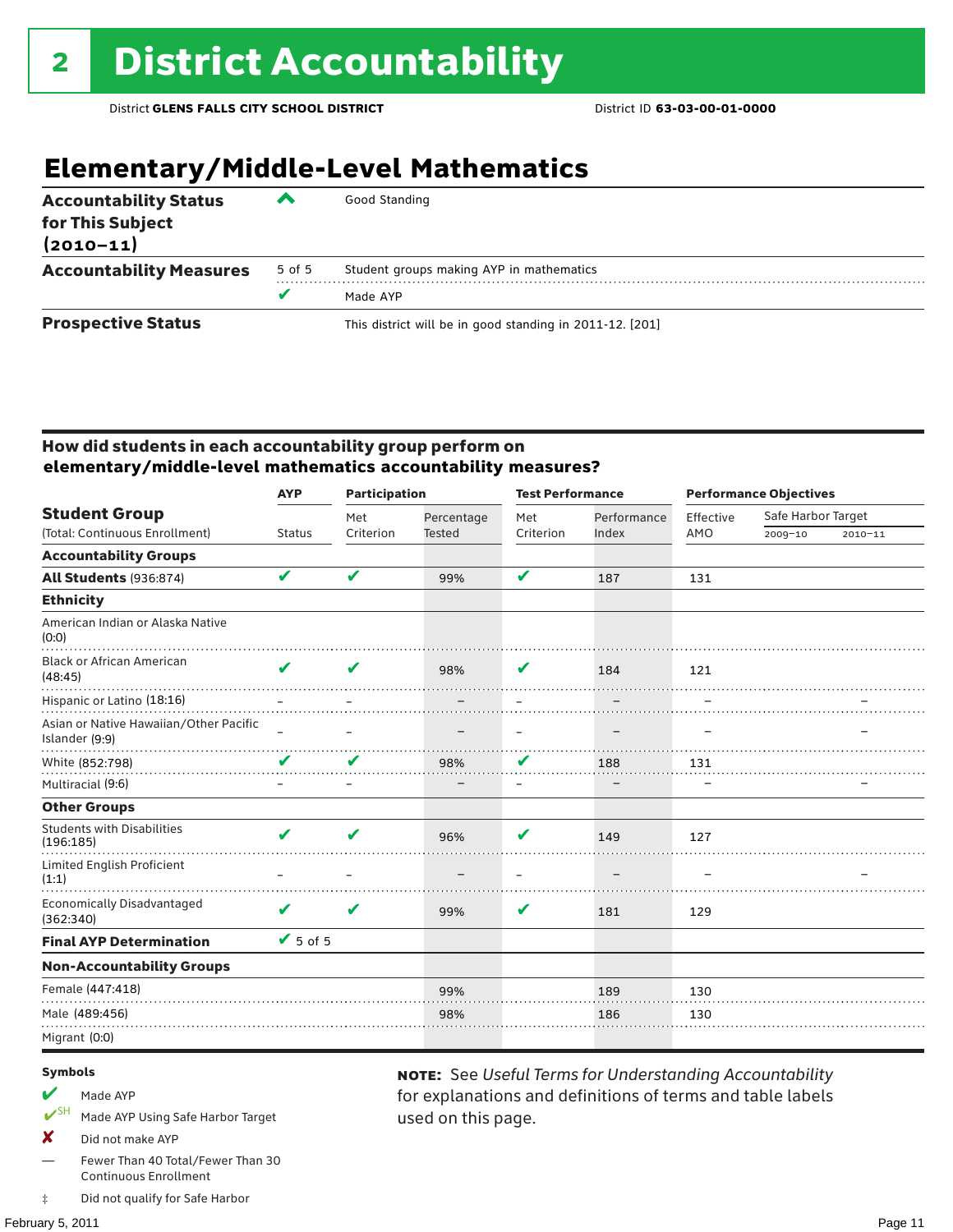# Elementary/Middle-Level Science

| <b>Accountability Status</b><br>for This Subject<br>$(2010 - 11)$ | ▰      | Good Standing                                            |
|-------------------------------------------------------------------|--------|----------------------------------------------------------|
| <b>Accountability Measures</b>                                    | 1 of 1 | Student groups making AYP in science                     |
|                                                                   |        | Made AYP                                                 |
| <b>Prospective Status</b>                                         |        | This district will be in good standing in 2011-12. [201] |

## How did students in each accountability group perform on elementary/middle-level science accountability measures?

|                                                          | <b>AYP</b>    |                      | <b>Participation</b> |               | <b>Test Performance</b>  |             | <b>Performance Objectives</b> |                 |  |
|----------------------------------------------------------|---------------|----------------------|----------------------|---------------|--------------------------|-------------|-------------------------------|-----------------|--|
| <b>Student Group</b>                                     |               | Safe Harbor          | Met                  | Percentage    | Met                      | Performance | State                         | Progress Target |  |
| (Total: Continuous Enrollment)                           |               | Status Oualification | Criterion            | <b>Tested</b> | Criterion                | Index       | Standard                      | 2009-10 2010-11 |  |
| <b>Accountability Groups</b>                             |               |                      |                      |               |                          |             |                               |                 |  |
| <b>All Students (329:303)</b>                            | V             | Qualified            | V                    | 98%           | V                        | 184         | 100                           |                 |  |
| <b>Ethnicity</b>                                         |               |                      |                      |               |                          |             |                               |                 |  |
| American Indian or Alaska Native<br>(0:0)                |               |                      |                      |               |                          |             |                               |                 |  |
| <b>Black or African American</b><br>(20:19)              |               |                      |                      |               |                          |             |                               |                 |  |
| Hispanic or Latino (7:5)                                 |               |                      |                      |               |                          |             |                               |                 |  |
| Asian or Native Hawaiian/Other Pacific<br>Islander (2:2) |               |                      |                      |               |                          |             |                               |                 |  |
| White (298:276)                                          |               | Qualified            | v                    | 98%           | V                        | 184         | 100                           |                 |  |
| Multiracial (2:1)                                        |               |                      |                      |               | $\overline{\phantom{0}}$ |             |                               |                 |  |
| <b>Other Groups</b>                                      |               |                      |                      |               |                          |             |                               |                 |  |
| <b>Students with Disabilities</b><br>(77:70)             |               | Qualified            | V                    | 92%           | V                        | 147         | 100                           |                 |  |
| <b>Limited English Proficient</b><br>(0:0)               |               |                      |                      |               |                          |             |                               |                 |  |
| <b>Economically Disadvantaged</b><br>(129:117)           |               | Qualified            | V                    | 98%           | V                        | 179         | 100                           |                 |  |
| <b>Final AYP Determination</b>                           | $\vee$ 1 of 1 |                      |                      |               |                          |             |                               |                 |  |
| <b>Non-Accountability Groups</b>                         |               |                      |                      |               |                          |             |                               |                 |  |
| Female (155:144)                                         |               |                      |                      | 100%          |                          | 187         | 100                           |                 |  |
| Male (174:159)                                           |               |                      |                      | 97%           |                          | 182         | 100                           |                 |  |
| Migrant (0:0)                                            |               |                      |                      |               |                          |             |                               |                 |  |

#### Symbols

- $M$  Made AYP
- ✘ Did not make AYP
- Fewer Than 40 Total/Fewer Than 30 Continuous Enrollment

note: See *Useful Terms for Understanding Accountability*  for explanations and definitions of terms and table labels used on this page.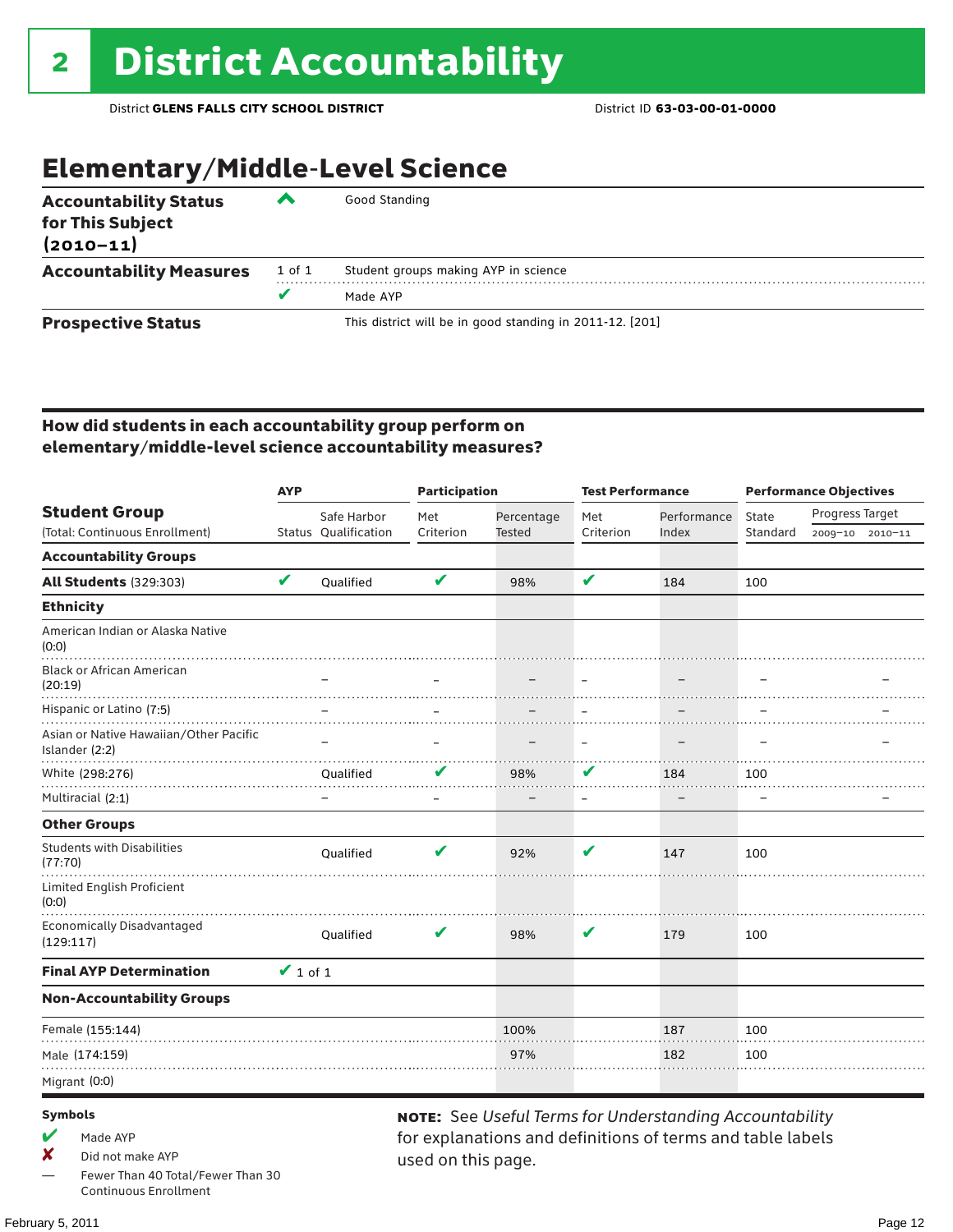# **Secondary-Level English Language Arts**

| <b>Accountability Status</b><br>for This Subject<br>$(2010 - 11)$ | ▰      | Good Standing                                            |
|-------------------------------------------------------------------|--------|----------------------------------------------------------|
| <b>Accountability Measures</b>                                    | 3 of 3 | Student groups making AYP in English language arts       |
|                                                                   |        | Made AYP                                                 |
| <b>Prospective Status</b>                                         |        | This district will be in good standing in 2011-12. [201] |

## How did students in each accountability group perform on **secondary-level English language arts accountability measures?**

|                                                          | <b>AYP</b>               | <b>Participation</b> |               | <b>Test Performance</b>  |             | <b>Performance Objectives</b> |                    |             |
|----------------------------------------------------------|--------------------------|----------------------|---------------|--------------------------|-------------|-------------------------------|--------------------|-------------|
| <b>Student Group</b>                                     |                          | Met                  | Percentage    | Met                      | Performance | Effective                     | Safe Harbor Target |             |
| (12th Graders: 2006 Cohort)                              | <b>Status</b>            | Criterion            | <b>Tested</b> | Criterion                | Index       | AMO                           | 2009-10            | $2010 - 11$ |
| <b>Accountability Groups</b>                             |                          |                      |               |                          |             |                               |                    |             |
| <b>All Students (191:199)</b>                            | V                        | V                    | 99%           | V                        | 181         | 169                           |                    |             |
| <b>Ethnicity</b>                                         |                          |                      |               |                          |             |                               |                    |             |
| American Indian or Alaska Native<br>(0:0)                |                          |                      |               |                          |             |                               |                    |             |
| <b>Black or African American</b><br>(8:8)                |                          |                      |               |                          |             |                               |                    |             |
| Hispanic or Latino (3:3)                                 |                          |                      |               |                          |             |                               |                    |             |
| Asian or Native Hawaiian/Other Pacific<br>Islander (2:2) |                          |                      |               | -                        |             |                               |                    |             |
| White (178:186)                                          | V                        | V                    | 99%           | V                        | 182         | 169                           |                    |             |
| Multiracial (0:0)                                        |                          |                      |               |                          |             |                               |                    |             |
| <b>Other Groups</b>                                      |                          |                      |               |                          |             |                               |                    |             |
| <b>Students with Disabilities</b><br>(25:36)             | $\mathbf{V}_{\text{SH}}$ |                      |               | $\mathbf{V}_{\text{SH}}$ | 131         | 161                           | 20                 | 138         |
| Limited English Proficient<br>(0:0)                      |                          |                      |               |                          |             |                               |                    |             |
| <b>Economically Disadvantaged</b><br>(0:0)               |                          |                      |               |                          |             |                               |                    |             |
| <b>Final AYP Determination</b>                           | $\vee$ 3 of 3            |                      |               |                          |             |                               |                    |             |
| <b>Non-Accountability Groups</b>                         |                          |                      |               |                          |             |                               |                    |             |
| Female (94:99)                                           |                          |                      | 99%           |                          | 184         | 167                           |                    |             |
| Male (97:100)                                            |                          |                      | 100%          |                          | 179         | 167                           |                    |             |
| Migrant (0:0)                                            |                          |                      |               |                          |             |                               |                    |             |

used on this page.

note: See *Useful Terms for Understanding Accountability*  for explanations and definitions of terms and table labels

#### Symbols

# Made AYP<br>
<del>V</del>SH Made AVP

- Made AYP Using Safe Harbor Target
- $\boldsymbol{X}$  Did not make AYP
- Fewer Than 40 12<sup>th</sup> Graders/Fewer Than 30 Cohort
- ‡ Did not qualify for Safe Harbor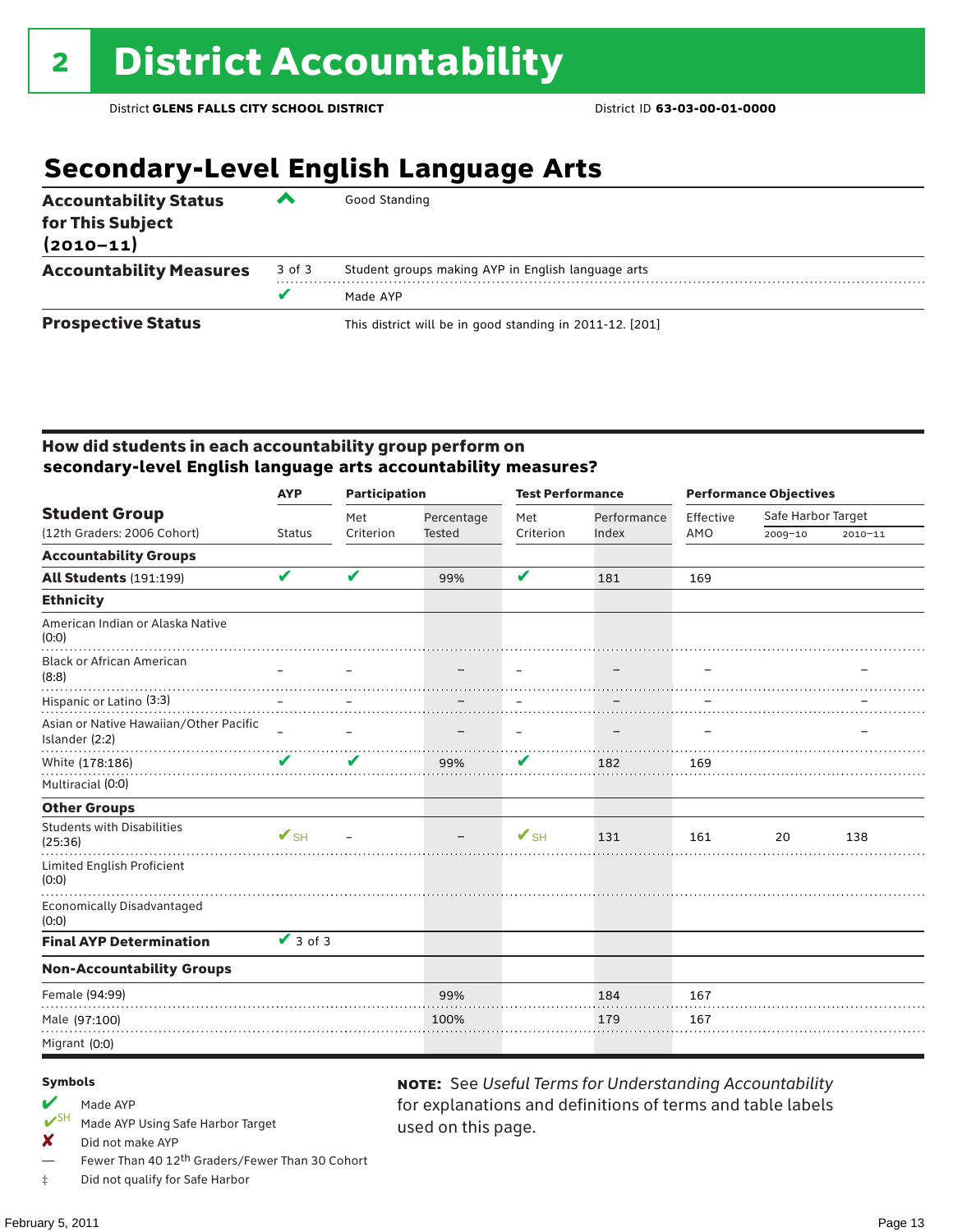# **Secondary-Level Mathematics**

| <b>Accountability Status</b><br>for This Subject<br>$(2010 - 11)$ | ‴      | Good Standing                                            |
|-------------------------------------------------------------------|--------|----------------------------------------------------------|
| <b>Accountability Measures</b>                                    | 3 of 3 | Student groups making AYP in mathematics                 |
|                                                                   |        | Made AYP                                                 |
| <b>Prospective Status</b>                                         |        | This district will be in good standing in 2011-12. [201] |

## How did students in each accountability group perform on **secondary-level mathematics accountability measures?**

|                                                          | <b>AYP</b>               | <b>Participation</b>       |            | <b>Test Performance</b>  |             | <b>Performance Objectives</b> |                    |             |
|----------------------------------------------------------|--------------------------|----------------------------|------------|--------------------------|-------------|-------------------------------|--------------------|-------------|
| <b>Student Group</b>                                     |                          | Met                        | Percentage | Met                      | Performance | Effective                     | Safe Harbor Target |             |
| (12th Graders: 2006 Cohort)                              | <b>Status</b>            | Criterion                  | Tested     | Criterion                | Index       | AMO                           | 2009-10            | $2010 - 11$ |
| <b>Accountability Groups</b>                             |                          |                            |            |                          |             |                               |                    |             |
| <b>All Students (191:199)</b>                            | V                        | V                          | 99%        | V                        | 185         | 165                           |                    |             |
| <b>Ethnicity</b>                                         |                          |                            |            |                          |             |                               |                    |             |
| American Indian or Alaska Native<br>(0:0)                |                          |                            |            |                          |             |                               |                    |             |
| <b>Black or African American</b><br>(8:8)                |                          |                            |            |                          |             |                               |                    |             |
| Hispanic or Latino (3:3)                                 |                          |                            |            |                          |             |                               |                    |             |
| Asian or Native Hawaiian/Other Pacific<br>Islander (2:2) |                          |                            |            | $\overline{\phantom{m}}$ |             |                               |                    |             |
| White (178:186)                                          | ✔                        | $\boldsymbol{\mathcal{U}}$ | 99%        | V                        | 185         | 165                           |                    |             |
| Multiracial (0:0)                                        |                          |                            |            |                          |             |                               |                    |             |
| <b>Other Groups</b>                                      |                          |                            |            |                          |             |                               |                    |             |
| <b>Students with Disabilities</b><br>(25:36)             | $\mathbf{V}_{\text{SH}}$ |                            |            | $\mathbf{V}_{\text{SH}}$ | 125         | 157                           | 20                 | 133         |
| Limited English Proficient<br>(0:0)                      |                          |                            |            |                          |             |                               |                    |             |
| <b>Economically Disadvantaged</b><br>(0:0)               |                          |                            |            |                          |             |                               |                    |             |
| <b>Final AYP Determination</b>                           | $\vee$ 3 of 3            |                            |            |                          |             |                               |                    |             |
| <b>Non-Accountability Groups</b>                         |                          |                            |            |                          |             |                               |                    |             |
| Female (94:99)                                           |                          |                            | 98%        |                          | 187         | 163                           |                    |             |
| Male (97:100)                                            |                          |                            | 100%       |                          | 183         | 163                           |                    |             |
| Migrant (0:0)                                            |                          |                            |            |                          |             |                               |                    |             |

used on this page.

note: See *Useful Terms for Understanding Accountability*  for explanations and definitions of terms and table labels

#### Symbols

Made AYP<br>
<del>V</del>SH Made AVP

Made AYP Using Safe Harbor Target

 $\boldsymbol{X}$  Did not make AYP

Fewer Than 40 12<sup>th</sup> Graders/Fewer Than 30 Cohort

‡ Did not qualify for Safe Harbor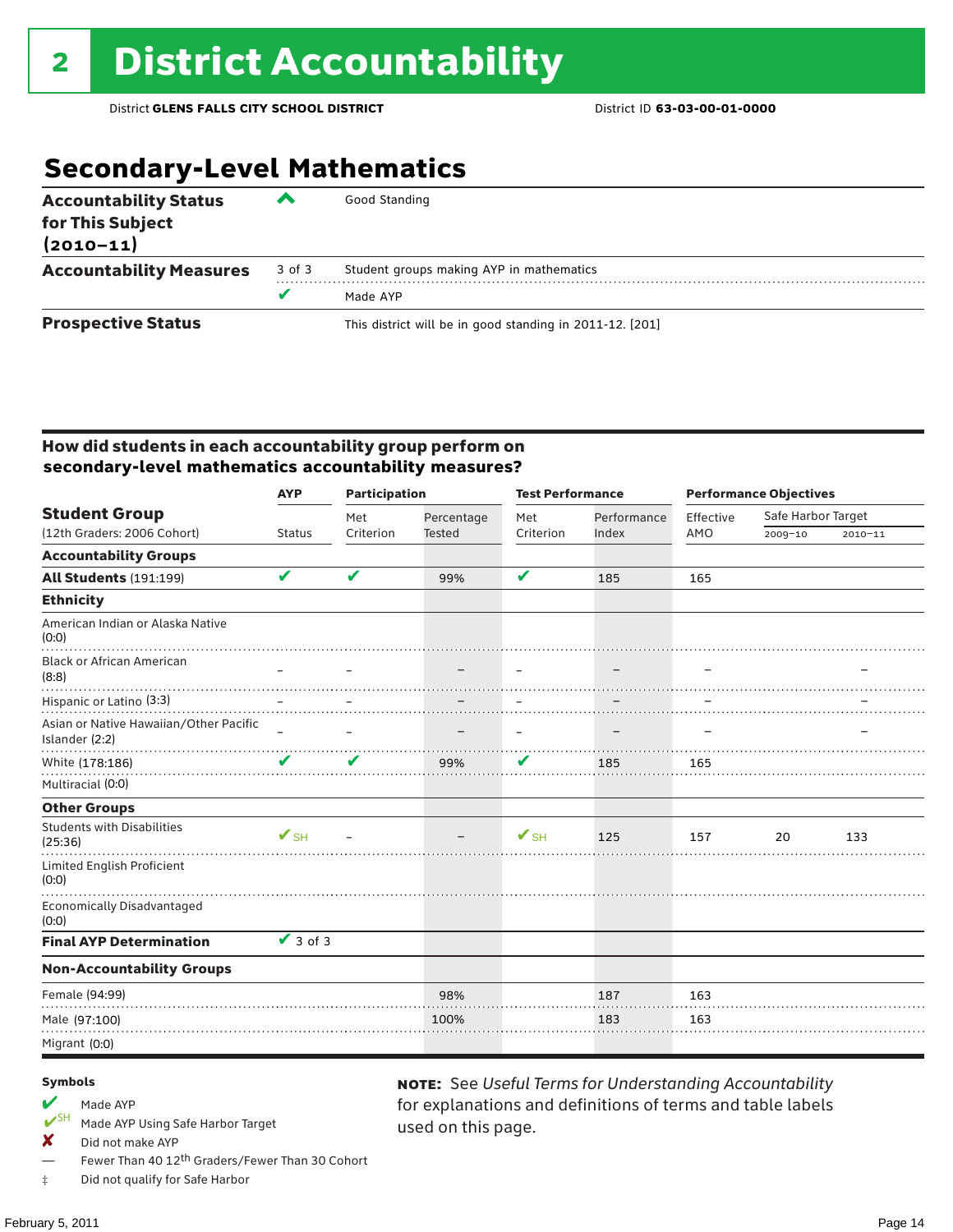# Graduation Rate

| <b>Accountability Status for</b><br>This Indicator $(2010-11)$ | $\sim$ | Good Standing                                            |
|----------------------------------------------------------------|--------|----------------------------------------------------------|
| <b>Accountability Measures</b>                                 | 1 of 1 | Student groups making AYP in graduation rate             |
|                                                                |        | Made AYP                                                 |
| <b>Prospective Status</b>                                      |        | This district will be in good standing in 2011-12. [201] |

## How did students in each accountability group perform on graduation rate accountability measures?

|                                                     | <b>Graduation</b> |                   | <b>Objectives</b> |          |                 |             |
|-----------------------------------------------------|-------------------|-------------------|-------------------|----------|-----------------|-------------|
| <b>Student Group</b>                                |                   | Met               | Graduation        | State    | Progress Target |             |
| (2005 Graduation-Rate Total Cohort)                 | <b>AYP</b>        | Criterion         | Rate              | Standard | 2009-10         | $2010 - 11$ |
| <b>Accountability Groups</b>                        |                   |                   |                   |          |                 |             |
| All Students (206)                                  | $\checkmark$      | V                 | 71%               | 80%      | 71%             | 73%         |
| <b>Ethnicity</b>                                    |                   |                   |                   |          |                 |             |
| American Indian or Alaska Native (0)                |                   |                   |                   |          |                 |             |
| Black or African American (10)                      |                   |                   |                   |          |                 |             |
| Hispanic or Latino (4)                              |                   |                   |                   |          |                 |             |
| Asian or Native Hawaiian/Other Pacific Islander (3) |                   | $\qquad \qquad -$ |                   |          |                 |             |
| White (189)                                         |                   | ✔                 | 75%               | 80%      | 72%             | 76%         |
| Multiracial (0)                                     |                   |                   |                   |          |                 |             |
| <b>Other Groups</b>                                 |                   |                   |                   |          |                 |             |
| Students with Disabilities (33)                     |                   | V                 | 45%               | 80%      | 35%             | 52%         |
| Limited English Proficient (0)                      |                   |                   |                   |          |                 |             |
| Economically Disadvantaged (47)                     |                   | V                 | 53%               | 80%      | 53%             | 58%         |
| <b>Final AYP Determination</b>                      | $\vee$ 1 of 1     |                   |                   |          |                 |             |
| <b>Non-Accountability Groups</b>                    |                   |                   |                   |          |                 |             |
| Female (101)                                        |                   |                   | 74%               | 80%      |                 |             |
| Male (105)                                          |                   |                   | 69%               | 80%      |                 |             |
| Migrant (0)                                         |                   |                   |                   |          |                 |             |

## Symbols

- $M$  Made AYP
- X Did not make AYP

note: See *Useful Terms for Understanding Accountability*  for explanations and definitions of terms and table labels used on this page.

— Fewer than 30 Graduation-Rate Total Cohort

## **Aspirational Goal**

The Board of Regents has set an aspirational goal that 95% of students in each public school and school district will graduate within five years of first entry into grade 9. The graduation rate for the 2005 total cohort through June 2010 (after 5 years) for this district is 73% and, therefore, this district *did not* meet this goal. The aspirational goal does not impact accountability.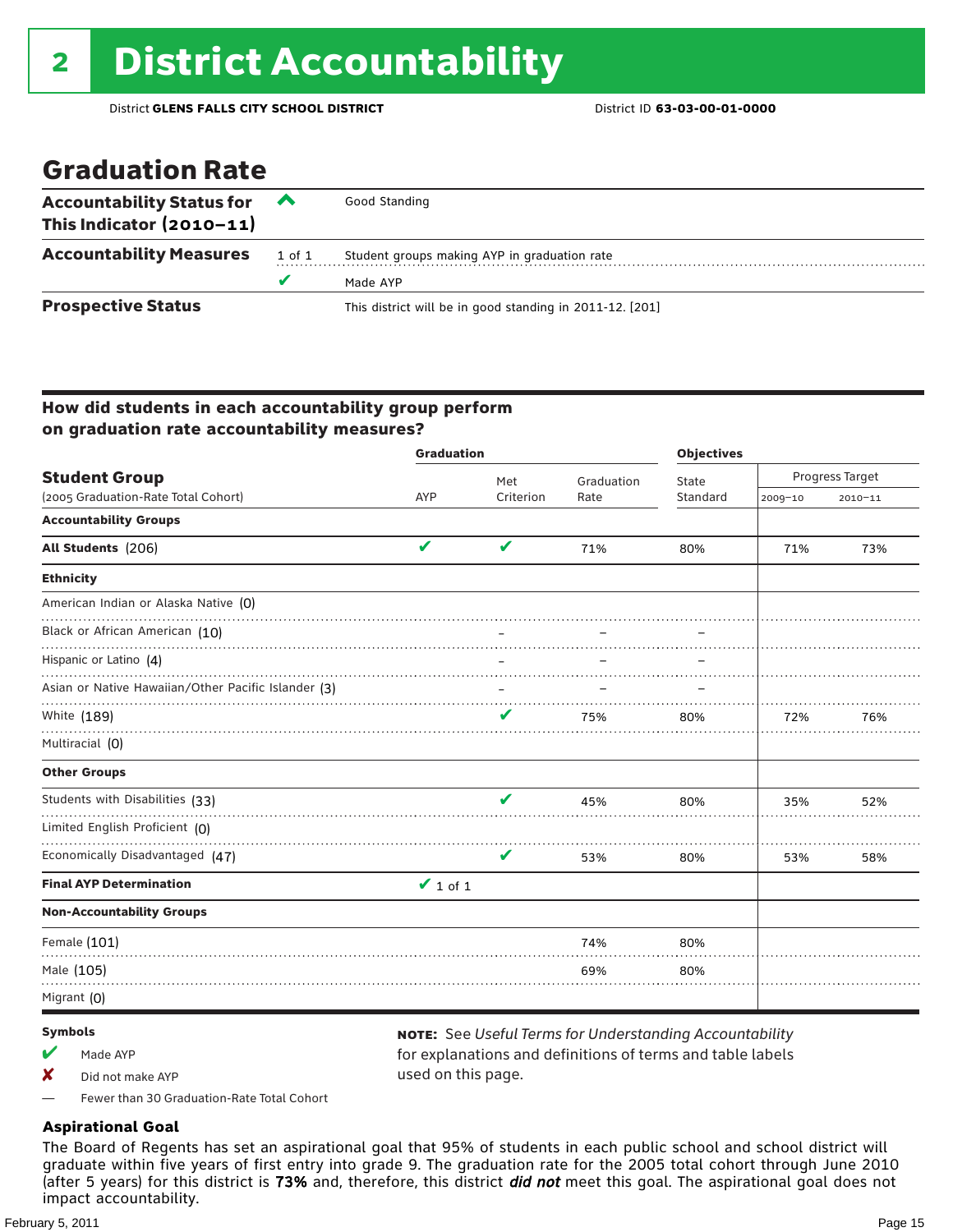# 2010–11 Accountability Status of Schools in Your District

This section lists all schools in your district by 2010–11 accountability status.

## **In Good Standing**

6 schools identified 100% of total

BIG CROSS STREET SCHOOL GLENS FALLS MIDDLE SCHOOL GLENS FALLS SENIOR HIGH SCHOOL JACKSON HEIGHTS SCHOOL KENSINGTON ROAD SCHOOL SANFORD STREET SCHOOL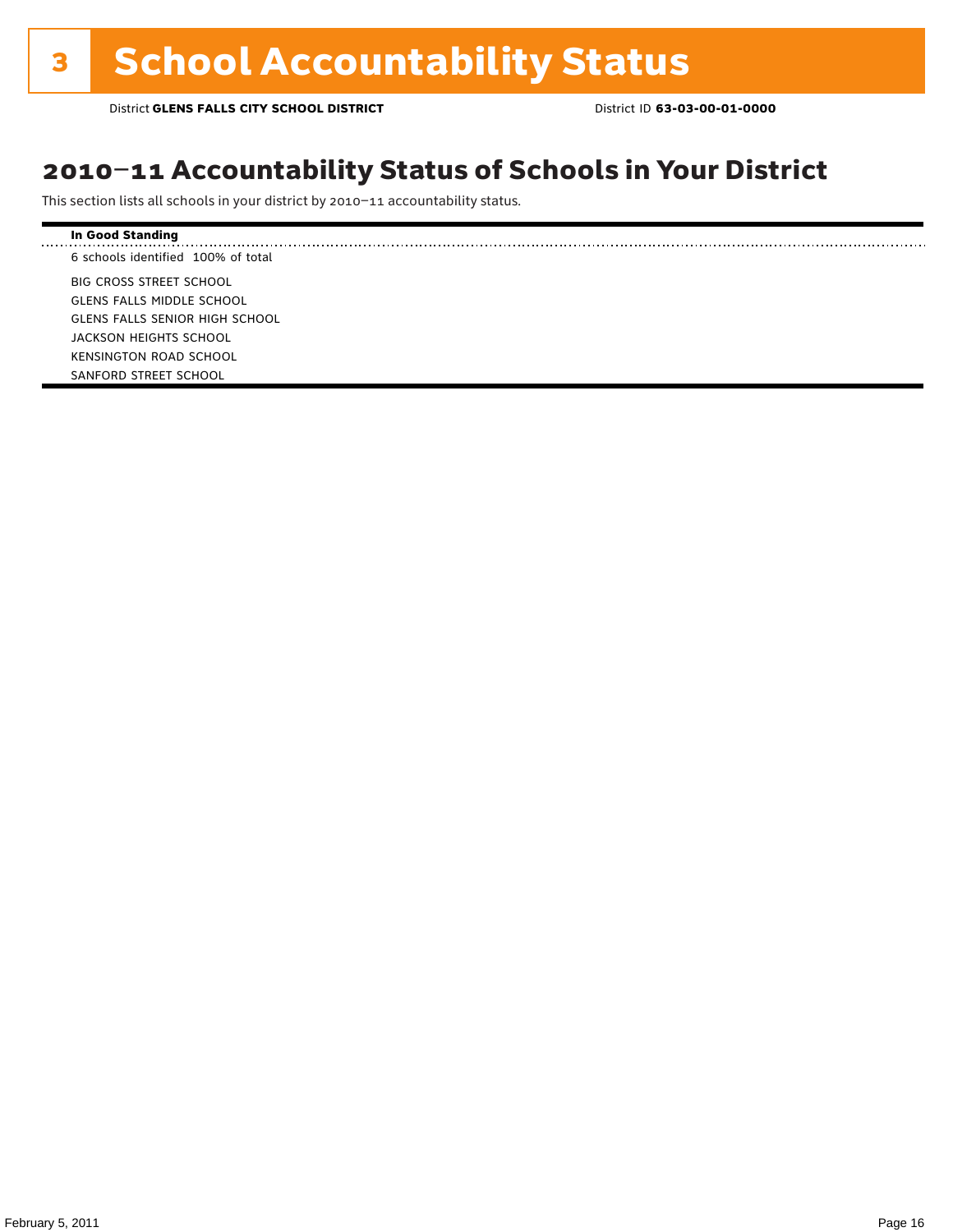# Summary of 2009–10 **District Performance**

Performance on the State assessments in English language arts, mathematics, and science at the elementary and middle levels is reported in terms of mean scores and the percentage of tested students scoring at or above Level 2, Level 3, and Level 4. Performance on the State assessments in ELA and mathematics at the secondary level is reported in terms of the percentage of students in a cohort scoring at these levels.

|                              |     | Percentage of students that<br>scored at or above Level 3 | Total<br>Tested |      |
|------------------------------|-----|-----------------------------------------------------------|-----------------|------|
| <b>English Language Arts</b> | 0%  |                                                           | 50%             | 100% |
| Grade 3                      | 58% |                                                           |                 | 142  |
| Grade 4                      | 61% |                                                           |                 | 122  |
| Grade 5                      | 56% |                                                           |                 | 140  |
| Grade 6                      | 76% |                                                           |                 | 139  |
| Grade 7                      | 55% |                                                           | .               | 177  |
| Grade 8                      | 68% |                                                           |                 | 203  |
| <b>Mathematics</b>           |     |                                                           |                 |      |
| Grade 3                      | 61% |                                                           |                 | 142  |
| Grade 4                      | 54% |                                                           |                 | 123  |
| Grade 5                      | 74% |                                                           |                 | 140  |
| Grade 6                      | 69% |                                                           |                 | 137  |
| Grade 7                      | 73% |                                                           |                 | 177  |
| Grade 8                      | 72% |                                                           |                 | 196  |
| <b>Science</b>               |     |                                                           |                 |      |
| Grade 4                      | 89% |                                                           |                 | 123  |
| Grade 8                      | 84% |                                                           |                 | 196  |
|                              |     | Percentage of students that                               | 2006 Total      |      |
|                              |     | scored at or above Level 3                                | Cohort          |      |

|                        |     | <u>JUUIUU ULUI UNUVU LUVULU</u> |      |  |  |  |  |
|------------------------|-----|---------------------------------|------|--|--|--|--|
| <b>Secondary Level</b> | 0%  | 50%                             | 100% |  |  |  |  |
| English                | 74% |                                 | 242  |  |  |  |  |
| Mathematics            | 80% |                                 | 242  |  |  |  |  |

## About the Performance Level Descriptors

#### Level 1: Not Meeting Learning Standards.

Student performance does not demonstrate an understanding of the content expected in the subject and grade level.

#### Level 2: Partially Meeting Learning Standards.

Student performance demonstrates a partial understanding of the content expected in the subject and grade level.

#### Level 3: Meeting Learning Standards.

Student performance demonstrates an understanding of the content expected in the subject and grade level.

#### Level 4: Meeting Learning Standards with Distinction.

Student performance demonstrates a thorough understanding of the content expected in the subject and grade level.

## How are Need/Resource Capacity (N/RC) categories determined?

Districts are divided into high, average, and low need categories based on their ability to meet the special needs of their students with local resources. Districts in the high need category are subdivided into four categories based on enrollment size and, in some cases, number of students per square mile. More information about the categories can be found in the *Report to the Governor and the Legislature on the Educational Status of the State's Schools* at www.p12.nysed.gov/irts.

In this section, this district's performance is compared with that of public schools statewide.

## This District's N/RC Category:

## **Average Need Districts**

This is a school district with average student needs in relation to district resource capacity.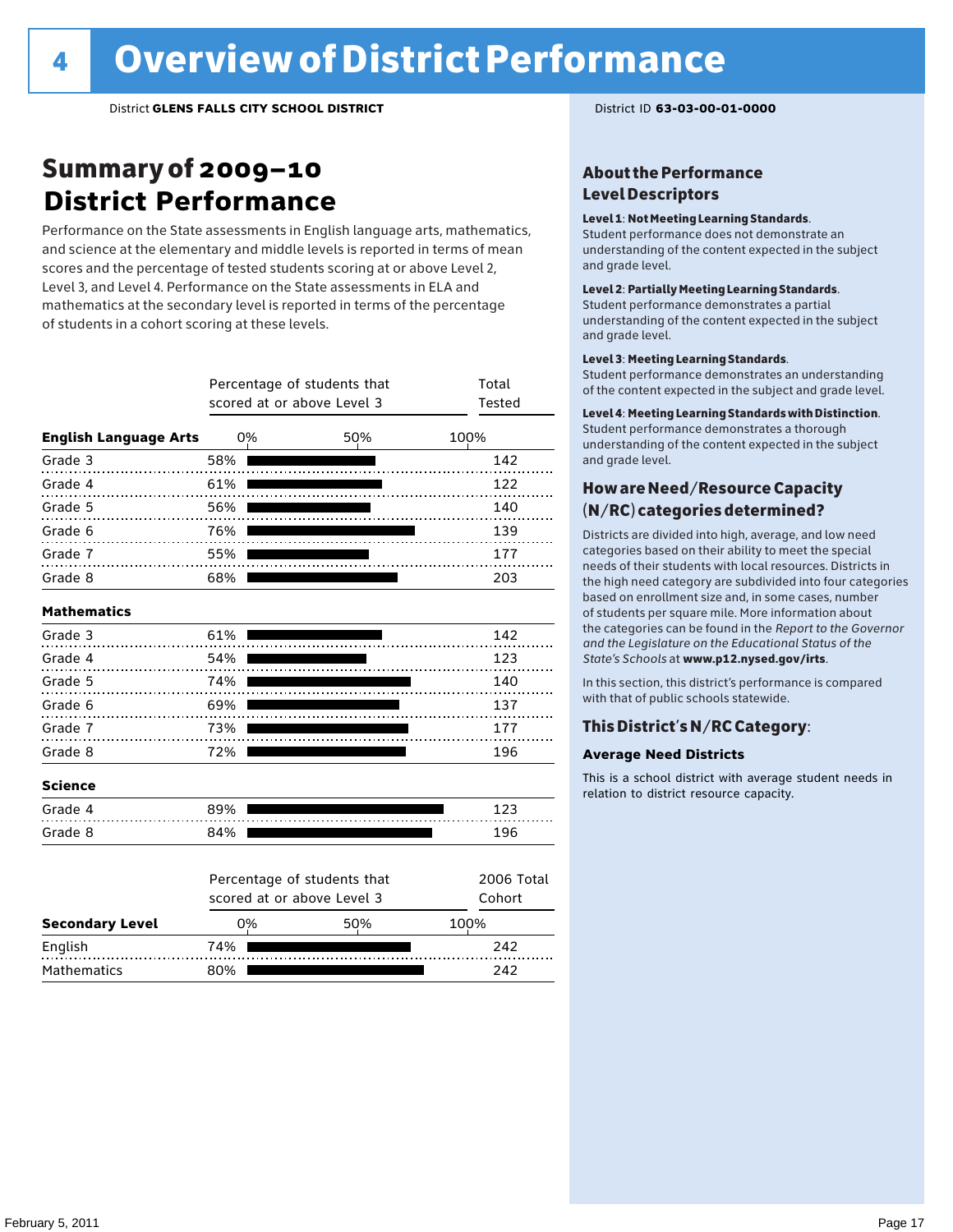# **This District's Results in Grade 3 English Language Arts**

|                            |         | <b>This District</b>            |            |                   |            | <b>NY State Public</b>          |                |  |  |
|----------------------------|---------|---------------------------------|------------|-------------------|------------|---------------------------------|----------------|--|--|
|                            |         | Percentage scoring at level(s): |            |                   |            | Percentage scoring at level(s): |                |  |  |
|                            |         | $2 - 4$                         | $3 - 4$    | $\overline{4}$    | $2 - 4$    | $3 - 4$                         | $\overline{4}$ |  |  |
| 2010 Mean Score: 670       | *Range: | 643-780                         | 662-780    | 694-780           |            |                                 |                |  |  |
| 2009 Mean Score: 664       | 100%    | 90% 94%                         | 80%<br>58% |                   | 95%<br>86% | 76%<br>55%                      |                |  |  |
| $\blacksquare$ 2009-10     |         |                                 |            |                   |            |                                 |                |  |  |
| 2008-09<br>a kacamatan     |         |                                 |            | 18%<br>5%         |            |                                 | 17% 11%        |  |  |
| Number of Tested Students: |         | 106<br>128                      | 82<br>-90  | $6^{\circ}$<br>25 |            |                                 |                |  |  |

| <b>Results by</b>                               |        | 2009-10 School Year |                                 |     | 2008-09 School Year |         |                                 |                |
|-------------------------------------------------|--------|---------------------|---------------------------------|-----|---------------------|---------|---------------------------------|----------------|
| <b>Student Group</b>                            | Total  |                     | Percentage scoring at level(s): |     | Total               |         | Percentage scoring at level(s): |                |
|                                                 | Tested | $2 - 4$             | $3 - 4$                         | 4   | Tested              | $2 - 4$ | $3 - 4$                         | $\overline{4}$ |
| <b>All Students</b>                             | 142    | 90%                 | 58%                             | 18% | 113                 | 94%     | 80%                             | 5%             |
| Female                                          | 72     | 92%                 | 60%                             | 22% | 55                  | 98%     | 85%                             | 7%             |
| Male                                            | 70     | 89%                 | 56%                             | 13% | 58                  | 90%     | 74%                             | 3%             |
| American Indian or Alaska Native                |        |                     |                                 |     |                     |         |                                 |                |
| <b>Black or African American</b>                | 7      | 100%                | 57%                             | 0%  | 3                   |         |                                 |                |
| Hispanic or Latino                              | 2      |                     |                                 |     | $\overline{2}$      |         |                                 |                |
| Asian or Native Hawaiian/Other Pacific Islander | 2      |                     |                                 |     | 2                   |         |                                 |                |
| White                                           | 129    | 91%                 | 58%                             | 19% | 105                 | 94%     | 81%                             | 6%             |
| Multiracial                                     | 2      |                     |                                 |     | 1                   |         |                                 |                |
| Small Group Totals                              | 6      | 67%                 | 50%                             | 17% | 8                   | 88%     | 63%                             | 0%             |
| <b>General-Education Students</b>               | 114    | 96%                 | 67%                             | 22% | 85                  | 100%    | 93%                             | 6%             |
| <b>Students with Disabilities</b>               | 28     | 64%                 | 21%                             | 0%  | 28                  | 75%     | 39%                             | 4%             |
| English Proficient                              | 141    |                     |                                 |     | 112                 |         |                                 |                |
| Limited English Proficient                      | 1      |                     |                                 |     | 1                   |         |                                 |                |
| Economically Disadvantaged                      | 61     | 84%                 | 44%                             | 8%  | 51                  | 90%     | 69%                             | 2%             |
| Not Disadvantaged                               | 81     | 95%                 | 68%                             | 25% | 62                  | 97%     | 89%                             | 8%             |
| Migrant                                         |        |                     |                                 |     |                     |         |                                 |                |
| Not Migrant                                     | 142    | 90%                 | 58%                             | 18% | 113                 | 94%     | 80%                             | 5%             |

**NOTES** 

The – symbol indicates that data for a group of students have been suppressed. If a group has fewer than five students,

data for that group and the next smallest group(s) are suppressed to protect the privacy of individual students.

\* These ranges are for 2009–10 data only. Ranges for the 2008–09 data are available in the 2008–09 Accountability and Overview Reports.

| <b>Other</b>                                                                                                                                   |        | 2009-10 School Year |                             |     |        | 2008-09 School Year         |         |     |  |
|------------------------------------------------------------------------------------------------------------------------------------------------|--------|---------------------|-----------------------------|-----|--------|-----------------------------|---------|-----|--|
|                                                                                                                                                | Total  |                     | Number scoring at level(s): |     |        | Number scoring at level(s): |         |     |  |
| <b>Assessments</b><br>New York State Alternate Assessment<br>(NYSAA): Grade 3 Equivalent<br>Achievement Test (NYSESLAT) <sup>+</sup> : Grade 3 | Tested | $2 - 4$             | $3 - 4$                     |     | Tested | $2 - 4$                     | $3 - 4$ |     |  |
|                                                                                                                                                |        |                     |                             |     |        |                             |         |     |  |
| New York State English as a Second Language                                                                                                    |        | N/A                 | N/A                         | N/A | 0      | N/A                         | N/A     | N/A |  |
|                                                                                                                                                | Total  |                     |                             |     | Total  |                             |         |     |  |
| Recently Arrived LEP Students NOT Tested on<br>the ELA NYSTP: Grade 3                                                                          |        | N/A                 | N/A                         | N/A | N/A    | N/A                         | N/A     | N/A |  |

February 5, 2011 **Page 18** † These counts represent recently arrived LEP students who used the NYSESLAT to fulfill the English language arts participation requirement.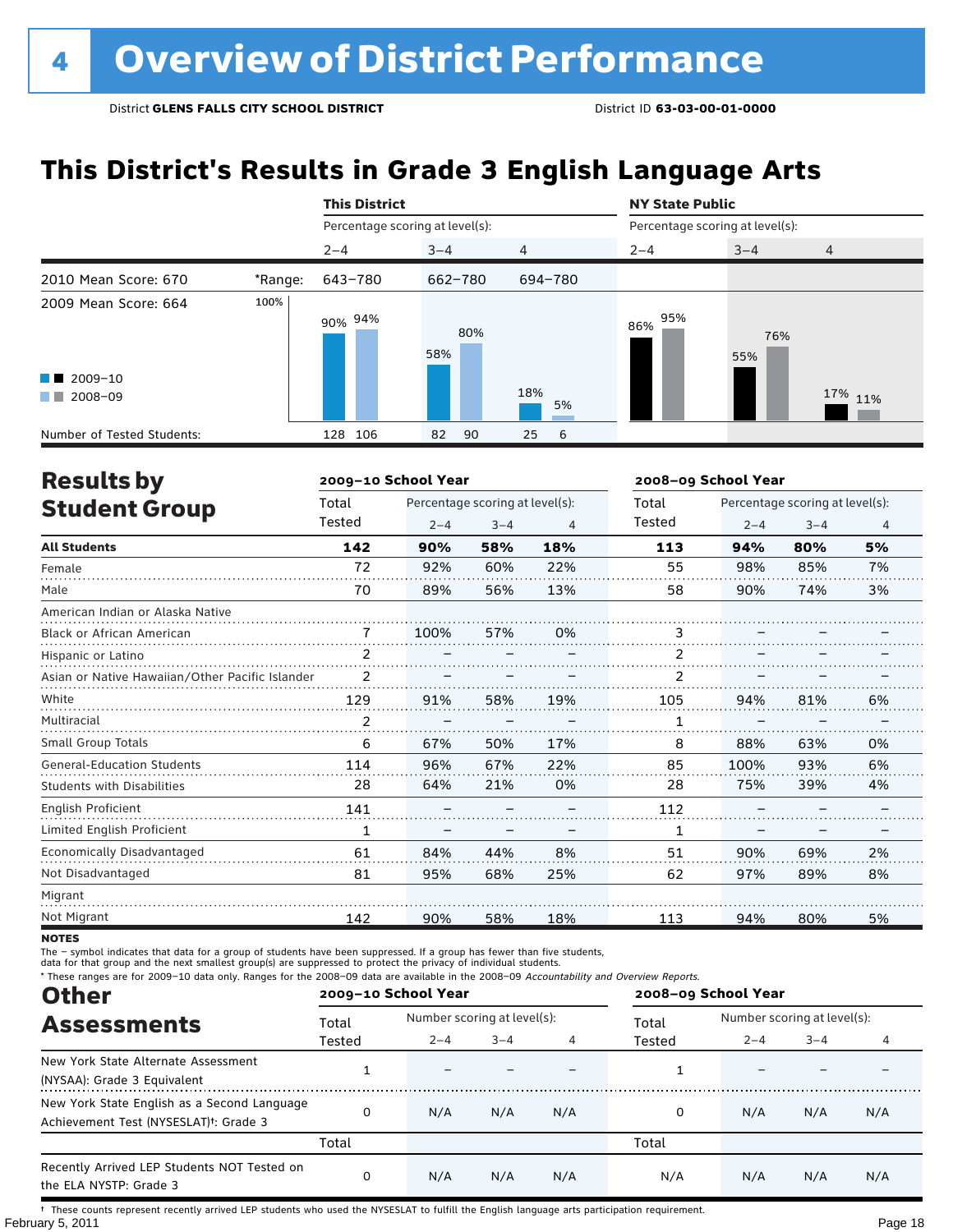# **This District's Results in Grade 3 Mathematics**

|                                                                                                                                                                                                                                                                           |         | <b>This District</b>            |            |                | <b>NY State Public</b>          |            |                |  |
|---------------------------------------------------------------------------------------------------------------------------------------------------------------------------------------------------------------------------------------------------------------------------|---------|---------------------------------|------------|----------------|---------------------------------|------------|----------------|--|
|                                                                                                                                                                                                                                                                           |         | Percentage scoring at level(s): |            |                | Percentage scoring at level(s): |            |                |  |
|                                                                                                                                                                                                                                                                           |         | $2 - 4$                         | $3 - 4$    | $\overline{4}$ | $2 - 4$                         | $3 - 4$    | $\overline{4}$ |  |
| 2010 Mean Score: 694                                                                                                                                                                                                                                                      | *Range: | 661-770                         | 684-770    | 707-770        |                                 |            |                |  |
| 2009 Mean Score: 689                                                                                                                                                                                                                                                      | 100%    | 95% 99%                         | 92%<br>61% |                | 99%<br>91%                      | 93%<br>59% |                |  |
| $\blacksquare$ 2009-10<br>2008-09<br><b>The Contract of the Contract of the Contract of the Contract of the Contract of the Contract of the Contract of the Contract of the Contract of the Contract of the Contract of the Contract of The Contract of The Contract </b> |         |                                 |            | 25% 25%        |                                 |            | 24% 27%        |  |
| Number of Tested Students:                                                                                                                                                                                                                                                |         | 135 118                         | 110<br>86  | 36<br>30       |                                 |            |                |  |

| <b>Results by</b>                               |                | 2009-10 School Year |                                 |     | 2008-09 School Year |         |                                 |     |
|-------------------------------------------------|----------------|---------------------|---------------------------------|-----|---------------------|---------|---------------------------------|-----|
| <b>Student Group</b>                            | Total          |                     | Percentage scoring at level(s): |     | Total               |         | Percentage scoring at level(s): |     |
|                                                 | Tested         | $2 - 4$             | $3 - 4$                         | 4   | Tested              | $2 - 4$ | $3 - 4$                         | 4   |
| <b>All Students</b>                             | 142            | 95%                 | 61%                             | 25% | 119                 | 99%     | 92%                             | 25% |
| Female                                          | 72             | 96%                 | 63%                             | 28% | 57                  | 100%    | 93%                             | 32% |
| Male                                            | 70             | 94%                 | 59%                             | 23% | 62                  | 98%     | 92%                             | 19% |
| American Indian or Alaska Native                |                |                     |                                 |     |                     |         |                                 |     |
| <b>Black or African American</b>                | 7              | 100%                | 86%                             | 14% | 3                   |         |                                 |     |
| Hispanic or Latino                              | 2              |                     |                                 |     |                     |         |                                 |     |
| Asian or Native Hawaiian/Other Pacific Islander | 2              |                     |                                 |     | 2                   |         |                                 |     |
| White                                           | 129            | 95%                 | 59%                             | 26% | 112                 | 99%     | 92%                             | 27% |
| Multiracial                                     | $\overline{2}$ |                     |                                 |     | 1                   |         |                                 |     |
| <b>Small Group Totals</b>                       | 6              | 83%                 | 67%                             | 17% | 7                   | 100%    | 100%                            | 0%  |
| <b>General-Education Students</b>               | 114            | 99%                 | 70%                             | 31% | 89                  | 100%    | 100%                            | 33% |
| <b>Students with Disabilities</b>               | 28             | 79%                 | 21%                             | 4%  | 30                  | 97%     | 70%                             | 3%  |
| <b>English Proficient</b>                       | 141            |                     |                                 |     | 118                 |         |                                 |     |
| Limited English Proficient                      | 1              |                     |                                 |     | 1                   |         |                                 |     |
| Economically Disadvantaged                      | 61             | 93%                 | 52%                             | 16% | 53                  | 100%    | 89%                             | 15% |
| Not Disadvantaged                               | 81             | 96%                 | 67%                             | 32% | 66                  | 98%     | 95%                             | 33% |
| Migrant                                         |                |                     |                                 |     |                     |         |                                 |     |
| Not Migrant                                     | 142            | 95%                 | 61%                             | 25% | 119                 | 99%     | 92%                             | 25% |
|                                                 |                |                     |                                 |     |                     |         |                                 |     |

**NOTES** 

The – symbol indicates that data for a group of students have been suppressed. If a group has fewer than five students,

data for that group and the next smallest group(s) are suppressed to protect the privacy of individual students.

\* These ranges are for 2009–10 data only. Ranges for the 2008–09 data are available in the 2008–09 Accountability and Overview Reports.

| <b>Other</b><br><b>Assessments</b>  |        | 2009-10 School Year          |         | 2008-09 School Year |                             |         |  |  |
|-------------------------------------|--------|------------------------------|---------|---------------------|-----------------------------|---------|--|--|
|                                     | Total  | Number scoring at level(s):  |         | Total               | Number scoring at level(s): |         |  |  |
|                                     | Tested | $2 - 4$                      | $3 - 4$ | Tested              | $2 - 4$                     | $3 - 4$ |  |  |
| New York State Alternate Assessment |        | $\qquad \qquad \blacksquare$ |         |                     |                             |         |  |  |
| (NYSAA): Grade 3 Equivalent         |        |                              |         |                     |                             |         |  |  |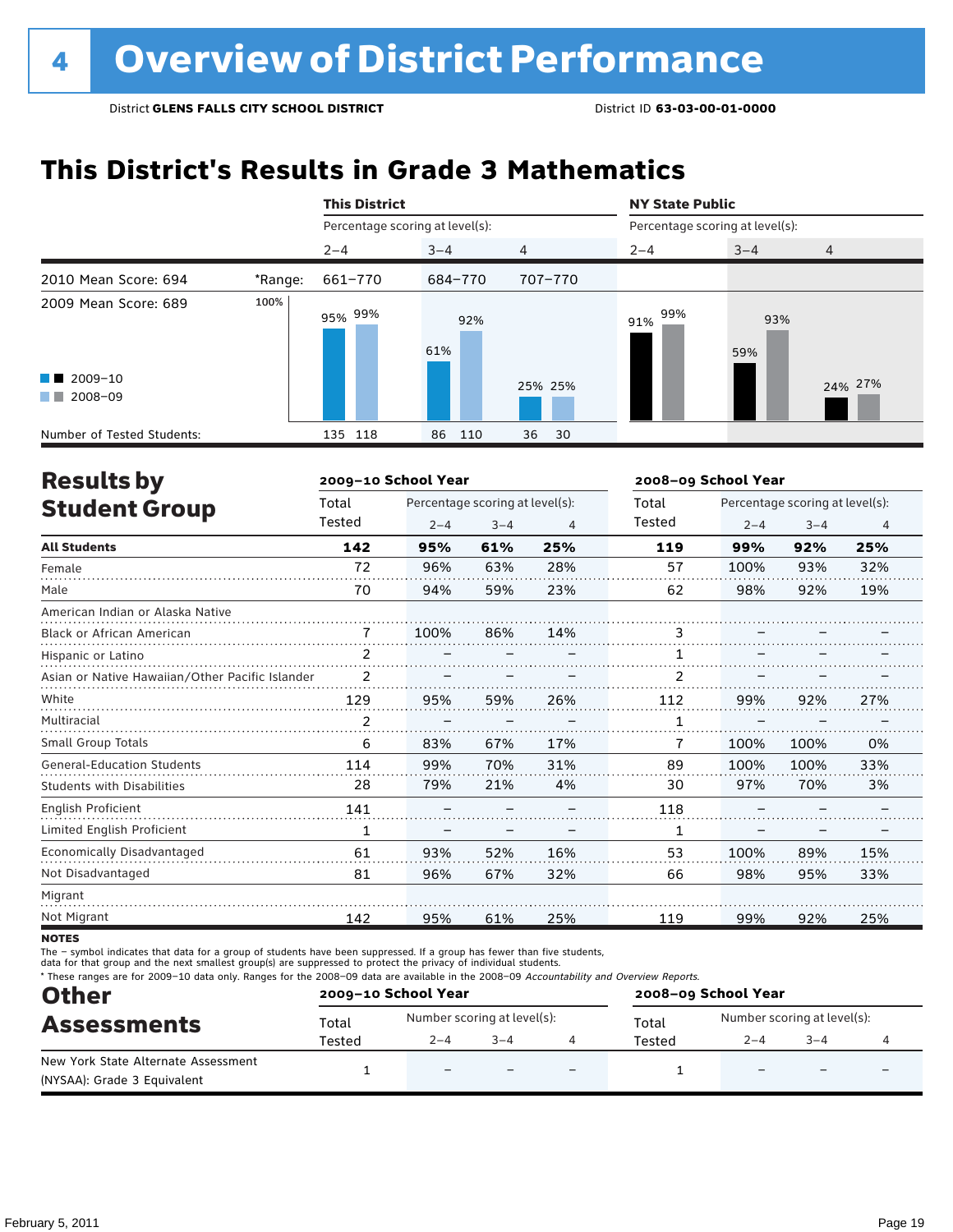# **This District's Results in Grade 4 English Language Arts**

|                                                                   |         | <b>This District</b>            |            |                | <b>NY State Public</b><br>Percentage scoring at level(s): |            |                |  |
|-------------------------------------------------------------------|---------|---------------------------------|------------|----------------|-----------------------------------------------------------|------------|----------------|--|
|                                                                   |         | Percentage scoring at level(s): |            |                |                                                           |            |                |  |
|                                                                   |         | $2 - 4$                         | $3 - 4$    | $\overline{4}$ | $2 - 4$                                                   | $3 - 4$    | $\overline{4}$ |  |
| 2010 Mean Score: 675                                              | *Range: | 637-775                         | 668-775    | 720-775        |                                                           |            |                |  |
| 2009 Mean Score: 673<br>$\blacksquare$ 2009-10<br>2008-09<br>a ka | 100%    | 93% 97%                         | 83%<br>61% | 7% 10%         | 92% 96%                                                   | 77%<br>57% | 6% 7%          |  |
| Number of Tested Students:                                        |         | 113 140                         | 119<br>75  | 8<br>14        |                                                           |            |                |  |

| <b>Results by</b>                               |        | 2009-10 School Year |                                 |     | 2008-09 School Year |         |                                 |                |
|-------------------------------------------------|--------|---------------------|---------------------------------|-----|---------------------|---------|---------------------------------|----------------|
| <b>Student Group</b>                            | Total  |                     | Percentage scoring at level(s): |     | Total               |         | Percentage scoring at level(s): |                |
|                                                 | Tested | $2 - 4$             | $3 - 4$                         | 4   | Tested              | $2 - 4$ | $3 - 4$                         | $\overline{4}$ |
| <b>All Students</b>                             | 122    | 93%                 | 61%                             | 7%  | 144                 | 97%     | 83%                             | 10%            |
| Female                                          | 59     | 97%                 | 75%                             | 12% | 61                  | 100%    | 85%                             | 16%            |
| Male                                            | 63     | 89%                 | 49%                             | 2%  | 83                  | 95%     | 81%                             | 5%             |
| American Indian or Alaska Native                |        |                     |                                 |     |                     |         |                                 |                |
| <b>Black or African American</b>                | 5      | 100%                | 60%                             | 0%  | 3                   |         |                                 |                |
| Hispanic or Latino                              | 3      |                     |                                 |     |                     |         |                                 |                |
| Asian or Native Hawaiian/Other Pacific Islander | 1      |                     |                                 |     | 2                   |         |                                 |                |
| White                                           | 111    | 92%                 | 62%                             | 6%  | 136                 | 97%     | 84%                             | 10%            |
| Multiracial                                     | 2      |                     |                                 |     | 2                   |         |                                 |                |
| Small Group Totals                              | 6      | 100%                | 50%                             | 17% | 8                   | 100%    | 63%                             | 13%            |
| <b>General-Education Students</b>               | 89     | 100%                | 74%                             | 9%  | 112                 | 100%    | 96%                             | 13%            |
| <b>Students with Disabilities</b>               | 33     | 73%                 | 27%                             | 0%  | 32                  | 88%     | 34%                             | 0%             |
| English Proficient                              | 122    | 93%                 | 61%                             | 7%  | 144                 | 97%     | 83%                             | 10%            |
| Limited English Proficient                      |        |                     |                                 |     |                     |         |                                 |                |
| Economically Disadvantaged                      | 68     | 91%                 | 54%                             | 1%  | 50                  | 94%     | 70%                             | 2%             |
| Not Disadvantaged                               | 54     | 94%                 | 70%                             | 13% | 94                  | 99%     | 89%                             | 14%            |
| Migrant                                         |        |                     |                                 |     |                     |         |                                 |                |
| Not Migrant                                     | 122    | 93%                 | 61%                             | 7%  | 144                 | 97%     | 83%                             | 10%            |

**NOTES** 

The – symbol indicates that data for a group of students have been suppressed. If a group has fewer than five students,

data for that group and the next smallest group(s) are suppressed to protect the privacy of individual students.

\* These ranges are for 2009–10 data only. Ranges for the 2008–09 data are available in the 2008–09 Accountability and Overview Reports.

| <b>Other</b>                                                                                      |        | 2009-10 School Year |                             |     | 2008-09 School Year |                             |         |     |
|---------------------------------------------------------------------------------------------------|--------|---------------------|-----------------------------|-----|---------------------|-----------------------------|---------|-----|
| <b>Assessments</b>                                                                                | Total  |                     | Number scoring at level(s): |     |                     | Number scoring at level(s): |         |     |
|                                                                                                   | Tested | $2 - 4$             | $3 - 4$                     |     | Tested              | $2 - 4$                     | $3 - 4$ | 4   |
| New York State Alternate Assessment<br>(NYSAA): Grade 4 Equivalent                                |        |                     |                             |     | 0                   |                             |         |     |
| New York State English as a Second Language<br>Achievement Test (NYSESLAT) <sup>†</sup> : Grade 4 |        | N/A                 | N/A                         | N/A | 0                   | N/A                         | N/A     | N/A |
|                                                                                                   | Total  |                     |                             |     | Total               |                             |         |     |
| Recently Arrived LEP Students NOT Tested on<br>the ELA NYSTP: Grade 4                             |        | N/A                 | N/A                         | N/A | N/A                 | N/A                         | N/A     | N/A |

February 5, 2011 Page 20 † These counts represent recently arrived LEP students who used the NYSESLAT to fulfill the English language arts participation requirement.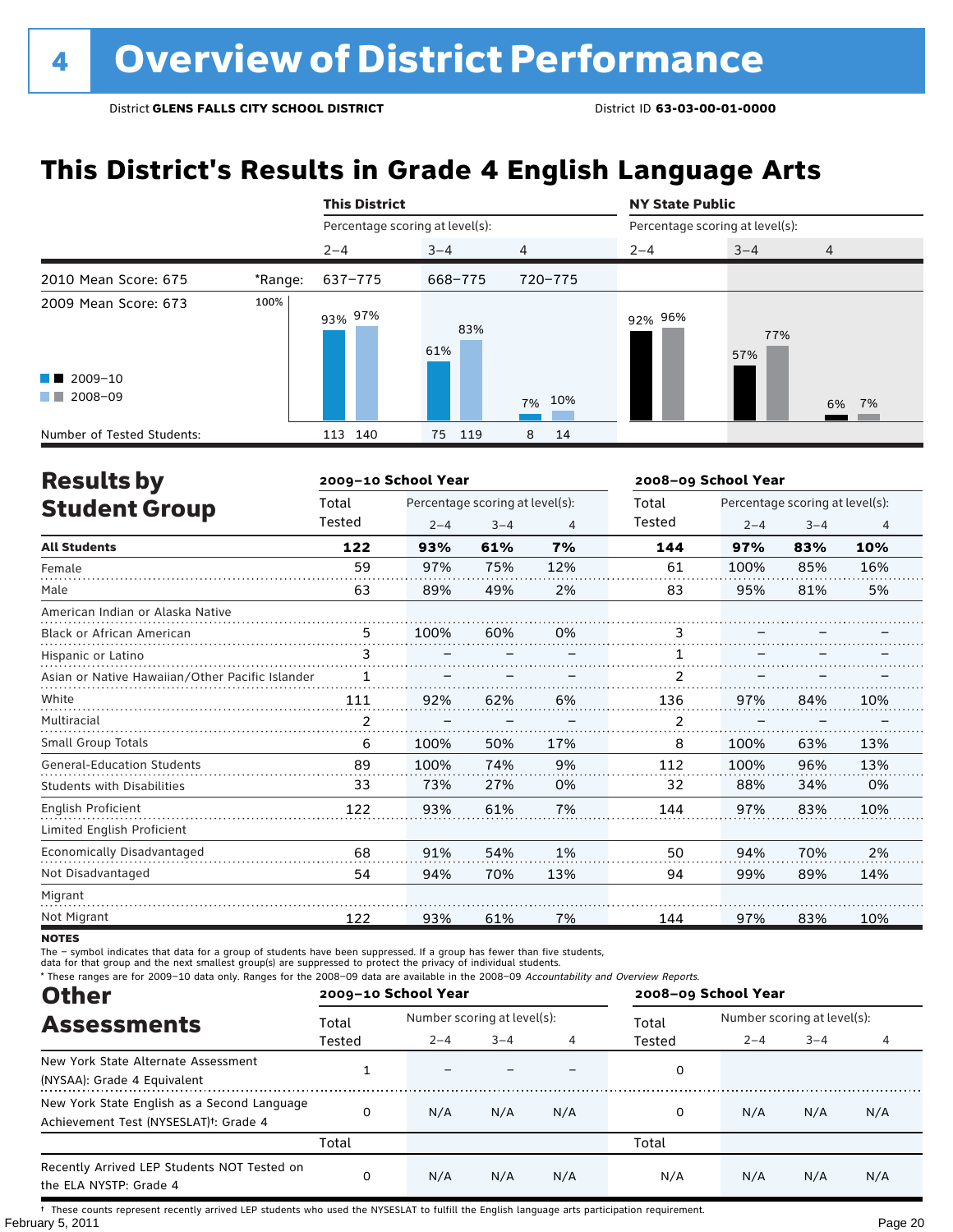# **This District's Results in Grade 4 Mathematics**

|                                                                                                                                                                                                                                                                                                   |         | <b>This District</b>            |            |                | <b>NY State Public</b>          |            |            |  |  |
|---------------------------------------------------------------------------------------------------------------------------------------------------------------------------------------------------------------------------------------------------------------------------------------------------|---------|---------------------------------|------------|----------------|---------------------------------|------------|------------|--|--|
|                                                                                                                                                                                                                                                                                                   |         | Percentage scoring at level(s): |            |                | Percentage scoring at level(s): |            |            |  |  |
|                                                                                                                                                                                                                                                                                                   |         | $2 - 4$                         | $3 - 4$    | $\overline{4}$ | $2 - 4$                         | $3 - 4$    | 4          |  |  |
| 2010 Mean Score: 677                                                                                                                                                                                                                                                                              | *Range: | 636-800                         | 676-800    | 707-800        |                                 |            |            |  |  |
| 2009 Mean Score: 693<br>$\blacksquare$ 2009-10<br>2008-09<br><b>The Contract of the Contract of the Contract of the Contract of the Contract of the Contract of the Contract of the Contract of the Contract of the Contract of the Contract of the Contract of The Contract of The Contract </b> | 100%    | 95%<br>89%                      | 88%<br>54% | 43%<br>17%     | 95% 96%                         | 87%<br>64% | 35%<br>26% |  |  |
| Number of Tested Students:                                                                                                                                                                                                                                                                        |         | 137<br>109                      | 126<br>67  | 62<br>21       |                                 |            |            |  |  |

| <b>Results by</b>                               |                | 2009-10 School Year |                                 |     | 2008-09 School Year |         |                                 |     |
|-------------------------------------------------|----------------|---------------------|---------------------------------|-----|---------------------|---------|---------------------------------|-----|
| <b>Student Group</b>                            | Total          |                     | Percentage scoring at level(s): |     | Total               |         | Percentage scoring at level(s): |     |
|                                                 | Tested         | $2 - 4$             | $3 - 4$                         | 4   | Tested              | $2 - 4$ | $3 - 4$                         | 4   |
| <b>All Students</b>                             | 123            | 89%                 | 54%                             | 17% | 144                 | 95%     | 88%                             | 43% |
| Female                                          | 59             | 93%                 | 66%                             | 25% | 62                  | 97%     | 84%                             | 44% |
| Male                                            | 64             | 84%                 | 44%                             | 9%  | 82                  | 94%     | 90%                             | 43% |
| American Indian or Alaska Native                |                |                     |                                 |     |                     |         |                                 |     |
| <b>Black or African American</b>                | 5              | 100%                | 40%                             | 0%  | 3                   |         |                                 |     |
| Hispanic or Latino                              | 3              |                     |                                 |     |                     |         |                                 |     |
| Asian or Native Hawaiian/Other Pacific Islander |                |                     |                                 |     | 2                   |         |                                 |     |
| White                                           | 112            | 89%                 | 56%                             | 19% | 136                 | 95%     | 88%                             | 44% |
| Multiracial                                     | $\overline{2}$ |                     |                                 |     | 2                   |         |                                 |     |
| <b>Small Group Totals</b>                       | 6              | 67%                 | 33%                             | 0%  | 8                   | 100%    | 88%                             | 25% |
| <b>General-Education Students</b>               | 89             | 99%                 | 66%                             | 21% | 112                 | 100%    | 98%                             | 54% |
| <b>Students with Disabilities</b>               | 34             | 62%                 | 24%                             | 6%  | 32                  | 78%     | 50%                             | 6%  |
| English Proficient                              | 123            | 89%                 | 54%                             | 17% | 144                 | 95%     | 88%                             | 43% |
| Limited English Proficient                      |                |                     |                                 |     |                     |         |                                 |     |
| Economically Disadvantaged                      | 69             | 86%                 | 46%                             | 7%  | 50                  | 92%     | 76%                             | 28% |
| Not Disadvantaged                               | 54             | 93%                 | 65%                             | 30% | 94                  | 97%     | 94%                             | 51% |
| Migrant                                         |                |                     |                                 |     |                     |         |                                 |     |
| Not Migrant                                     | 123            | 89%                 | 54%                             | 17% | 144                 | 95%     | 88%                             | 43% |

**NOTES** 

The – symbol indicates that data for a group of students have been suppressed. If a group has fewer than five students,

data for that group and the next smallest group(s) are suppressed to protect the privacy of individual students.

\* These ranges are for 2009–10 data only. Ranges for the 2008–09 data are available in the 2008–09 Accountability and Overview Reports.

| <b>Other</b>                        | 2009-10 School Year |                             |         | 2008-09 School Year |                             |         |  |  |
|-------------------------------------|---------------------|-----------------------------|---------|---------------------|-----------------------------|---------|--|--|
| <b>Assessments</b>                  | Total               | Number scoring at level(s): |         | Total               | Number scoring at level(s): |         |  |  |
|                                     | Tested              | $2 - 4$                     | $3 - 4$ | Tested              | $2 - 4$                     | $3 - 4$ |  |  |
| New York State Alternate Assessment |                     | $\overline{\phantom{a}}$    |         |                     |                             |         |  |  |
| (NYSAA): Grade 4 Equivalent         |                     |                             |         |                     |                             |         |  |  |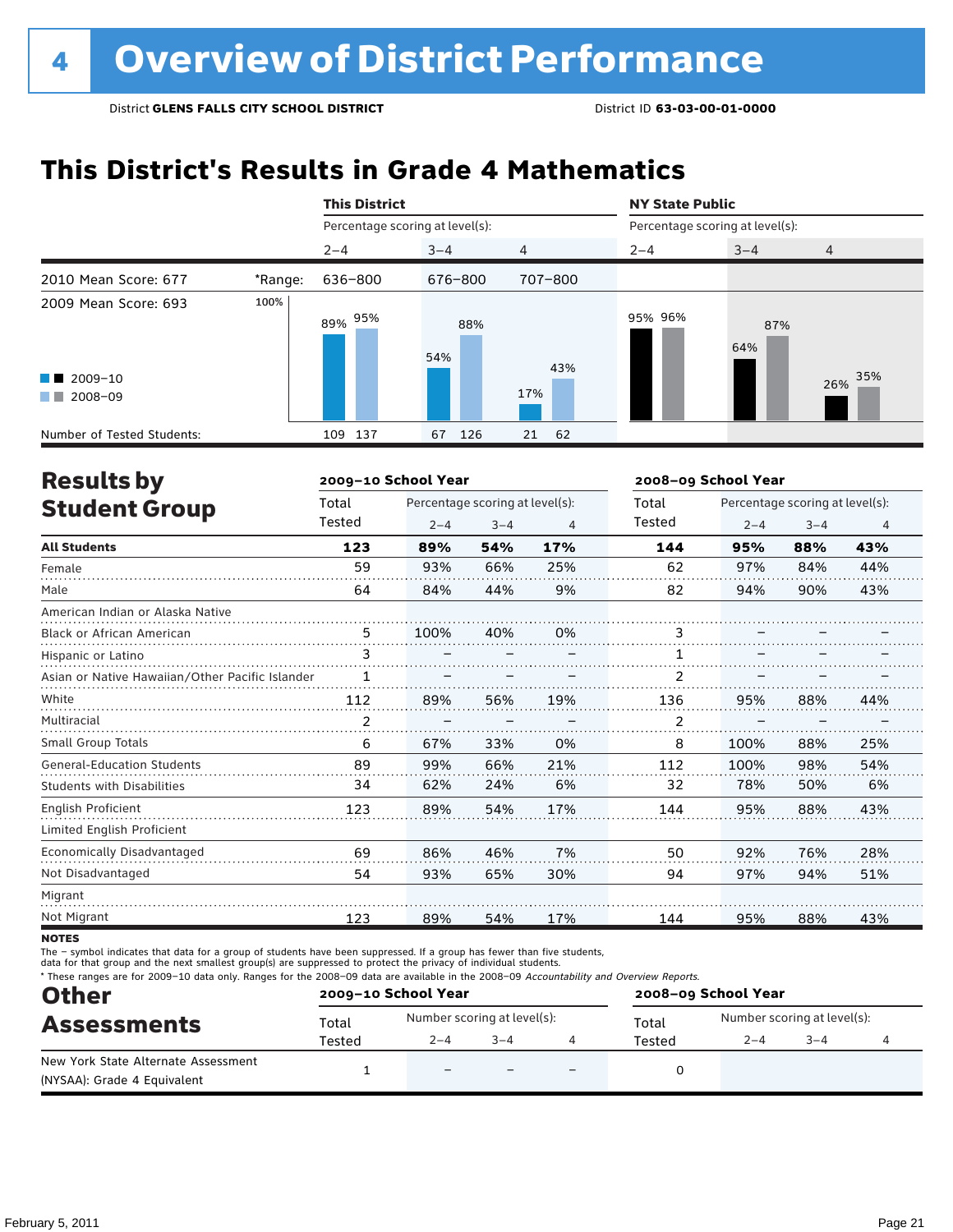# **This District's Results in Grade 4 Science**

|                                                                         |        | <b>This District</b>            |            |                | <b>NY State Public</b>          |         |                |  |  |
|-------------------------------------------------------------------------|--------|---------------------------------|------------|----------------|---------------------------------|---------|----------------|--|--|
|                                                                         |        | Percentage scoring at level(s): |            |                | Percentage scoring at level(s): |         |                |  |  |
|                                                                         |        | $2 - 4$                         | $3 - 4$    | $\overline{4}$ | $2 - 4$                         | $3 - 4$ | $\overline{4}$ |  |  |
| 2010 Mean Score: 82                                                     | Range: | $45 - 100$                      | $65 - 100$ | $85 - 100$     |                                 |         |                |  |  |
| 2009 Mean Score: 87<br>$\blacksquare$ 2009-10<br>2008-09<br>a kacamatan | 100%   | 98% 98%                         | 89% 95%    | 73%<br>57%     | 97% 97%                         | 88% 88% | 55% 59%        |  |  |
| Number of Tested Students:                                              |        | 120 137                         | 110 133    | 70<br>102      |                                 |         |                |  |  |

| <b>Results by</b>                               |                | 2009-10 School Year |                                 |     |        | 2008-09 School Year             |         |     |  |  |
|-------------------------------------------------|----------------|---------------------|---------------------------------|-----|--------|---------------------------------|---------|-----|--|--|
| <b>Student Group</b>                            | Total          |                     | Percentage scoring at level(s): |     | Total  | Percentage scoring at level(s): |         |     |  |  |
|                                                 | Tested         | $2 - 4$             | $3 - 4$                         | 4   | Tested | $2 - 4$                         | $3 - 4$ | 4   |  |  |
| <b>All Students</b>                             | 123            | 98%                 | 89%                             | 57% | 140    | 98%                             | 95%     | 73% |  |  |
| Female                                          | 58             | 100%                | 93%                             | 67% | 61     | 100%                            | 95%     | 70% |  |  |
| Male                                            | 65             | 95%                 | 86%                             | 48% | 79     | 96%                             | 95%     | 75% |  |  |
| American Indian or Alaska Native                |                |                     |                                 |     |        |                                 |         |     |  |  |
| <b>Black or African American</b>                | 6              | 100%                | 100%                            | 50% | 3      |                                 |         |     |  |  |
| Hispanic or Latino                              | 3              |                     |                                 |     |        |                                 |         |     |  |  |
| Asian or Native Hawaiian/Other Pacific Islander |                |                     |                                 |     | 2      |                                 |         |     |  |  |
| White                                           | 111            | 97%                 | 89%                             | 59% | 132    | 98%                             | 95%     | 75% |  |  |
| Multiracial                                     | $\overline{2}$ |                     |                                 |     | 2      |                                 |         |     |  |  |
| <b>Small Group Totals</b>                       | 6              | 100%                | 83%                             | 33% | 8      | 100%                            | 100%    | 38% |  |  |
| <b>General-Education Students</b>               | 89             | 100%                | 98%                             | 66% | 109    | 100%                            | 100%    | 83% |  |  |
| <b>Students with Disabilities</b>               | 34             | 91%                 | 68%                             | 32% | 31     | 90%                             | 77%     | 35% |  |  |
| <b>English Proficient</b>                       | 123            | 98%                 | 89%                             | 57% | 140    | 98%                             | 95%     | 73% |  |  |
| Limited English Proficient                      |                |                     |                                 |     |        |                                 |         |     |  |  |
| Economically Disadvantaged                      | 68             | 97%                 | 88%                             | 47% | 48     | 96%                             | 92%     | 54% |  |  |
| Not Disadvantaged                               | 55             | 98%                 | 91%                             | 69% | 92     | 99%                             | 97%     | 83% |  |  |
| Migrant                                         |                |                     |                                 |     |        |                                 |         |     |  |  |
| Not Migrant                                     | 123            | 98%                 | 89%                             | 57% | 140    | 98%                             | 95%     | 73% |  |  |

**NOTES** 

The – symbol indicates that data for a group of students have been suppressed. If a group has fewer than five students,<br>data for that group and the next smallest group(s) are suppressed to protect the privacy of individual

| <b>Other</b>                        |        | 2009-10 School Year         |         |  | 2008-09 School Year |         |                             |  |  |
|-------------------------------------|--------|-----------------------------|---------|--|---------------------|---------|-----------------------------|--|--|
| <b>Assessments</b>                  | Total  | Number scoring at level(s): |         |  | Total               |         | Number scoring at level(s): |  |  |
|                                     | Tested | $2 - 4$                     | $3 - 4$ |  | Tested              | $2 - 4$ | $-4$                        |  |  |
| New York State Alternate Assessment |        | $\overline{\phantom{0}}$    |         |  |                     |         |                             |  |  |
| (NYSAA): Grade 4 Equivalent         |        |                             |         |  |                     |         |                             |  |  |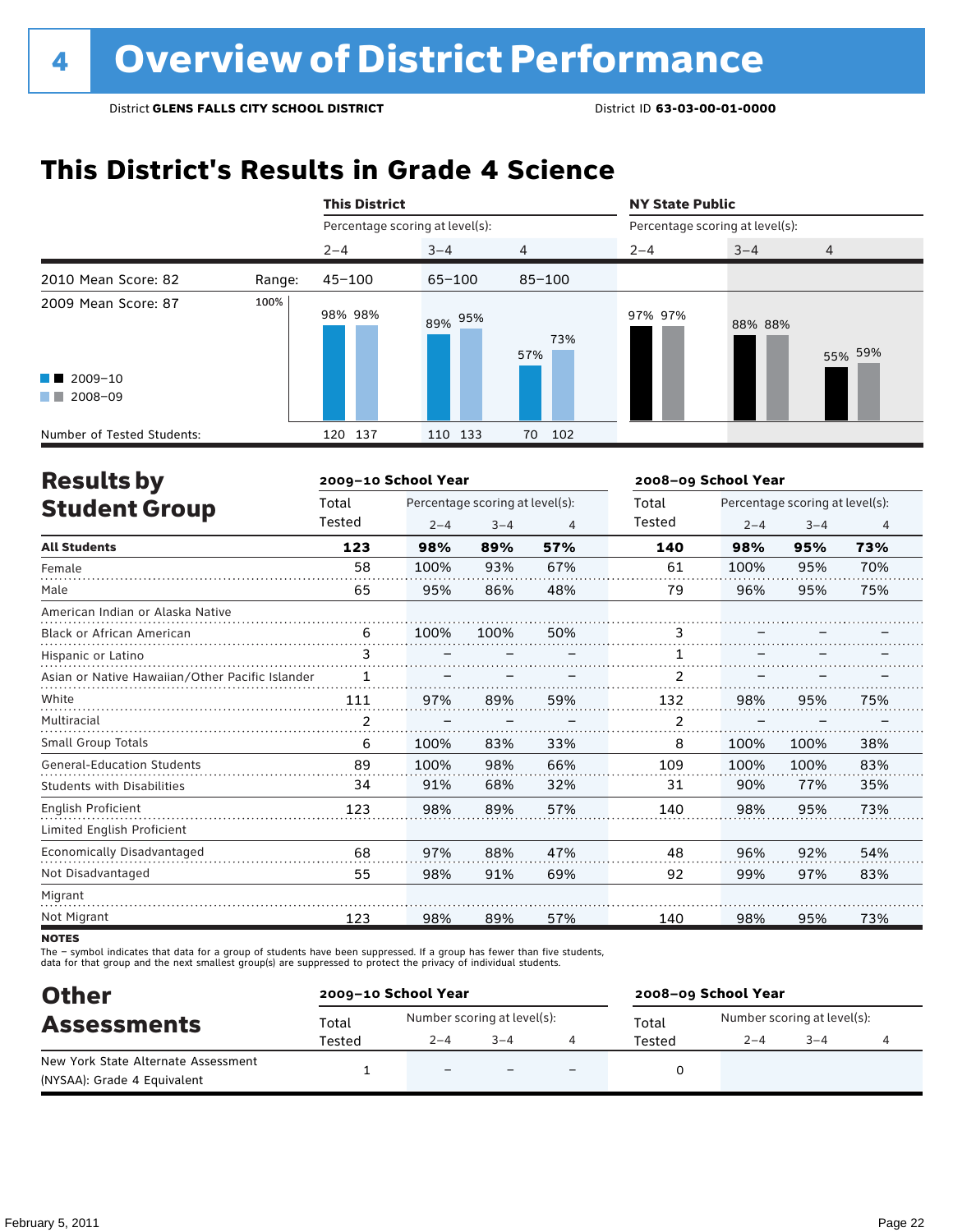# **This District's Results in Grade 5 English Language Arts**

|                            |         | <b>This District</b>            |            |                | <b>NY State Public</b><br>Percentage scoring at level(s): |            |                |  |
|----------------------------|---------|---------------------------------|------------|----------------|-----------------------------------------------------------|------------|----------------|--|
|                            |         | Percentage scoring at level(s): |            |                |                                                           |            |                |  |
|                            |         | $2 - 4$                         | $3 - 4$    | $\overline{4}$ | $2 - 4$                                                   | $3 - 4$    | $\overline{4}$ |  |
| 2010 Mean Score: 672       | *Range: | 647-795                         | 666-795    | 700-795        |                                                           |            |                |  |
| 2009 Mean Score: 685       | 100%    | 100%<br>89%                     | 88%<br>56% |                | 99%<br>88%                                                | 82%<br>52% |                |  |
| $\blacksquare$ 2009-10     |         |                                 |            |                |                                                           |            |                |  |
| 2008-09<br>a ka            |         |                                 |            | 12% 18%        |                                                           |            | 13% 14%        |  |
| Number of Tested Students: |         | 124 130                         | 115<br>79  | 24<br>17       |                                                           |            |                |  |

| <b>Results by</b>                               |              | 2009-10 School Year |                                 |     | 2008-09 School Year |                                 |         |                |  |
|-------------------------------------------------|--------------|---------------------|---------------------------------|-----|---------------------|---------------------------------|---------|----------------|--|
| <b>Student Group</b>                            | Total        |                     | Percentage scoring at level(s): |     | Total               | Percentage scoring at level(s): |         |                |  |
|                                                 | Tested       | $2 - 4$             | $3 - 4$                         | 4   | Tested              | $2 - 4$                         | $3 - 4$ | $\overline{4}$ |  |
| <b>All Students</b>                             | 140          | 89%                 | 56%                             | 12% | 130                 | 100%                            | 88%     | 18%            |  |
| Female                                          | 62           | 90%                 | 65%                             | 18% | 65                  | 100%                            | 91%     | 20%            |  |
| Male                                            | 78           | 87%                 | 50%                             | 8%  | 65                  | 100%                            | 86%     | 17%            |  |
| American Indian or Alaska Native                |              |                     |                                 |     |                     |                                 |         |                |  |
| <b>Black or African American</b>                | 4            |                     |                                 |     | 9                   |                                 |         |                |  |
| Hispanic or Latino                              | $\mathbf{1}$ |                     |                                 |     | 2                   |                                 |         |                |  |
| Asian or Native Hawaiian/Other Pacific Islander |              |                     |                                 |     | 2                   |                                 |         |                |  |
| White                                           | 130          | 90%                 | 58%                             | 12% | 117                 | 100%                            | 89%     | 19%            |  |
| Multiracial                                     | 3            |                     |                                 |     |                     |                                 |         |                |  |
| Small Group Totals                              | 10           | 70%                 | 30%                             | 10% | 13                  | 100%                            | 85%     | 15%            |  |
| <b>General-Education Students</b>               | 106          | 100%                | 68%                             | 16% | 110                 | 100%                            | 96%     | 19%            |  |
| <b>Students with Disabilities</b>               | 34           | 53%                 | 21%                             | 0%  | 20                  | 100%                            | 45%     | 15%            |  |
| <b>English Proficient</b>                       | 140          | 89%                 | 56%                             | 12% | 130                 | 100%                            | 88%     | 18%            |  |
| Limited English Proficient                      |              |                     |                                 |     |                     |                                 |         |                |  |
| Economically Disadvantaged                      | 61           | 82%                 | 36%                             | 5%  | 55                  | 100%                            | 84%     | 11%            |  |
| Not Disadvantaged                               | 79           | 94%                 | 72%                             | 18% | 75                  | 100%                            | 92%     | 24%            |  |
| Migrant                                         |              |                     |                                 |     |                     |                                 |         |                |  |
| Not Migrant                                     | 140          | 89%                 | 56%                             | 12% | 130                 | 100%                            | 88%     | 18%            |  |

**NOTES** 

The – symbol indicates that data for a group of students have been suppressed. If a group has fewer than five students,

data for that group and the next smallest group(s) are suppressed to protect the privacy of individual students.

\* These ranges are for 2009–10 data only. Ranges for the 2008–09 data are available in the 2008–09 Accountability and Overview Reports.

| <b>Other</b>                                                                                      |        | 2009-10 School Year         |         |     | 2008-09 School Year |                             |         |     |  |
|---------------------------------------------------------------------------------------------------|--------|-----------------------------|---------|-----|---------------------|-----------------------------|---------|-----|--|
| <b>Assessments</b>                                                                                | Total  | Number scoring at level(s): |         |     | Total               | Number scoring at level(s): |         |     |  |
|                                                                                                   | Tested | $2 - 4$                     | $3 - 4$ |     | Tested              | $2 - 4$                     | $3 - 4$ |     |  |
| New York State Alternate Assessment<br>(NYSAA): Grade 5 Equivalent                                |        |                             |         |     |                     |                             |         |     |  |
| New York State English as a Second Language<br>Achievement Test (NYSESLAT) <sup>+</sup> : Grade 5 |        | N/A                         | N/A     | N/A | 0                   | N/A                         | N/A     | N/A |  |
|                                                                                                   | Total  |                             |         |     | Total               |                             |         |     |  |
| Recently Arrived LEP Students NOT Tested on<br>the ELA NYSTP: Grade 5                             |        | N/A                         | N/A     | N/A | N/A                 | N/A                         | N/A     | N/A |  |

February 5, 2011 Page 23 † These counts represent recently arrived LEP students who used the NYSESLAT to fulfill the English language arts participation requirement.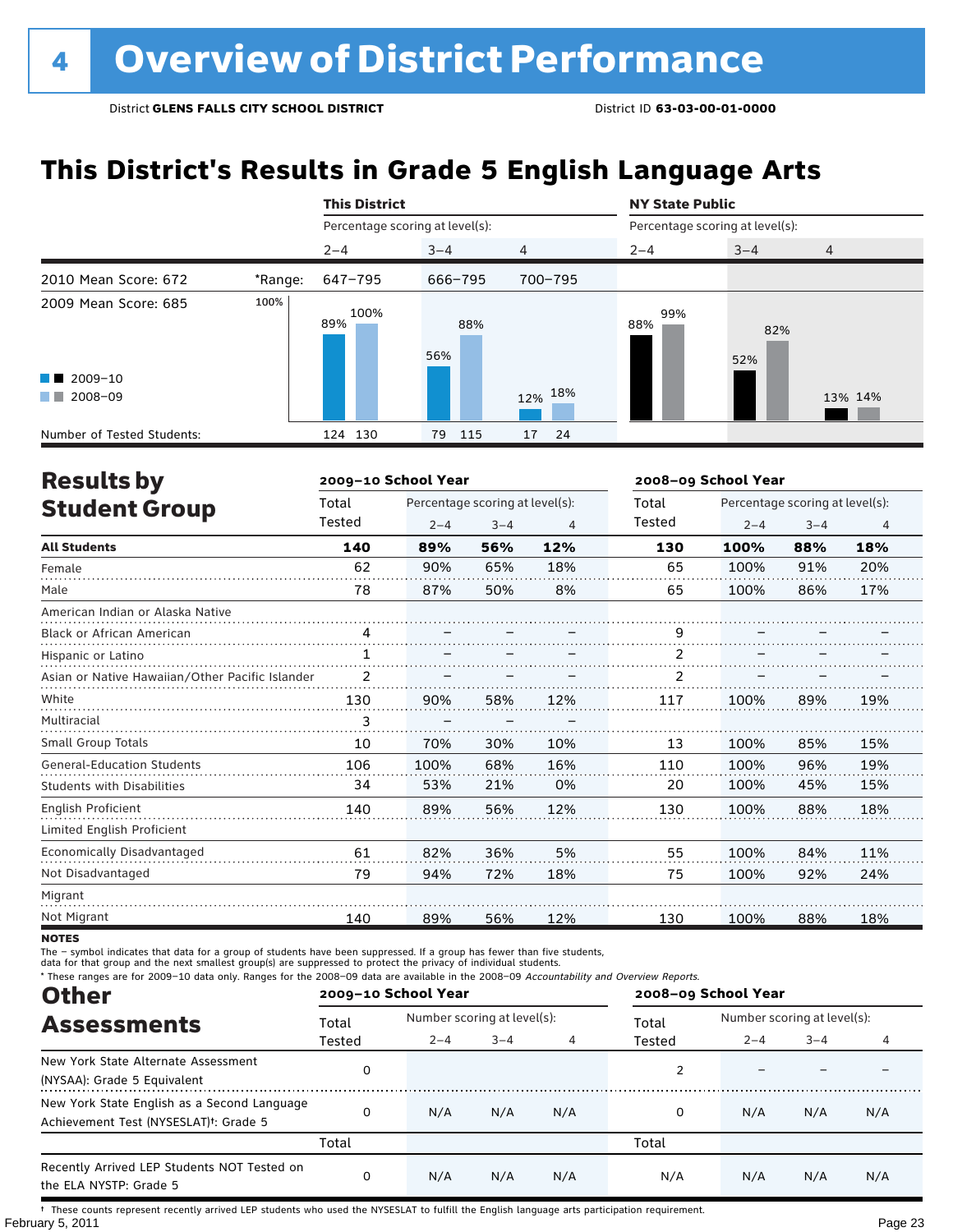# **This District's Results in Grade 5 Mathematics**

|                                                  |         | <b>This District</b>            |            |                | <b>NY State Public</b>          |            |                |  |
|--------------------------------------------------|---------|---------------------------------|------------|----------------|---------------------------------|------------|----------------|--|
|                                                  |         | Percentage scoring at level(s): |            |                | Percentage scoring at level(s): |            |                |  |
|                                                  |         | $2 - 4$                         | $3 - 4$    | $\overline{4}$ | $2 - 4$                         | $3 - 4$    | $\overline{4}$ |  |
| 2010 Mean Score: 688                             | *Range: | 640-780                         | 674-780    | 702-780        |                                 |            |                |  |
| 2009 Mean Score: 689                             | 100%    | 93% <sup>98%</sup>              | 92%<br>74% |                | 94% 98%                         | 88%<br>65% |                |  |
| $\blacksquare$ 2009-10<br>2008-09<br>a kacamatan |         |                                 |            | 39%<br>28%     |                                 |            | 36%<br>24%     |  |
| Number of Tested Students:                       |         | 130<br>130                      | 103<br>121 | 39<br>51       |                                 |            |                |  |

| <b>Results by</b>                               |              | 2009-10 School Year |                                 |     | 2008-09 School Year |                                 |         |                |  |
|-------------------------------------------------|--------------|---------------------|---------------------------------|-----|---------------------|---------------------------------|---------|----------------|--|
| <b>Student Group</b>                            | Total        |                     | Percentage scoring at level(s): |     | Total               | Percentage scoring at level(s): |         |                |  |
|                                                 | Tested       | $2 - 4$             | $3 - 4$                         | 4   | Tested              | $2 - 4$                         | $3 - 4$ | $\overline{4}$ |  |
| <b>All Students</b>                             | 140          | 93%                 | 74%                             | 28% | 132                 | 98%                             | 92%     | 39%            |  |
| Female                                          | 61           | 95%                 | 75%                             | 28% | 66                  | 98%                             | 91%     | 41%            |  |
| Male                                            | 79           | 91%                 | 72%                             | 28% | 66                  | 98%                             | 92%     | 36%            |  |
| American Indian or Alaska Native                |              |                     |                                 |     |                     |                                 |         |                |  |
| <b>Black or African American</b>                | 4            |                     |                                 |     | 9                   |                                 |         |                |  |
| Hispanic or Latino                              | $\mathbf{1}$ |                     |                                 |     | 2                   |                                 |         |                |  |
| Asian or Native Hawaiian/Other Pacific Islander | 2            |                     |                                 |     | 2                   |                                 |         |                |  |
| White                                           | 130          | 93%                 | 76%                             | 29% | 119                 | 99%                             | 92%     | 40%            |  |
| Multiracial                                     | 3            |                     |                                 |     |                     |                                 |         |                |  |
| Small Group Totals                              | 10           | 90%                 | 40%                             | 10% | 13                  | 92%                             | 85%     | 23%            |  |
| <b>General-Education Students</b>               | 105          | 100%                | 87%                             | 37% | 110                 | 100%                            | 99%     | 45%            |  |
| <b>Students with Disabilities</b>               | 35           | 71%                 | 34%                             | 0%  | 22                  | 91%                             | 55%     | 5%             |  |
| <b>English Proficient</b>                       | 140          | 93%                 | 74%                             | 28% | 132                 | 98%                             | 92%     | 39%            |  |
| Limited English Proficient                      |              |                     |                                 |     |                     |                                 |         |                |  |
| Economically Disadvantaged                      | 60           | 92%                 | 62%                             | 18% | 55                  | 96%                             | 85%     | 20%            |  |
| Not Disadvantaged                               | 80           | 94%                 | 83%                             | 35% | 77                  | 100%                            | 96%     | 52%            |  |
| Migrant                                         |              |                     |                                 |     |                     |                                 |         |                |  |
| Not Migrant                                     | 140          | 93%                 | 74%                             | 28% | 132                 | 98%                             | 92%     | 39%            |  |

**NOTES** 

The – symbol indicates that data for a group of students have been suppressed. If a group has fewer than five students,

data for that group and the next smallest group(s) are suppressed to protect the privacy of individual students.

\* These ranges are for 2009–10 data only. Ranges for the 2008–09 data are available in the 2008–09 Accountability and Overview Reports.

| <b>Other</b>                                                       |        | 2009-10 School Year |                             | 2008-09 School Year |                             |        |  |  |
|--------------------------------------------------------------------|--------|---------------------|-----------------------------|---------------------|-----------------------------|--------|--|--|
| <b>Assessments</b>                                                 | Total  |                     | Number scoring at level(s): | Total               | Number scoring at level(s): |        |  |  |
|                                                                    | Tested | $2 - 4$             | $3 - 4$                     | Tested              | $2 - 4$                     | $-3-4$ |  |  |
| New York State Alternate Assessment<br>(NYSAA): Grade 5 Equivalent |        |                     |                             |                     | $\overline{\phantom{0}}$    |        |  |  |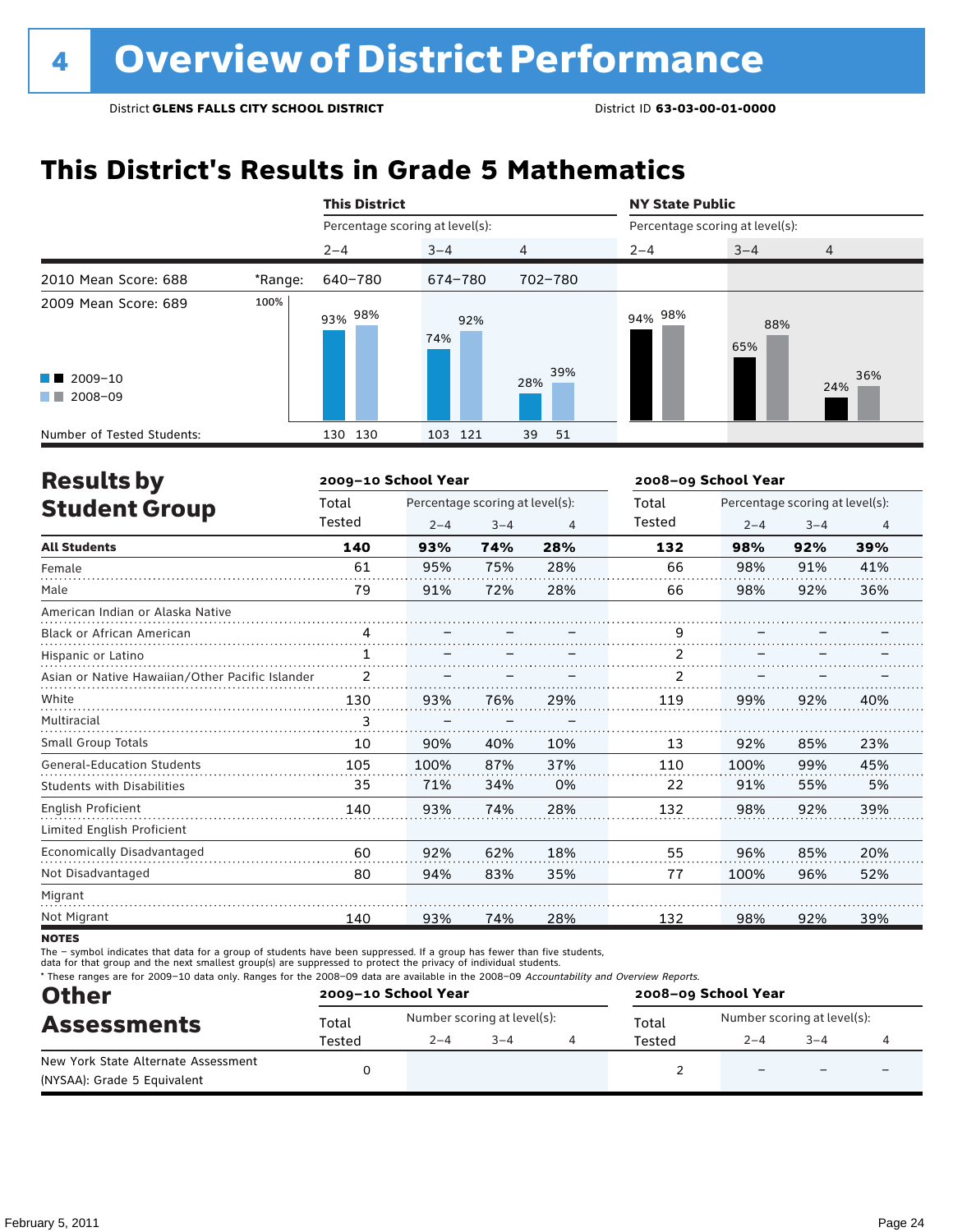# **This District's Results in Grade 6 English Language Arts**

|                                                |         | <b>This District</b>            |            |                  | <b>NY State Public</b>          |            |                |  |
|------------------------------------------------|---------|---------------------------------|------------|------------------|---------------------------------|------------|----------------|--|
|                                                |         | Percentage scoring at level(s): |            |                  | Percentage scoring at level(s): |            |                |  |
|                                                |         | $2 - 4$                         | $3 - 4$    | $\overline{4}$   | $2 - 4$                         | $3 - 4$    | $\overline{4}$ |  |
| 2010 Mean Score: 671                           | *Range: | 644-785                         | 662-785    | 694-785          |                                 |            |                |  |
| 2009 Mean Score: 667<br>$\blacksquare$ 2009-10 | 100%    | 92% 100%                        | 87%<br>76% |                  | 100%<br>89%                     | 81%<br>54% |                |  |
| 2008-09<br>. .                                 |         |                                 |            | 9%<br>6%         |                                 |            | 7% 9%          |  |
| Number of Tested Students:                     |         | 128 143                         | 106 125    | 12<br>$_{\rm 8}$ |                                 |            |                |  |

| <b>Results by</b>                               |        | 2009-10 School Year |                                 |     |        | 2008-09 School Year             |         |     |  |
|-------------------------------------------------|--------|---------------------|---------------------------------|-----|--------|---------------------------------|---------|-----|--|
| <b>Student Group</b>                            | Total  |                     | Percentage scoring at level(s): |     | Total  | Percentage scoring at level(s): |         |     |  |
|                                                 | Tested | $2 - 4$             | $3 - 4$                         | 4   | Tested | $2 - 4$                         | $3 - 4$ | 4   |  |
| <b>All Students</b>                             | 139    | 92%                 | 76%                             | 9%  | 143    | 100%                            | 87%     | 6%  |  |
| Female                                          | 69     | 93%                 | 78%                             | 10% | 72     | 100%                            | 88%     | 7%  |  |
| Male                                            | 70     | 91%                 | 74%                             | 7%  | 71     | 100%                            | 87%     | 4%  |  |
| American Indian or Alaska Native                |        |                     |                                 |     |        |                                 |         |     |  |
| Black or African American                       | 9      | 78%                 | 67%                             | 0%  | 4      |                                 |         |     |  |
| Hispanic or Latino                              | 3      |                     |                                 |     | 3      |                                 |         |     |  |
| Asian or Native Hawaiian/Other Pacific Islander | 1      |                     |                                 |     | 2      |                                 |         |     |  |
| White                                           | 125    | 94%                 | 78%                             | 10% | 133    | 100%                            | 88%     | 5%  |  |
| Multiracial                                     |        |                     |                                 |     | 1      |                                 |         |     |  |
| Small Group Totals                              | 5      | 60%                 | 60%                             | 0%  | 10     | 100%                            | 80%     | 10% |  |
| <b>General-Education Students</b>               | 117    | 98%                 | 86%                             | 10% | 119    | 100%                            | 94%     | 7%  |  |
| <b>Students with Disabilities</b>               | 22     | 59%                 | 23%                             | 0%  | 24     | 100%                            | 54%     | 0%  |  |
| English Proficient                              | 139    | 92%                 | 76%                             | 9%  | 143    | 100%                            | 87%     | 6%  |  |
| Limited English Proficient                      |        |                     |                                 |     |        |                                 |         |     |  |
| <b>Economically Disadvantaged</b>               | 46     | 91%                 | 61%                             | 2%  | 47     | 100%                            | 81%     | 2%  |  |
| Not Disadvantaged                               | 93     | 92%                 | 84%                             | 12% | 96     | 100%                            | 91%     | 7%  |  |
| Migrant                                         |        |                     |                                 |     |        |                                 |         |     |  |
| Not Migrant                                     | 139    | 92%                 | 76%                             | 9%  | 143    | 100%                            | 87%     | 6%  |  |

**NOTES** 

The – symbol indicates that data for a group of students have been suppressed. If a group has fewer than five students,

data for that group and the next smallest group(s) are suppressed to protect the privacy of individual students.

\* These ranges are for 2009–10 data only. Ranges for the 2008–09 data are available in the 2008–09 Accountability and Overview Reports.

| <b>Other</b>                                                                                      |        | 2009-10 School Year |                             |     | 2008-09 School Year |                             |         |     |
|---------------------------------------------------------------------------------------------------|--------|---------------------|-----------------------------|-----|---------------------|-----------------------------|---------|-----|
| <b>Assessments</b>                                                                                | Total  |                     | Number scoring at level(s): |     |                     | Number scoring at level(s): |         |     |
|                                                                                                   | Tested | $2 - 4$             | $3 - 4$                     |     | Tested              | $2 - 4$                     | $3 - 4$ |     |
| New York State Alternate Assessment<br>(NYSAA): Grade 6 Equivalent                                |        |                     |                             |     | 0                   |                             |         |     |
| New York State English as a Second Language<br>Achievement Test (NYSESLAT) <sup>†</sup> : Grade 6 |        | N/A                 | N/A                         | N/A | 0                   | N/A                         | N/A     | N/A |
|                                                                                                   | Total  |                     |                             |     | Total               |                             |         |     |
| Recently Arrived LEP Students NOT Tested on<br>the ELA NYSTP: Grade 6                             |        | N/A                 | N/A                         | N/A | N/A                 | N/A                         | N/A     | N/A |

February 5, 2011 Page 25 † These counts represent recently arrived LEP students who used the NYSESLAT to fulfill the English language arts participation requirement.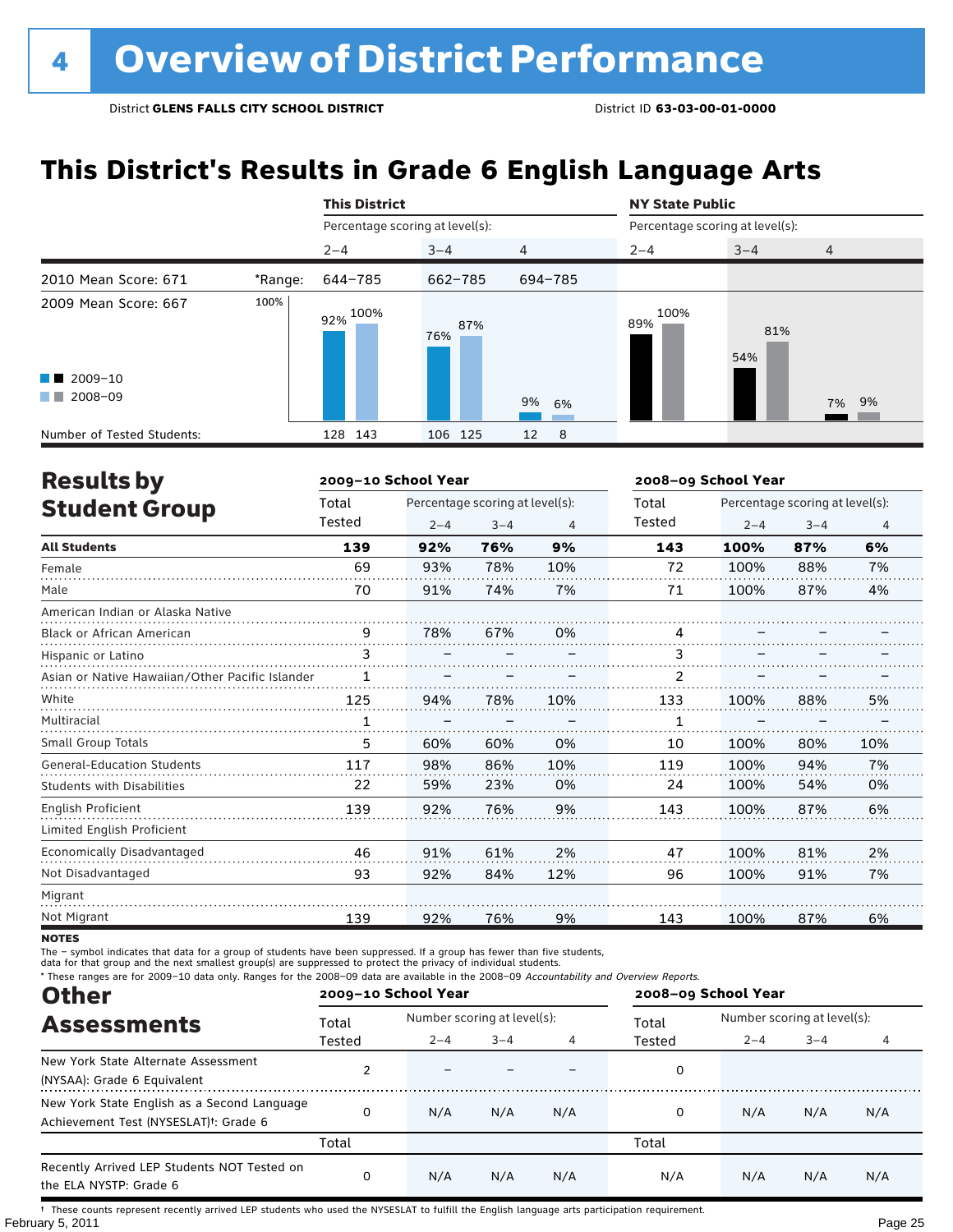# **This District's Results in Grade 6 Mathematics**

|                                                                                                                                                                                                                                                 |         | <b>This District</b>            |            |                | <b>NY State Public</b>          |            |                |  |
|-------------------------------------------------------------------------------------------------------------------------------------------------------------------------------------------------------------------------------------------------|---------|---------------------------------|------------|----------------|---------------------------------|------------|----------------|--|
|                                                                                                                                                                                                                                                 |         | Percentage scoring at level(s): |            |                | Percentage scoring at level(s): |            |                |  |
|                                                                                                                                                                                                                                                 |         | $2 - 4$                         | $3 - 4$    | $\overline{4}$ | $2 - 4$                         | $3 - 4$    | $\overline{4}$ |  |
| 2010 Mean Score: 677                                                                                                                                                                                                                            | *Range: | 640-780                         | 674-780    | 699-780        |                                 |            |                |  |
| 2009 Mean Score: 683                                                                                                                                                                                                                            | 100%    | 99%<br>93%                      | 92%<br>69% |                | 92% 96%                         | 83%<br>61% |                |  |
| $\blacksquare$ 2009-10                                                                                                                                                                                                                          |         |                                 |            | 32%<br>22%     |                                 |            | 27% 28%        |  |
| 2008-09<br><b>The Contract of the Contract of the Contract of the Contract of the Contract of the Contract of the Contract of the Contract of the Contract of the Contract of the Contract of the Contract of The Contract of The Contract </b> |         |                                 |            |                |                                 |            |                |  |
| Number of Tested Students:                                                                                                                                                                                                                      |         | 144<br>127                      | 94<br>135  | 30<br>47       |                                 |            |                |  |

| <b>Results by</b>                               |        | 2009-10 School Year |                                 |     | 2008-09 School Year |         |                                 |     |  |
|-------------------------------------------------|--------|---------------------|---------------------------------|-----|---------------------|---------|---------------------------------|-----|--|
| <b>Student Group</b>                            | Total  |                     | Percentage scoring at level(s): |     | Total               |         | Percentage scoring at level(s): |     |  |
|                                                 | Tested | $2 - 4$             | $3 - 4$                         | 4   | Tested              | $2 - 4$ | $3 - 4$                         | 4   |  |
| <b>All Students</b>                             | 137    | 93%                 | 69%                             | 22% | 146                 | 99%     | 92%                             | 32% |  |
| Female                                          | 69     | 93%                 | 64%                             | 23% | 74                  | 99%     | 93%                             | 27% |  |
| Male                                            | 68     | 93%                 | 74%                             | 21% | 72                  | 99%     | 92%                             | 38% |  |
| American Indian or Alaska Native                |        |                     |                                 |     |                     |         |                                 |     |  |
| <b>Black or African American</b>                | 9      | 89%                 | 67%                             | 11% | 4                   |         |                                 |     |  |
| Hispanic or Latino                              | 3      |                     |                                 |     | 3                   |         |                                 |     |  |
| Asian or Native Hawaiian/Other Pacific Islander |        |                     |                                 |     | 2                   |         |                                 |     |  |
| White                                           | 123    | 94%                 | 70%                             | 23% | 136                 | 99%     | 92%                             | 32% |  |
| Multiracial                                     | 1      |                     |                                 |     | 1                   |         |                                 |     |  |
| <b>Small Group Totals</b>                       | 5      | 60%                 | 40%                             | 20% | 10                  | 100%    | 100%                            | 30% |  |
| <b>General-Education Students</b>               | 116    | 98%                 | 78%                             | 26% | 121                 | 100%    | 98%                             | 38% |  |
| <b>Students with Disabilities</b>               | 21     | 62%                 | 14%                             | 0%  | 25                  | 92%     | 64%                             | 4%  |  |
| <b>English Proficient</b>                       | 137    | 93%                 | 69%                             | 22% | 146                 | 99%     | 92%                             | 32% |  |
| Limited English Proficient                      |        |                     |                                 |     |                     |         |                                 |     |  |
| Economically Disadvantaged                      | 44     | 89%                 | 48%                             | 11% | 46                  | 98%     | 85%                             | 13% |  |
| Not Disadvantaged                               | 93     | 95%                 | 78%                             | 27% | 100                 | 99%     | 96%                             | 41% |  |
| Migrant                                         |        |                     |                                 |     |                     |         |                                 |     |  |
| Not Migrant                                     | 137    | 93%                 | 69%                             | 22% | 146                 | 99%     | 92%                             | 32% |  |

**NOTES** 

The – symbol indicates that data for a group of students have been suppressed. If a group has fewer than five students,

data for that group and the next smallest group(s) are suppressed to protect the privacy of individual students.

\* These ranges are for 2009–10 data only. Ranges for the 2008–09 data are available in the 2008–09 Accountability and Overview Reports.

| <b>Other</b>                        | 2009-10 School Year |                             |         |                          | 2008-09 School Year |                             |         |  |  |
|-------------------------------------|---------------------|-----------------------------|---------|--------------------------|---------------------|-----------------------------|---------|--|--|
| <b>Assessments</b>                  | Total               | Number scoring at level(s): |         |                          | Total               | Number scoring at level(s): |         |  |  |
|                                     | Tested              | $2 - 4$                     | $3 - 4$ |                          | Tested              | $2 - 4$                     | $3 - 4$ |  |  |
| New York State Alternate Assessment |                     | $\overline{\phantom{0}}$    |         | $\overline{\phantom{0}}$ |                     |                             |         |  |  |
| (NYSAA): Grade 6 Equivalent         |                     |                             |         |                          |                     |                             |         |  |  |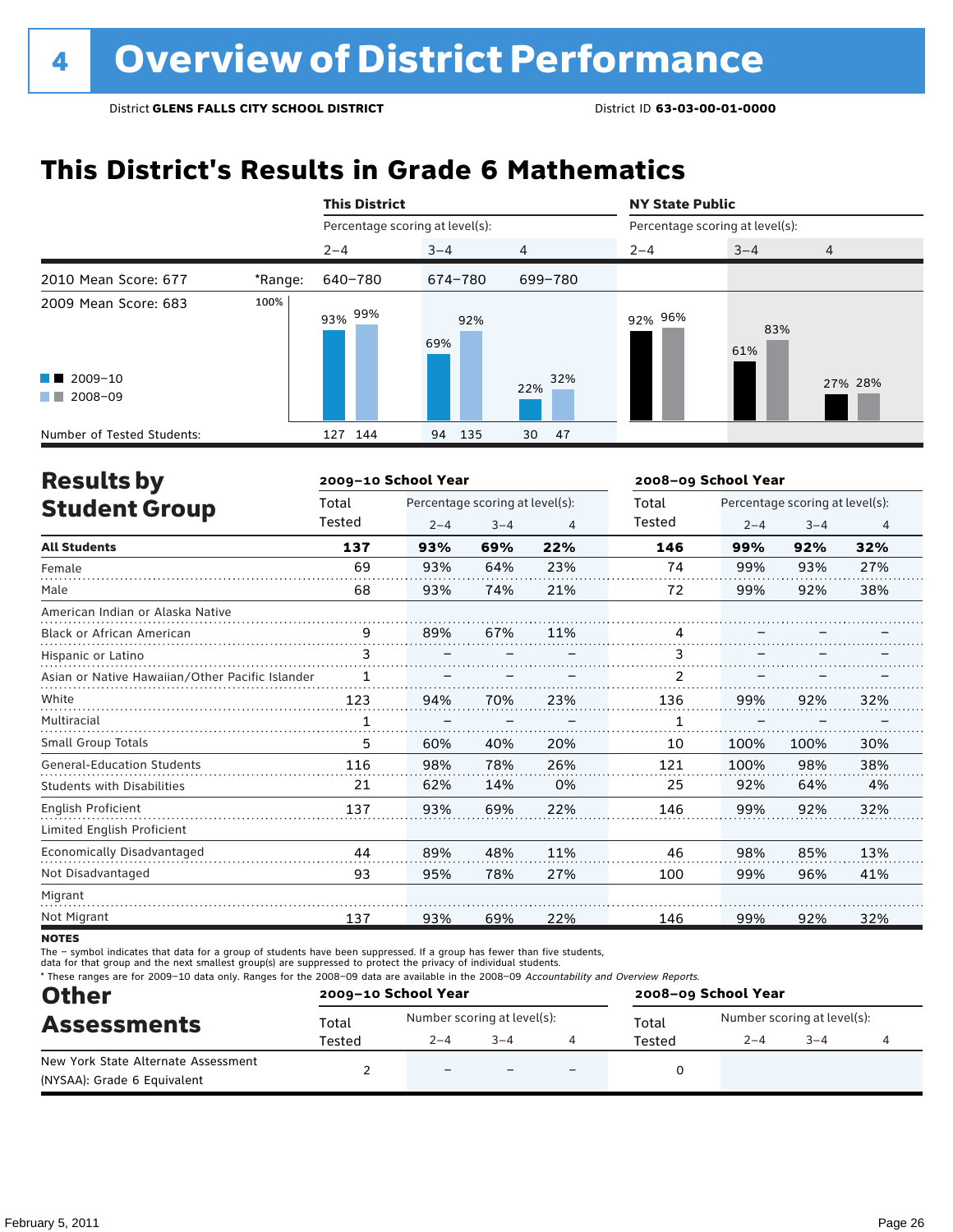# **This District's Results in Grade 7 English Language Arts**

|                                                |         | <b>This District</b>            |            |                |                                 | <b>NY State Public</b> |                |  |  |
|------------------------------------------------|---------|---------------------------------|------------|----------------|---------------------------------|------------------------|----------------|--|--|
|                                                |         | Percentage scoring at level(s): |            |                | Percentage scoring at level(s): |                        |                |  |  |
|                                                |         | $2 - 4$                         | $3 - 4$    | $\overline{4}$ | $2 - 4$                         | $3 - 4$                | $\overline{4}$ |  |  |
| 2010 Mean Score: 671                           | *Range: | 642-790                         | 664-790    | 698-790        |                                 |                        |                |  |  |
| 2009 Mean Score: 673<br>$\blacksquare$ 2009-10 | 100%    | 92% 100%                        | 90%<br>55% |                | 100%<br>90%                     | 80%<br>50%             |                |  |  |
| 2008-09<br>a ka                                |         |                                 |            | 10% 9%         |                                 |                        | 11% 7%         |  |  |
| Number of Tested Students:                     |         | 194<br>163                      | 97<br>175  | 17<br>18       |                                 |                        |                |  |  |

| <b>Results by</b>                               |        | 2009-10 School Year |                                 |     | 2008-09 School Year |         |                                 |                |
|-------------------------------------------------|--------|---------------------|---------------------------------|-----|---------------------|---------|---------------------------------|----------------|
| <b>Student Group</b>                            | Total  |                     | Percentage scoring at level(s): |     | Total               |         | Percentage scoring at level(s): |                |
|                                                 | Tested | $2 - 4$             | $3 - 4$                         | 4   | Tested              | $2 - 4$ | $3 - 4$                         | $\overline{4}$ |
| <b>All Students</b>                             | 177    | 92%                 | 55%                             | 10% | 194                 | 100%    | 90%                             | 9%             |
| Female                                          | 86     | 95%                 | 62%                             | 14% | 85                  | 100%    | 94%                             | 7%             |
| Male                                            | 91     | 89%                 | 48%                             | 5%  | 109                 | 100%    | 87%                             | 11%            |
| American Indian or Alaska Native                |        |                     |                                 |     |                     |         |                                 |                |
| <b>Black or African American</b>                | 8      | 100%                | 38%                             | 13% | 12                  | 100%    | 100%                            | 0%             |
| Hispanic or Latino                              | 5      |                     |                                 |     | 4                   |         |                                 |                |
| Asian or Native Hawaiian/Other Pacific Islander | 2      |                     |                                 |     |                     |         |                                 |                |
| White                                           | 161    | 91%                 | 57%                             | 10% | 177                 | 100%    | 89%                             | 10%            |
| Multiracial                                     |        |                     |                                 |     |                     |         |                                 |                |
| <b>Small Group Totals</b>                       | 8      | 100%                | 25%                             | 0%  | 5                   | 100%    | 100%                            | 20%            |
| <b>General-Education Students</b>               | 147    | 99%                 | 63%                             | 12% | 163                 | 100%    | 97%                             | 11%            |
| <b>Students with Disabilities</b>               | 30     | 60%                 | 13%                             | 0%  | 31                  | 100%    | 55%                             | 0%             |
| <b>English Proficient</b>                       | 177    | 92%                 | 55%                             | 10% | 194                 | 100%    | 90%                             | 9%             |
| Limited English Proficient                      |        |                     |                                 |     |                     |         |                                 |                |
| Economically Disadvantaged                      | 62     | 87%                 | 31%                             | 0%  | 69                  | 100%    | 84%                             | 4%             |
| Not Disadvantaged                               | 115    | 95%                 | 68%                             | 15% | 125                 | 100%    | 94%                             | 12%            |
| Migrant                                         |        |                     |                                 |     |                     |         |                                 |                |
| Not Migrant                                     | 177    | 92%                 | 55%                             | 10% | 194                 | 100%    | 90%                             | 9%             |

**NOTES** 

The – symbol indicates that data for a group of students have been suppressed. If a group has fewer than five students,

data for that group and the next smallest group(s) are suppressed to protect the privacy of individual students.

\* These ranges are for 2009–10 data only. Ranges for the 2008–09 data are available in the 2008–09 Accountability and Overview Reports.

| <b>Other</b>                                                                                      |          | 2009-10 School Year         |         |     | 2008-09 School Year |                             |         |     |
|---------------------------------------------------------------------------------------------------|----------|-----------------------------|---------|-----|---------------------|-----------------------------|---------|-----|
| <b>Assessments</b>                                                                                | Total    | Number scoring at level(s): |         |     | Total               | Number scoring at level(s): |         |     |
|                                                                                                   | Tested   | $2 - 4$                     | $3 - 4$ |     | Tested              | $2 - 4$                     | $3 - 4$ | 4   |
| New York State Alternate Assessment<br>(NYSAA): Grade 7 Equivalent                                | 0        |                             |         |     |                     |                             |         |     |
| New York State English as a Second Language<br>Achievement Test (NYSESLAT) <sup>+</sup> : Grade 7 | $\Omega$ | N/A                         | N/A     | N/A | 0                   | N/A                         | N/A     | N/A |
|                                                                                                   | Total    |                             |         |     | Total               |                             |         |     |
| Recently Arrived LEP Students NOT Tested on<br>the ELA NYSTP: Grade 7                             | 0        | N/A                         | N/A     | N/A | N/A                 | N/A                         | N/A     | N/A |

February 5, 2011 Page 27 † These counts represent recently arrived LEP students who used the NYSESLAT to fulfill the English language arts participation requirement.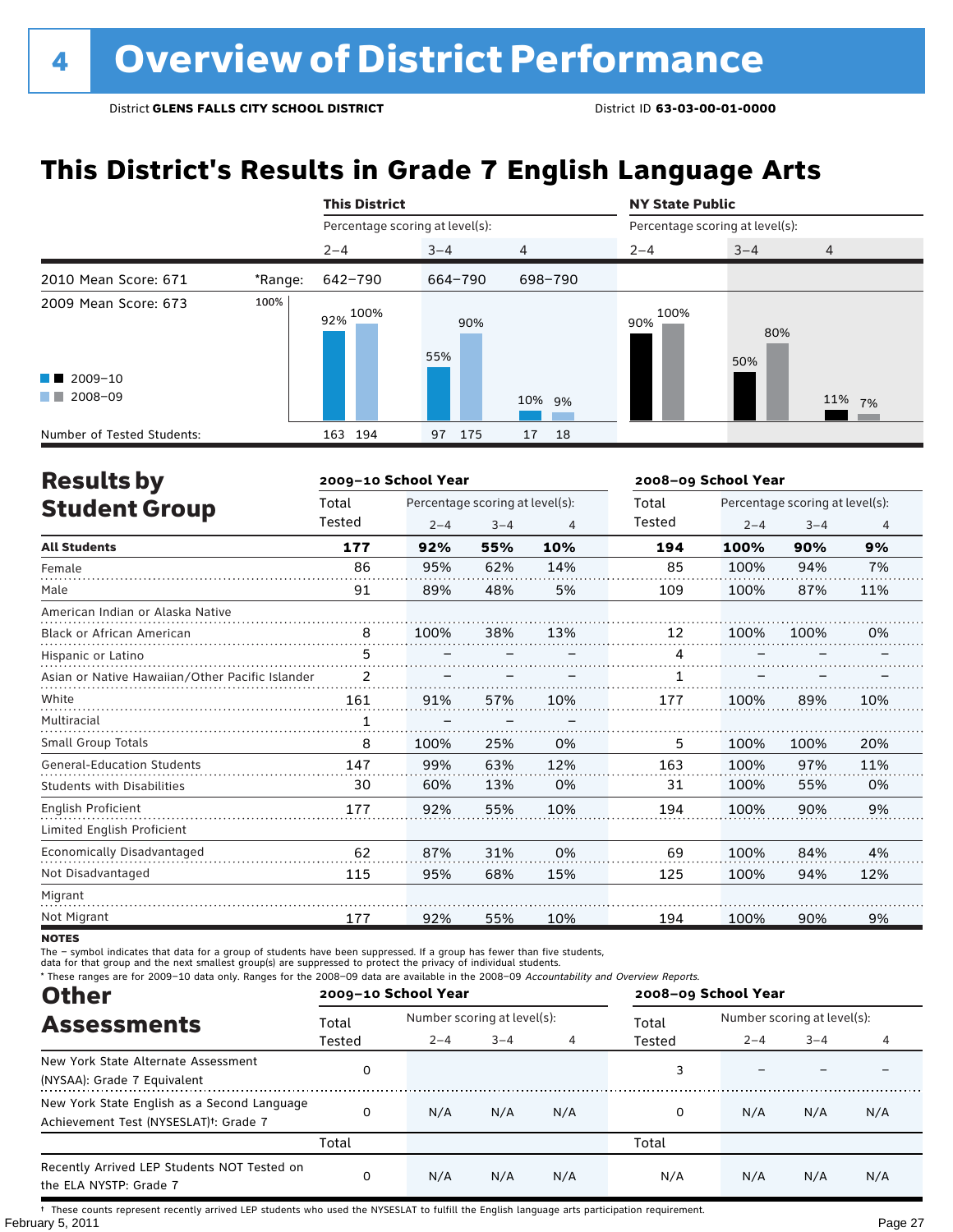# **This District's Results in Grade 7 Mathematics**

|                                                                                                                                                                                                                                                 |         | <b>This District</b>            |            |                |                                 | <b>NY State Public</b> |                |  |  |
|-------------------------------------------------------------------------------------------------------------------------------------------------------------------------------------------------------------------------------------------------|---------|---------------------------------|------------|----------------|---------------------------------|------------------------|----------------|--|--|
|                                                                                                                                                                                                                                                 |         | Percentage scoring at level(s): |            |                | Percentage scoring at level(s): |                        |                |  |  |
|                                                                                                                                                                                                                                                 |         | $2 - 4$                         | $3 - 4$    | $\overline{4}$ | $2 - 4$                         | $3 - 4$                | $\overline{4}$ |  |  |
| 2010 Mean Score: 680                                                                                                                                                                                                                            | *Range: | 639-800                         | 670-800    | 694-800        |                                 |                        |                |  |  |
| 2009 Mean Score: 685                                                                                                                                                                                                                            | 100%    | 96% <sup>100%</sup>             | 92%<br>73% |                | 99%<br>92%                      | 87%<br>62%             |                |  |  |
| $\blacksquare$ 2009-10                                                                                                                                                                                                                          |         |                                 |            | 30% 31%        |                                 |                        | 29% 30%        |  |  |
| 2008-09<br><b>The Contract of the Contract of the Contract of the Contract of the Contract of the Contract of the Contract of the Contract of the Contract of the Contract of the Contract of the Contract of The Contract of The Contract </b> |         |                                 |            |                |                                 |                        |                |  |  |
| Number of Tested Students:                                                                                                                                                                                                                      |         | 198<br>170                      | 130 182    | 61<br>53       |                                 |                        |                |  |  |

| <b>Results by</b>                               |        | 2009-10 School Year |                                 |     | 2008-09 School Year |         |                                 |     |
|-------------------------------------------------|--------|---------------------|---------------------------------|-----|---------------------|---------|---------------------------------|-----|
| <b>Student Group</b>                            | Total  |                     | Percentage scoring at level(s): |     | Total               |         | Percentage scoring at level(s): |     |
|                                                 | Tested | $2 - 4$             | $3 - 4$                         | 4   | Tested              | $2 - 4$ | $3 - 4$                         | 4   |
| <b>All Students</b>                             | 177    | 96%                 | 73%                             | 30% | 198                 | 100%    | 92%                             | 31% |
| Female                                          | 87     | 95%                 | 74%                             | 32% | 88                  | 100%    | 92%                             | 36% |
| Male                                            | 90     | 97%                 | 73%                             | 28% | 110                 | 100%    | 92%                             | 26% |
| American Indian or Alaska Native                |        |                     |                                 |     |                     |         |                                 |     |
| <b>Black or African American</b>                | 8      | 100%                | 63%                             | 25% | 12                  | 100%    | 92%                             | 0%  |
| Hispanic or Latino                              | 5      |                     |                                 |     | 4                   |         |                                 |     |
| Asian or Native Hawaiian/Other Pacific Islander | 2      |                     |                                 |     |                     |         |                                 |     |
| White                                           | 161    | 96%                 | 74%                             | 31% | 181                 | 100%    | 92%                             | 33% |
| Multiracial                                     | 1      |                     |                                 |     |                     |         |                                 |     |
| <b>Small Group Totals</b>                       | 8      | 100%                | 75%                             | 13% | 5                   | 100%    | 100%                            | 20% |
| <b>General-Education Students</b>               | 148    | 99%                 | 82%                             | 34% | 166                 | 100%    | 98%                             | 37% |
| <b>Students with Disabilities</b>               | 29     | 83%                 | 28%                             | 7%  | 32                  | 100%    | 63%                             | 0%  |
| <b>English Proficient</b>                       | 177    | 96%                 | 73%                             | 30% | 198                 | 100%    | 92%                             | 31% |
| Limited English Proficient                      |        |                     |                                 |     |                     |         |                                 |     |
| Economically Disadvantaged                      | 62     | 95%                 | 55%                             | 10% | 68                  | 100%    | 85%                             | 21% |
| Not Disadvantaged                               | 115    | 97%                 | 83%                             | 41% | 130                 | 100%    | 95%                             | 36% |
| Migrant                                         |        |                     |                                 |     |                     |         |                                 |     |
| Not Migrant                                     | 177    | 96%                 | 73%                             | 30% | 198                 | 100%    | 92%                             | 31% |

**NOTES** 

The – symbol indicates that data for a group of students have been suppressed. If a group has fewer than five students,

data for that group and the next smallest group(s) are suppressed to protect the privacy of individual students.

\* These ranges are for 2009–10 data only. Ranges for the 2008–09 data are available in the 2008–09 Accountability and Overview Reports.

| <b>Other</b>                                                       |        | 2009-10 School Year |                             | 2008-09 School Year |                             |        |  |  |
|--------------------------------------------------------------------|--------|---------------------|-----------------------------|---------------------|-----------------------------|--------|--|--|
| <b>Assessments</b>                                                 | Total  |                     | Number scoring at level(s): | Total               | Number scoring at level(s): |        |  |  |
|                                                                    | Tested | $2 - 4$             | $3 - 4$                     | Tested              | $2 - 4$                     | $-3-4$ |  |  |
| New York State Alternate Assessment<br>(NYSAA): Grade 7 Equivalent |        |                     |                             |                     | $\overline{\phantom{0}}$    |        |  |  |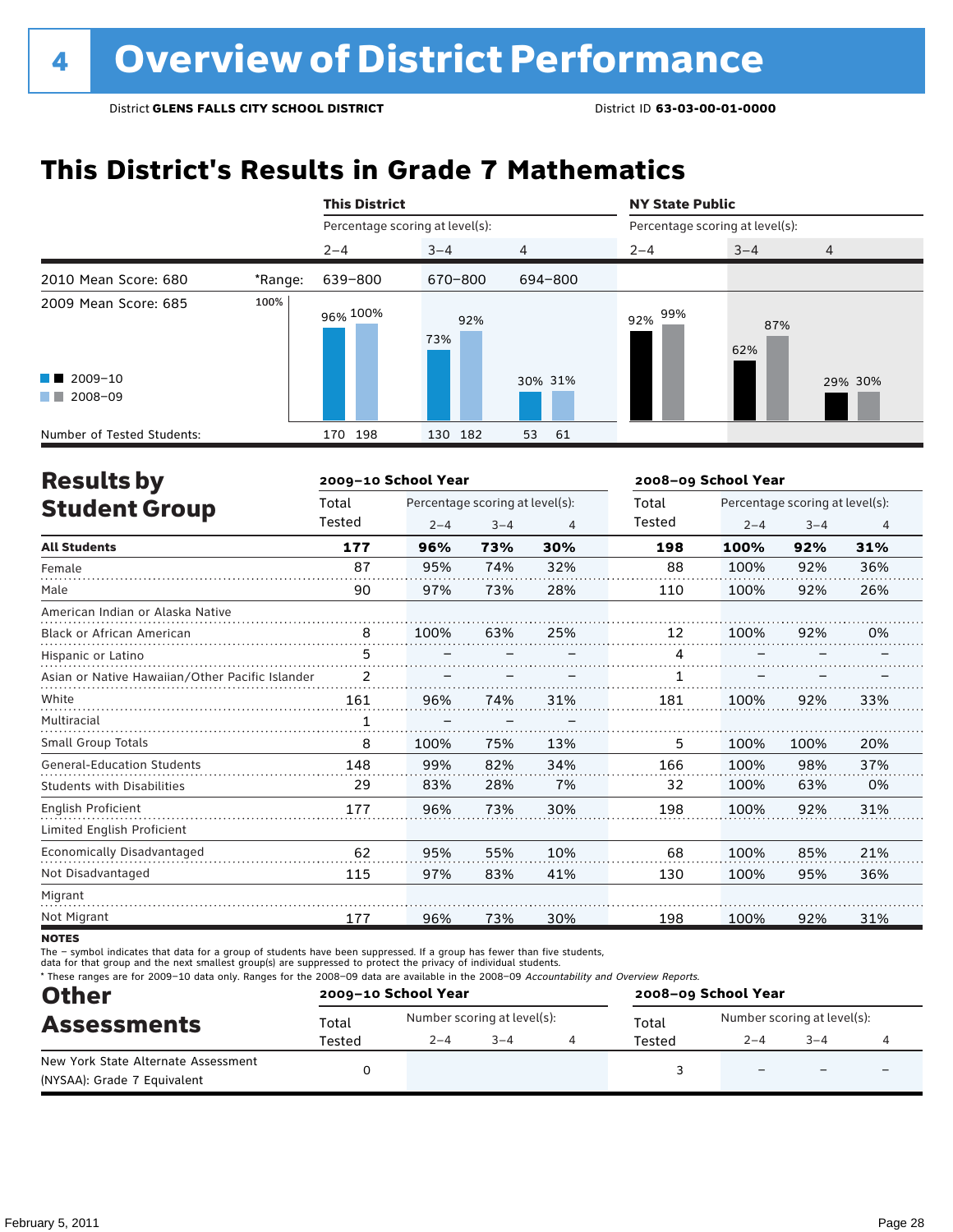# **This District's Results in Grade 8 English Language Arts**

|                                                |         | <b>This District</b>            |            |                | <b>NY State Public</b>          |            |                |
|------------------------------------------------|---------|---------------------------------|------------|----------------|---------------------------------|------------|----------------|
|                                                |         | Percentage scoring at level(s): |            |                | Percentage scoring at level(s): |            |                |
|                                                |         | $2 - 4$                         | $3 - 4$    | $\overline{4}$ | $2 - 4$                         | $3 - 4$    | $\overline{4}$ |
| 2010 Mean Score: 668                           | *Range: | 627-790                         | 658-790    | 699-790        |                                 |            |                |
| 2009 Mean Score: 666<br>$\blacksquare$ 2009-10 | 100%    | 92% 100%                        | 77%<br>68% |                | 98%<br>91%                      | 69%<br>51% |                |
| 2008-09<br>a ka                                |         |                                 |            | 13%<br>6%      |                                 |            | 8% 5%          |
| Number of Tested Students:                     |         | 180<br>187                      | 138 139    | 27<br>11       |                                 |            |                |

| <b>Results by</b>                               |        | 2009-10 School Year |                                 |     | 2008-09 School Year |         |                                 |    |  |
|-------------------------------------------------|--------|---------------------|---------------------------------|-----|---------------------|---------|---------------------------------|----|--|
| <b>Student Group</b>                            | Total  |                     | Percentage scoring at level(s): |     | Total               |         | Percentage scoring at level(s): |    |  |
|                                                 | Tested | $2 - 4$             | $3 - 4$                         | 4   | <b>Tested</b>       | $2 - 4$ | $3 - 4$                         | 4  |  |
| <b>All Students</b>                             | 203    | 92%                 | 68%                             | 13% | 180                 | 100%    | 77%                             | 6% |  |
| Female                                          | 94     | 95%                 | 73%                             | 15% | 86                  | 100%    | 84%                             | 7% |  |
| Male                                            | 109    | 90%                 | 63%                             | 12% | 94                  | 100%    | 71%                             | 5% |  |
| American Indian or Alaska Native                |        |                     |                                 |     |                     |         |                                 |    |  |
| Black or African American                       | 13     |                     |                                 |     | 9                   |         |                                 |    |  |
| Hispanic or Latino                              | 3      |                     |                                 |     | 2                   |         |                                 |    |  |
| Asian or Native Hawaiian/Other Pacific Islander |        |                     |                                 |     |                     |         |                                 |    |  |
| White                                           | 186    | 91%                 | 68%                             | 15% | 167                 | 100%    | 78%                             | 7% |  |
| Multiracial                                     |        |                     |                                 |     |                     |         |                                 |    |  |
| <b>Small Group Totals</b>                       | 17     | 100%                | 71%                             | 0%  | 13                  | 100%    | 62%                             | 0% |  |
| <b>General-Education Students</b>               | 164    | 99%                 | 80%                             | 16% | 152                 | 100%    | 88%                             | 7% |  |
| <b>Students with Disabilities</b>               | 39     | 64%                 | 15%                             | 3%  | 28                  | 100%    | 21%                             | 0% |  |
| <b>English Proficient</b>                       | 203    | 92%                 | 68%                             | 13% | 180                 | 100%    | 77%                             | 6% |  |
| Limited English Proficient                      |        |                     |                                 |     |                     |         |                                 |    |  |
| Economically Disadvantaged                      | 60     | 90%                 | 60%                             | 10% | 64                  | 100%    | 67%                             | 2% |  |
| Not Disadvantaged                               | 143    | 93%                 | 71%                             | 15% | 116                 | 100%    | 83%                             | 9% |  |
| Migrant                                         |        |                     |                                 |     |                     |         |                                 |    |  |
| Not Migrant                                     | 203    | 92%                 | 68%                             | 13% | 180                 | 100%    | 77%                             | 6% |  |

**NOTES** 

The – symbol indicates that data for a group of students have been suppressed. If a group has fewer than five students,

data for that group and the next smallest group(s) are suppressed to protect the privacy of individual students.

\* These ranges are for 2009–10 data only. Ranges for the 2008–09 data are available in the 2008–09 Accountability and Overview Reports.

| <b>Other</b>                                                                                      |        | 2009-10 School Year |                             |     | 2008-09 School Year |                             |         |     |  |
|---------------------------------------------------------------------------------------------------|--------|---------------------|-----------------------------|-----|---------------------|-----------------------------|---------|-----|--|
| <b>Assessments</b>                                                                                | Total  |                     | Number scoring at level(s): |     |                     | Number scoring at level(s): |         |     |  |
|                                                                                                   | Tested | $2 - 4$             | $3 - 4$                     |     | Tested              | $2 - 4$                     | $3 - 4$ |     |  |
| New York State Alternate Assessment<br>(NYSAA): Grade 8 Equivalent                                |        |                     |                             |     | 0                   |                             |         |     |  |
| New York State English as a Second Language<br>Achievement Test (NYSESLAT) <sup>†</sup> : Grade 8 |        | N/A                 | N/A                         | N/A | 0                   | N/A                         | N/A     | N/A |  |
|                                                                                                   | Total  |                     |                             |     | Total               |                             |         |     |  |
| Recently Arrived LEP Students NOT Tested on<br>the ELA NYSTP: Grade 8                             |        | N/A                 | N/A                         | N/A | N/A                 | N/A                         | N/A     | N/A |  |

February 5, 2011 Page 29 † These counts represent recently arrived LEP students who used the NYSESLAT to fulfill the English language arts participation requirement.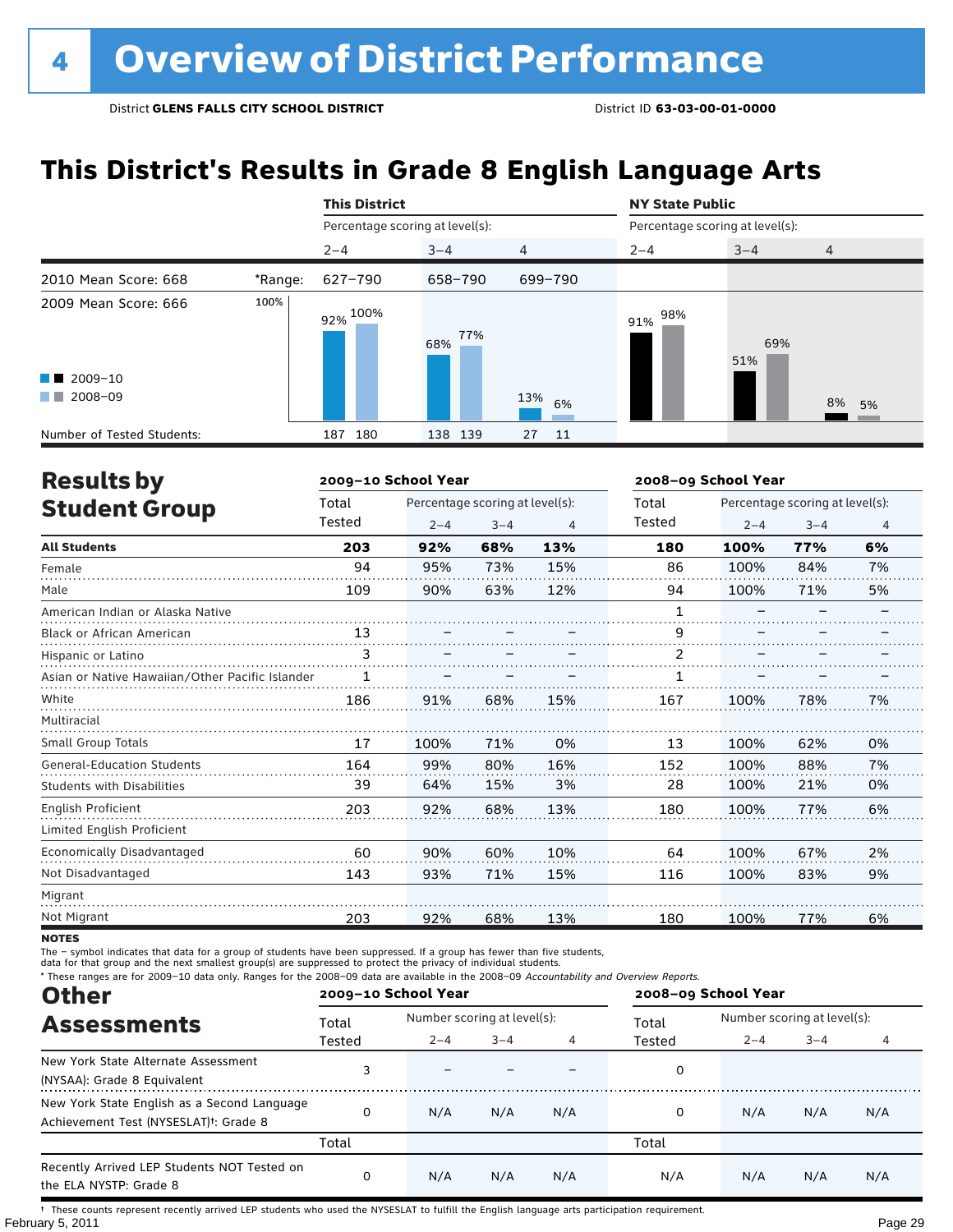# **This District's Results in Grade 8 Mathematics**

|                                                                                                                                                                                                                                                 |         | <b>This District</b>            |            |                | <b>NY State Public</b><br>Percentage scoring at level(s): |            |                |  |
|-------------------------------------------------------------------------------------------------------------------------------------------------------------------------------------------------------------------------------------------------|---------|---------------------------------|------------|----------------|-----------------------------------------------------------|------------|----------------|--|
|                                                                                                                                                                                                                                                 |         | Percentage scoring at level(s): |            |                |                                                           |            |                |  |
|                                                                                                                                                                                                                                                 |         | $2 - 4$                         | $3 - 4$    | $\overline{4}$ | $2 - 4$                                                   | $3 - 4$    | $\overline{4}$ |  |
| 2010 Mean Score: 686                                                                                                                                                                                                                            | *Range: | 639-775                         | 673-775    | 702-775        |                                                           |            |                |  |
| 2009 Mean Score: 689                                                                                                                                                                                                                            | 100%    | 95% 98%                         | 94%<br>72% |                | 91% 96%                                                   | 80%<br>55% |                |  |
| $\blacksquare$ 2009-10                                                                                                                                                                                                                          |         |                                 |            | 27% 29%        |                                                           |            |                |  |
| 2008-09<br><b>The Contract of the Contract of the Contract of the Contract of the Contract of the Contract of the Contract of the Contract of the Contract of the Contract of the Contract of the Contract of The Contract of The Contract </b> |         |                                 |            |                |                                                           |            | 18% 19%        |  |
| Number of Tested Students:                                                                                                                                                                                                                      |         | 186 178                         | 142 171    | 53<br>53       |                                                           |            |                |  |

| <b>Results by</b>                               |        | 2009-10 School Year |                                 |     | 2008-09 School Year |                                 |         |     |
|-------------------------------------------------|--------|---------------------|---------------------------------|-----|---------------------|---------------------------------|---------|-----|
| <b>Student Group</b>                            | Total  |                     | Percentage scoring at level(s): |     |                     | Percentage scoring at level(s): |         |     |
|                                                 | Tested | $2 - 4$             | $3 - 4$                         | 4   | Tested              | $2 - 4$                         | $3 - 4$ | 4   |
| <b>All Students</b>                             | 196    | 95%                 | 72%                             | 27% | 181                 | 98%                             | 94%     | 29% |
| Female                                          | 91     | 96%                 | 74%                             | 29% | 87                  | 99%                             | 95%     | 32% |
| Male                                            | 105    | 94%                 | 71%                             | 26% | 94                  | 98%                             | 94%     | 27% |
| American Indian or Alaska Native                |        |                     |                                 |     |                     |                                 |         |     |
| Black or African American                       | 13     |                     |                                 |     | 8                   |                                 |         |     |
| Hispanic or Latino                              | 3      |                     |                                 |     | 2                   |                                 |         |     |
| Asian or Native Hawaiian/Other Pacific Islander | 1      |                     |                                 |     |                     |                                 |         |     |
| White                                           | 179    | 94%                 | 72%                             | 28% | 169                 | 98%                             | 94%     | 30% |
| Multiracial                                     |        |                     |                                 |     |                     |                                 |         |     |
| <b>Small Group Totals</b>                       | 17     | 100%                | 76%                             | 18% | 12                  | 100%                            | 100%    | 25% |
| <b>General-Education Students</b>               | 161    | 100%                | 83%                             | 33% | 152                 | 100%                            | 100%    | 35% |
| <b>Students with Disabilities</b>               | 35     | 71%                 | 26%                             | 0%  | 29                  | 90%                             | 66%     | 0%  |
| <b>English Proficient</b>                       | 196    | 95%                 | 72%                             | 27% | 181                 | 98%                             | 94%     | 29% |
| Limited English Proficient                      |        |                     |                                 |     |                     |                                 |         |     |
| Economically Disadvantaged                      | 58     | 90%                 | 62%                             | 19% | 63                  | 97%                             | 90%     | 14% |
| Not Disadvantaged                               | 138    | 97%                 | 77%                             | 30% | 118                 | 99%                             | 97%     | 37% |
| Migrant                                         |        |                     |                                 |     |                     |                                 |         |     |
| Not Migrant                                     | 196    | 95%                 | 72%                             | 27% | 181                 | 98%                             | 94%     | 29% |

**NOTES** 

The – symbol indicates that data for a group of students have been suppressed. If a group has fewer than five students,

data for that group and the next smallest group(s) are suppressed to protect the privacy of individual students.

\* These ranges are for 2009–10 data only. Ranges for the 2008–09 data are available in the 2008–09 Accountability and Overview Reports.

| <b>Other</b><br><b>Assessments</b>  |        | 2009-10 School Year         |                   |  | 2008-09 School Year |                             |         |  |  |
|-------------------------------------|--------|-----------------------------|-------------------|--|---------------------|-----------------------------|---------|--|--|
|                                     | Total  | Number scoring at level(s): |                   |  | Total               | Number scoring at level(s): |         |  |  |
|                                     | Tested | $2 - 4$                     | $3 - 4$<br>Tested |  |                     |                             | $3 - 4$ |  |  |
| New York State Alternate Assessment |        | $\overline{\phantom{0}}$    |                   |  |                     |                             |         |  |  |
| (NYSAA): Grade 8 Equivalent         |        |                             |                   |  |                     |                             |         |  |  |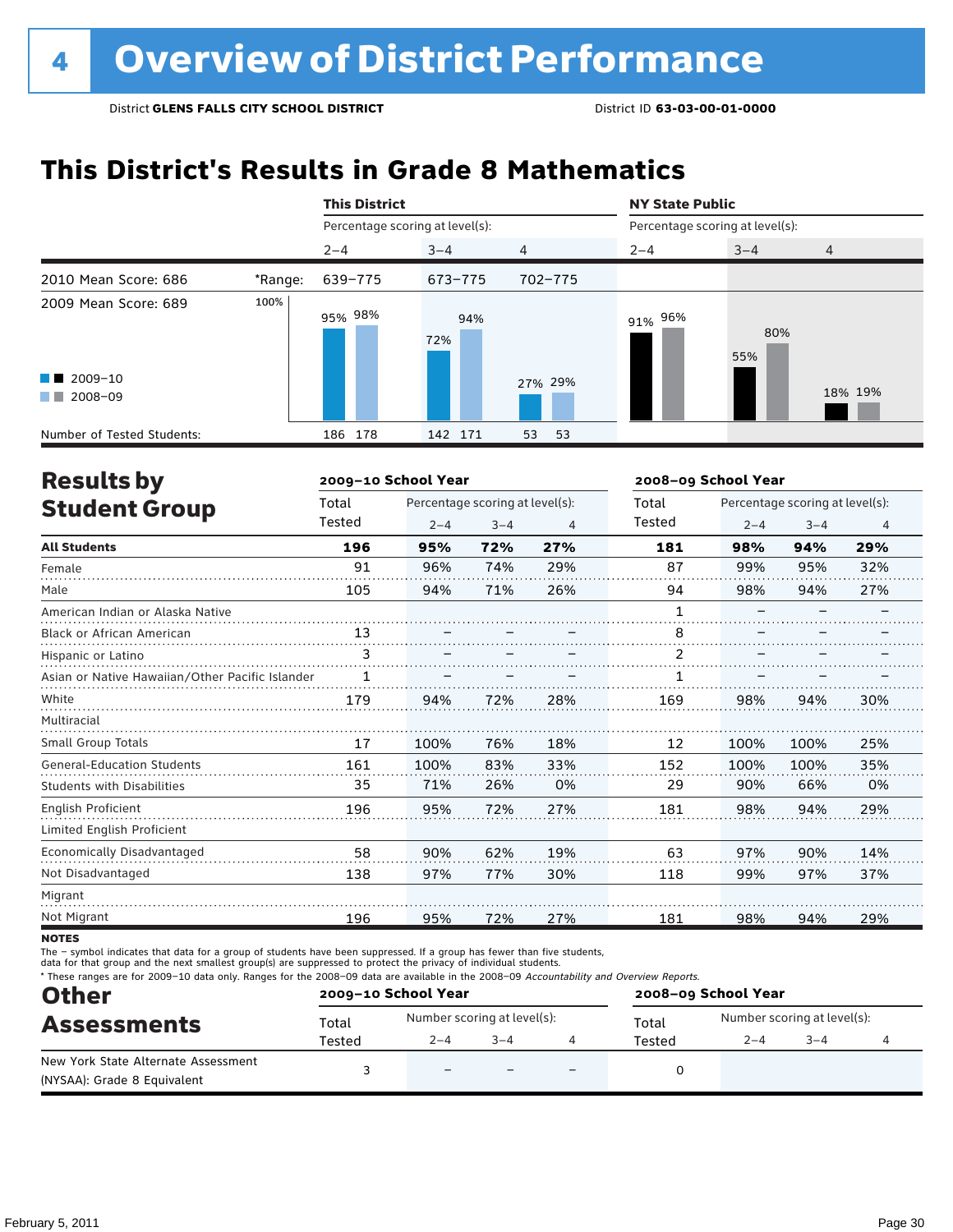# **This District's Results in Grade 8 Science**



| <b>Results by</b>                               |        | 2009-10 School Year |                                 |     | 2008-09 School Year |                                 |         |     |  |
|-------------------------------------------------|--------|---------------------|---------------------------------|-----|---------------------|---------------------------------|---------|-----|--|
| <b>Student Group</b>                            | Total  |                     | Percentage scoring at level(s): |     |                     | Percentage scoring at level(s): |         |     |  |
|                                                 | Tested | $2 - 4$             | $3 - 4$                         | 4   | Tested              | $2 - 4$                         | $3 - 4$ | 4   |  |
| <b>All Students</b>                             | 196    | 98%                 | 84%                             | 40% | 181                 | 99%                             | 86%     | 38% |  |
| Female                                          | 94     | 100%                | 83%                             | 34% | 87                  | 100%                            | 85%     | 32% |  |
| Male                                            | 102    | 97%                 | 84%                             | 45% | 94                  | 99%                             | 87%     | 44% |  |
| American Indian or Alaska Native                |        |                     |                                 |     | 1                   |                                 |         |     |  |
| <b>Black or African American</b>                | 13     |                     |                                 |     | 9                   |                                 |         |     |  |
| Hispanic or Latino                              | 3      |                     |                                 |     |                     |                                 |         |     |  |
| Asian or Native Hawaiian/Other Pacific Islander |        |                     |                                 |     |                     |                                 |         |     |  |
| White                                           | 179    | 98%                 | 83%                             | 41% | 169                 | 99%                             | 87%     | 40% |  |
| Multiracial                                     |        |                     |                                 |     |                     |                                 |         |     |  |
| <b>Small Group Totals</b>                       | 17     | 100%                | 88%                             | 24% | 12                  | 100%                            | 75%     | 17% |  |
| <b>General-Education Students</b>               | 163    | 100%                | 93%                             | 47% | 150                 | 100%                            | 95%     | 45% |  |
| <b>Students with Disabilities</b>               | 33     | 91%                 | 39%                             | 6%  | 31                  | 97%                             | 45%     | 3%  |  |
| English Proficient                              | 196    | 98%                 | 84%                             | 40% | 181                 | 99%                             | 86%     | 38% |  |
| Limited English Proficient                      |        |                     |                                 |     |                     |                                 |         |     |  |
| <b>Economically Disadvantaged</b>               | 56     | 96%                 | 75%                             | 30% | 64                  | 100%                            | 80%     | 22% |  |
| Not Disadvantaged                               | 140    | 99%                 | 87%                             | 44% | 117                 | 99%                             | 90%     | 47% |  |
| Migrant                                         |        |                     |                                 |     |                     |                                 |         |     |  |
| Not Migrant                                     | 196    | 98%                 | 84%                             | 40% | 181                 | 99%                             | 86%     | 38% |  |
|                                                 |        |                     |                                 |     |                     |                                 |         |     |  |

**NOTES** 

The – symbol indicates that data for a group of students have been suppressed. If a group has fewer than five students,

data for that group and the next smallest group(s) are suppressed to protect the privacy of individual students.

| <b>Other</b>                        | 2009-10 School Year |                          |                             |  | 2008-09 School Year |                             |        |  |
|-------------------------------------|---------------------|--------------------------|-----------------------------|--|---------------------|-----------------------------|--------|--|
| <b>Assessments</b>                  | Total               |                          | Number scoring at level(s): |  |                     | Number scoring at level(s): |        |  |
|                                     | Tested              | $2 - 4$                  | $3 - 4$                     |  | Tested              | $2 - 4$                     | $-3-4$ |  |
| New York State Alternate Assessment |                     | $\overline{\phantom{0}}$ |                             |  |                     |                             |        |  |
| (NYSAA): Grade 8 Equivalent         |                     |                          |                             |  |                     |                             |        |  |
| Regents Science                     |                     |                          |                             |  |                     |                             |        |  |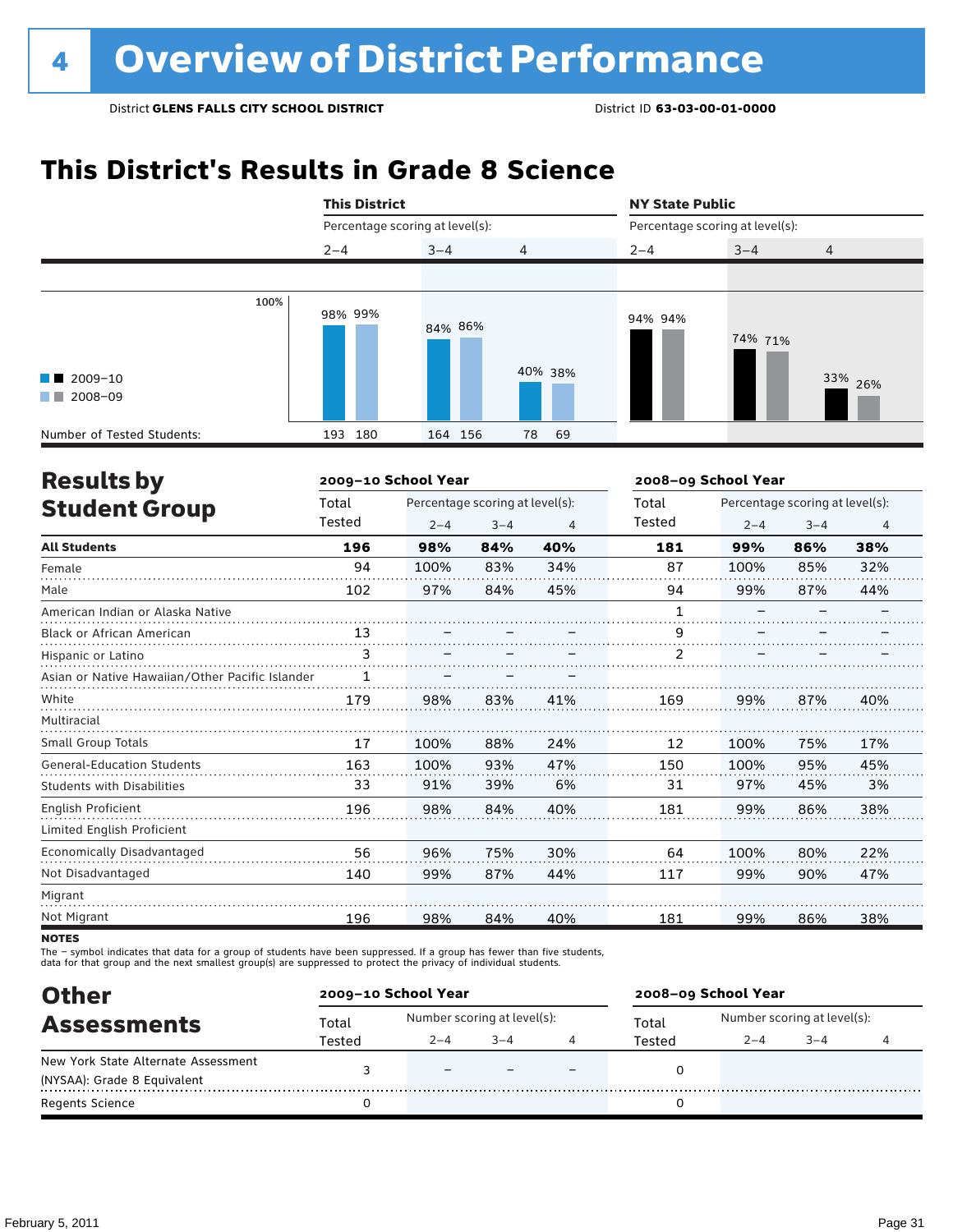# **This District's Total Cohort\* Results in Secondary-Level English after Four Years of Instruction**

|                                     | <b>This District</b>            |         |                | <b>NY State Public</b>          |         |                |  |  |
|-------------------------------------|---------------------------------|---------|----------------|---------------------------------|---------|----------------|--|--|
|                                     | Percentage scoring at level(s): |         |                | Percentage scoring at level(s): |         |                |  |  |
|                                     | $2 - 4$                         | $3 - 4$ | $\overline{4}$ | $2 - 4$                         | $3 - 4$ | $\overline{4}$ |  |  |
| <b>1</b> 2006 Cohort<br>2005 Cohort | 100%<br>77% 75%                 | 74% 73% | 52%<br>42%     | 82% 81%                         | 79% 77% | 32% 32%        |  |  |

| <b>Results by</b>                                  | 2006 Cohort    |                                 |         |     | 2005 Cohort** |                                 |         |     |
|----------------------------------------------------|----------------|---------------------------------|---------|-----|---------------|---------------------------------|---------|-----|
|                                                    | Number         | Percentage scoring at level(s): |         |     | Number        | Percentage scoring at level(s): |         |     |
| <b>Student Group</b>                               | of Students    | $2 - 4$                         | $3 - 4$ | 4   | of Students   | $2 - 4$                         | $3 - 4$ | 4   |
| <b>All Students</b>                                | 242            | 77%                             | 74%     | 42% | 206           | 75%                             | 73%     | 52% |
| Female                                             | 118            | 80%                             | 77%     | 46% | 101           | 78%                             | 76%     | 64% |
| Male                                               | 124            | 74%                             | 70%     | 39% | 105           | 71%                             | 70%     | 41% |
| American Indian or Alaska Native                   |                |                                 |         |     |               |                                 |         |     |
| <b>Black or African American</b>                   | 9              | 67%                             | 67%     | 0%  | 10            | 40%                             | 40%     | 20% |
| Hispanic or Latino                                 | 3              |                                 |         |     | 4             |                                 |         |     |
| Asian or Native Hawaiian/Other<br>Pacific Islander | $\overline{2}$ |                                 |         |     | 3             |                                 |         |     |
| White                                              | 228            | 77%                             | 73%     | 44% | 189           | 77%                             | 76%     | 55% |
| Multiracial                                        |                |                                 |         |     |               |                                 |         |     |
| Small Group Totals                                 | 5              | 100%                            | 100%    | 40% | 7             | 57%                             | 43%     | 29% |
| General-Education Students                         | 188            | 86%                             | 86%     | 54% | 175           | 80%                             | 80%     | 61% |
| <b>Students with Disabilities</b>                  | 54             | 46%                             | 31%     | 2%  | 31            | 45%                             | 35%     | 3%  |
| English Proficient                                 | 242            | 77%                             | 74%     | 42% | 206           | 75%                             | 73%     | 52% |
| Limited English Proficient                         |                |                                 |         |     |               |                                 |         |     |
| Economically Disadvantaged                         | 8              | 0%                              | 0%      | 0%  | 47            | 60%                             | 55%     | 26% |
| Not Disadvantaged                                  | 234            | 79%                             | 76%     | 44% | 159           | 79%                             | 79%     | 60% |
| Migrant                                            |                |                                 |         |     |               |                                 |         |     |
| Not Migrant                                        | 242            | 77%                             | 74%     | 42% | 206           | 75%                             | 73%     | 52% |

**NOTES** 

The – symbol indicates that data for a group of students have been suppressed. If a group has fewer than five students,

data for that group and the next smallest group(s) are suppressed to protect the privacy of individual students.

 \* A total cohort consists of all students who first entered Grade 9 in a particular year, and all ungraded students with disabilities who reached their seventeenth birthday in that year, and were enrolled in the school/district for five months. Students are excluded from the cohort if they transferred to another school district, nonpublic school, or criminal justice facility, or left the U.S. and its territories or died before the report date. Statewide total cohort also includes students who were enrolled for fewer than five months.

 \*\* 2005 cohort data are those reported in the 2008–09 *Accountability and Overview Report*.